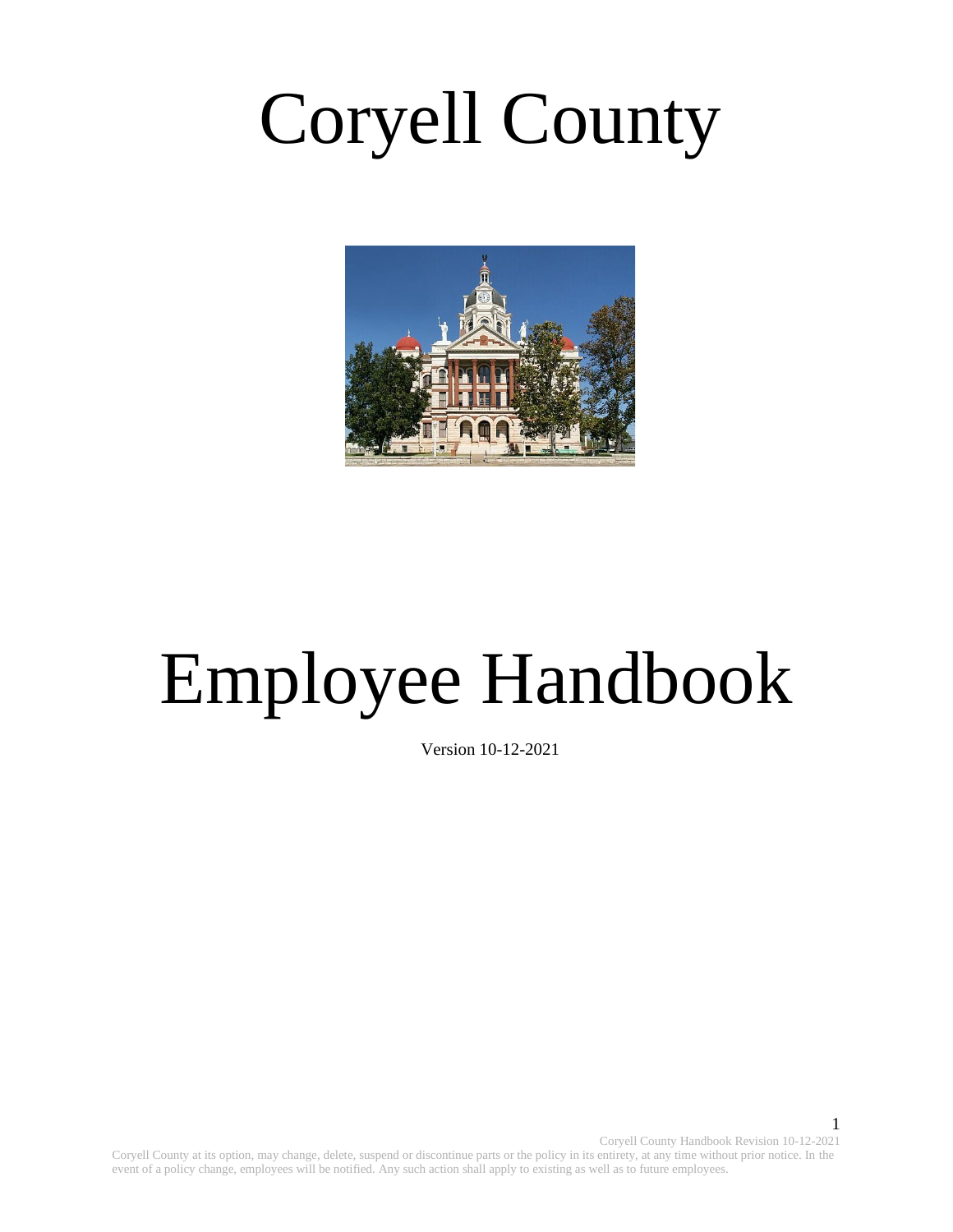Welcome to Coryell County!

This is Version 10-12-2021 of the Coryell County Employee Handbook, adopted by the Commissioners' Court. The Coryell County Employee Handbook is intended as a reference guide for your use in the event you have any employee related questions. There are new and revised policies throughout the handbook, therefore you should read this latest version to be sure you are aware of the revisions and changes. The writers of the handbook cannot anticipate or address every circumstance or question that may apply to individual employees. You should use this handbook as a reference as you pursue your career with Coryell County.

This Employee Handbook contains some key policies, benefits, and expectations of Coryell County, and other information you will need. Elected officials who serve as department supervisors may have additional employee polices. Your job is essential to fulfilling our mission of serving our County constituents every day and to meet or exceed their expectations. We achieve this through dedicated hard work and commitment from every Coryell County employee.

The language used in this Employee Handbook does not create, or constitute a contract between the County and any or all of its employees. Employment with Coryell County is for no fixed or definite term, and either the employee or the County may sever the employment relationship at any time for any reason.

\_\_\_\_\_\_\_\_\_\_\_\_\_\_\_\_\_\_\_\_\_\_\_\_\_\_\_\_\_\_\_\_ \_\_\_\_\_\_\_\_\_\_\_\_\_\_\_\_\_\_\_\_\_\_\_\_\_\_\_\_\_\_\_\_\_\_

\_\_\_\_\_\_\_\_\_\_\_\_\_\_\_\_\_\_\_\_\_\_\_\_\_\_\_\_\_\_\_\_ \_\_\_\_\_\_\_\_\_\_\_\_\_\_\_\_\_\_\_\_\_\_\_\_\_\_\_\_\_\_\_\_\_\_\_

Sincerely,

County Judge

\_\_\_\_\_\_\_\_\_\_\_\_\_\_\_\_\_\_\_\_\_\_\_\_\_\_\_\_\_\_\_\_

Commissioner Pct. 1 Commissioner Pct. 3

Commissioner Pct. 2 Commissioner Pct. 4

Note: The content of this handbook does not constitute nor should it be construed as a promise of employment or as a contract between Coryell County and any of its employees. Coryell County at its option, may change, delete, suspend, or discontinue parts or the policy in its entirety, at any time without prior notice.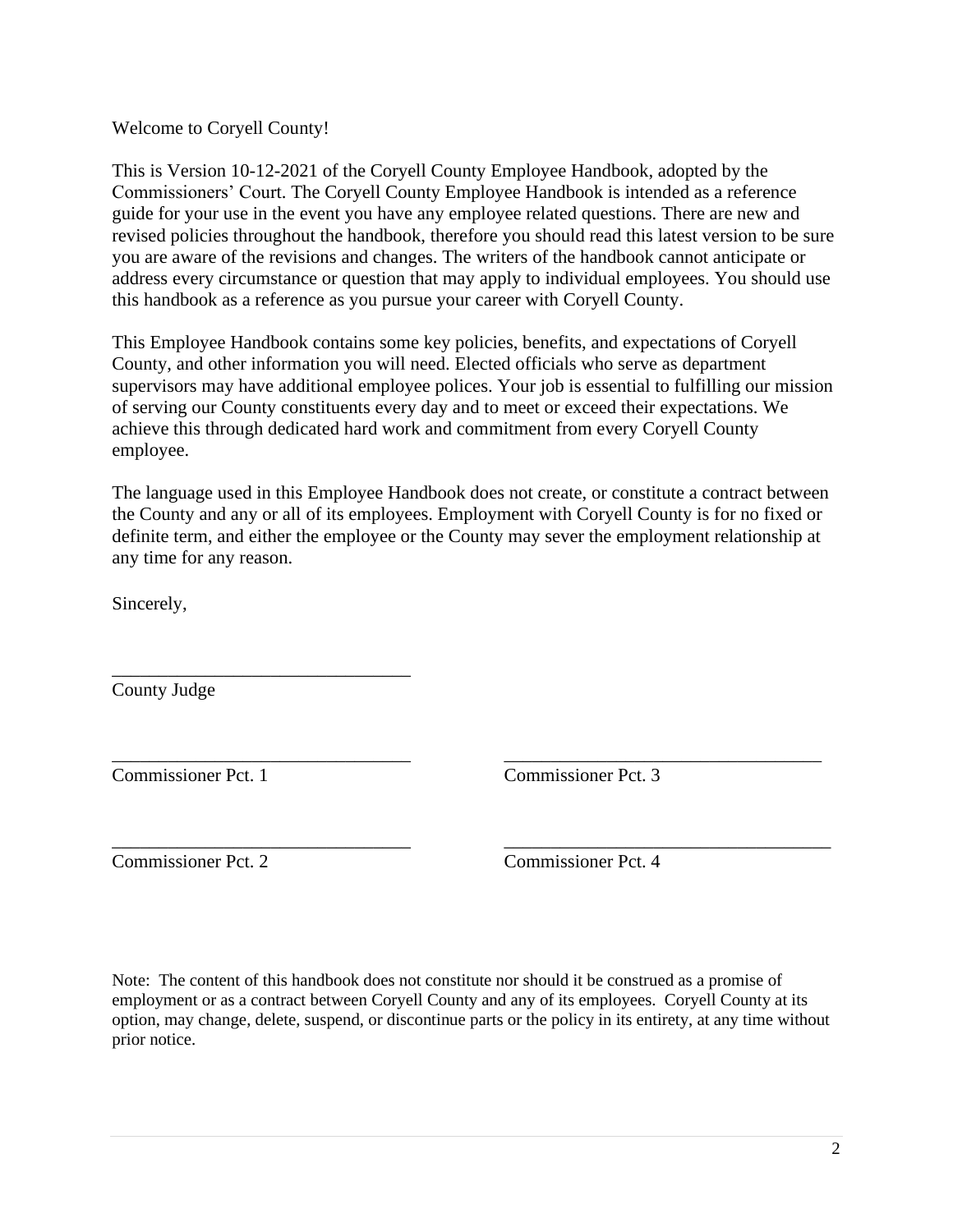# **Contents**

| USERRA - Uniformed Services Employment and Reemployment Rights Act 19 |   |
|-----------------------------------------------------------------------|---|
|                                                                       |   |
|                                                                       |   |
|                                                                       |   |
|                                                                       |   |
|                                                                       |   |
|                                                                       |   |
|                                                                       |   |
|                                                                       |   |
|                                                                       |   |
|                                                                       |   |
|                                                                       |   |
|                                                                       |   |
|                                                                       |   |
|                                                                       |   |
|                                                                       |   |
|                                                                       |   |
|                                                                       |   |
|                                                                       |   |
|                                                                       |   |
| <b>CHAPTER 5-COUNTY PROPERTY AND EMPLOYEE RESPONSIBILITY  30</b>      |   |
|                                                                       |   |
|                                                                       | 3 |

Coryell County Handbook Revision 10-12-2021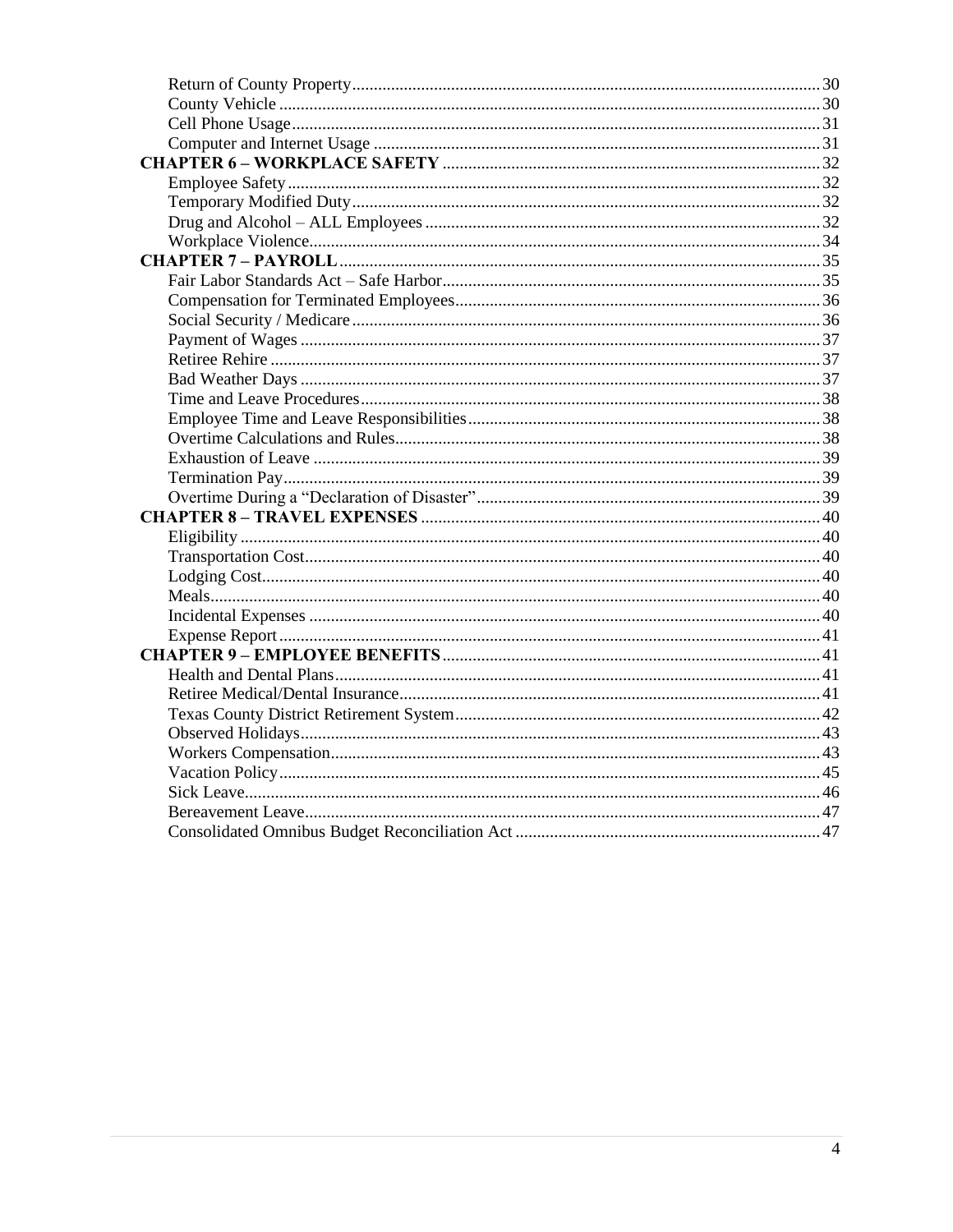# <span id="page-4-0"></span>**CHAPTER 1 – INTRODUCTION**

This document containing employee policies is for orientation and training purposes only and is not an employment contract. Coryell County reserves the right to change or make exceptions to its policies, procedures and benefits whether contained herein or otherwise communicated to employees, (all hereinafter referred to as policies) without advance notice.

No Coryell County employee has the authority to bind Coryell County to policies different from those in this handbook or to make any contract of employment. This handbook is the property of Coryell County. This revised handbook supersedes all previous employee handbooks. While every effort is made to keep the contents of this document current, Coryell County reserves the right to modify, suspend, or terminate any of the policies, procedures and/or benefits described in the handbook with or without prior notice to employees.

The policies contained in the handbook include codes of conduct, employee benefits, and many aspects of the day to day operations of the County. These policies are not intended to imply any contract or contractual rights. Employees are encouraged to ask questions on any part or aspect of this handbook.

#### **Applicability of the Employee Handbook**

The Employee Handbook applies equally to all employees paid through Coryell County's payroll system unless specifically exempted by law. In cases where federal or state law or regulations supersede local policy, such laws or regulations will substitute for these personnel policies only insofar as necessary to comply.

Departments specifically exempted from the Coryell County Employee Handbook due to federal or state law or regulations include: Juvenile Probation Department: 152.0031 of the Human Resource Code established the Coryell County Juvenile Board. Chapter 341 of the Texas Administrative Code requires that the Coryell County Juvenile Board have written Policy and Procedures that outline the operations for the Juvenile Probation Department. In the event that any policy of Coryell County is not addressed in the aforementioned federal or state law or regulations, then the Coryell County Employee Handbook shall apply.

#### **Dissemination of Employee Handbook**

Employees can access the Employee Handbook on the county website [\(www.coryellcounty.org\)](http://www.coryellcounty.org/). Employees are required to read the handbook and sign an acknowledgment statement within 15 days of employment.

Each elected official or department supervisor shall maintain a complete up-to-date Employee Handbook, which will be available at all times to employees for their information either in print or via the county website. An official copy shall be filed with the County Clerk and Human Resources.

# <span id="page-4-1"></span>**CHAPTER 2 - EMPLOYMENT**

#### <span id="page-4-2"></span>**Equal Employment Opportunity**

Coryell County is an equal opportunity employer. The County will not discriminate on the basis of race, color, religion, national origin, sex, age, genetic information, pregnancy, veteran status, and disability, or any other condition or status protected by law in hiring, promotion, demotion, raises, termination, training, discipline, use of employee facilities or programs, or any other benefit, condition, or privilege of employment except where required by state or federal law or where a bona fide occupational qualification exists. If an employee needs an accommodation as a result of a condition or status protected by law, please advise your elected official, department supervisor, or the human resource staff.

# <span id="page-4-3"></span>**Workforce Diversity**

The County shall make reasonable efforts to ensure that all protected classes and underutilized groups have equal access to County employment.

Coryell County Handbook Revision 10-12-2021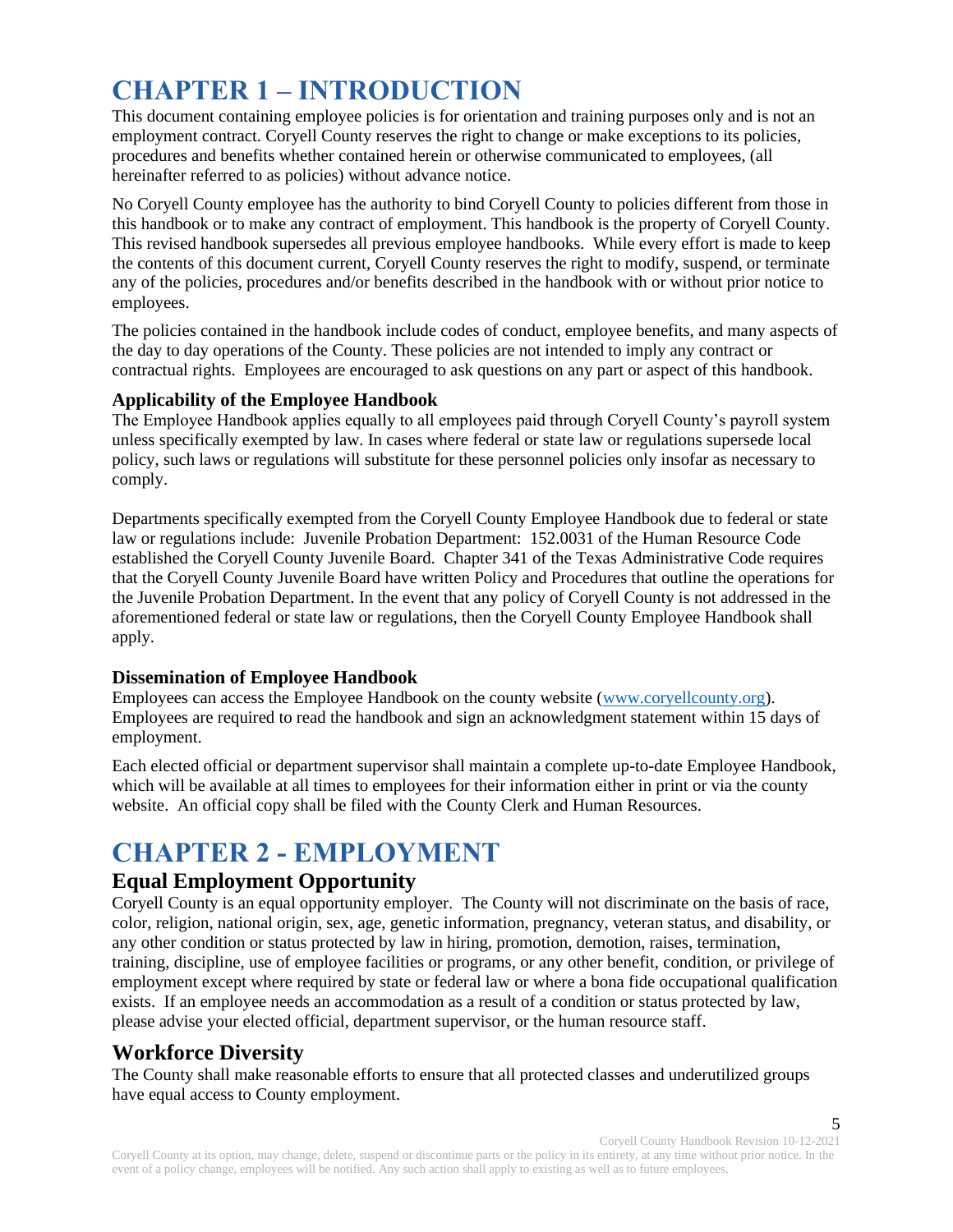# <span id="page-5-0"></span>**Employment At-Will**

All employment with Coryell County shall be considered "at will" employment. No contract of employment shall exist between any individual and Coryell County for any duration, either specified or unspecified. No provision of this employee handbook shall be construed as modifying your employment at will status. Coryell County shall have the right to terminate the employment of any employee for any legal reason, or no reason, at any time either with or without notice. However, under no circumstances will an employee's constitutional rights be violated in the process.

Coryell County shall also have the right to change any condition, benefit, policy, or privilege of employment at any time, with or without notice. Employees of Coryell County shall have the right to leave their employment with the County at any time, with or without notice.

# <span id="page-5-1"></span>**Immigration Reform and Control Act**

Under the provisions of the Immigration Reform and Control Act, it is required that all employees provide proof of their identity and authorization to work in the United States. This procedure has been established by law and requires that every individual provide satisfactory evidence of the above on or before first date employment commences. I-9 Forms must also be completed and signed at the time of hire by every new employee and by a representative of Coryell County. All offers of employment for positions in the United States are conditioned on furnishing satisfactory evidence of identity and legal authority to work in the United States.

# <span id="page-5-2"></span>**Criminal Background Check**

Coryell County may require a criminal history check for all full-time, part-time and temporary employees upon hire once a conditional offer of employment has been extended by the department supervisor. Although a disqualification is possible, in accordance with federal and state laws, a previous conviction does not automatically disqualify an applicant from consideration for employment with Coryell County. Depending on a variety of factors (for example, the nature of the position, the nature of the conviction, time that has passed since conviction, or age of the candidate when the illegal activity occurred), the candidate may still be eligible for employment with Coryell County. However, if an applicant attempts to withhold information or falsify information pertaining to previous convictions, the employee will be disqualified from further employment consideration in any position with the county due to falsification of an application.

# <span id="page-5-3"></span>**Pre-employment Physical**

An individual in a position in which a commercial driver's license will be used may not become an employee of the County until the individual submits to a physical examination and is certified by the examining physician to be physically fit to perform the duties and services to which the individual is to be assigned. The individual will comply and adhere to all the requirements recommended by Select Physical Therapy, county approved vendors and Coryell County. (see Post Offer, Pre-Placement Tests for further guidance in the Procedure Manual)

Coryell County has numerous positions across several departments that require a pre-employment physical prior to employment and the individual must be physically fit to perform the duties and services to which the individual is assigned. The individual will comply and adhere to all of the requirements recommended by Select Physical Therapy and Coryell County. . (see Post Offer, Pre-Placement Tests for further guidance in the Procedure Manual)

#### <span id="page-5-4"></span>**Drug Test**

All external applicants who may drive for the County are required to pass a drug test. In addition, for final candidates for commercial driver (CDL), the United States Department of Transportation (USDOT) regulations require the County to make a good faith effort to obtain information regarding previous positive alcohol and drug tests. Any refusals to allow testing (including verified adulterated or substituted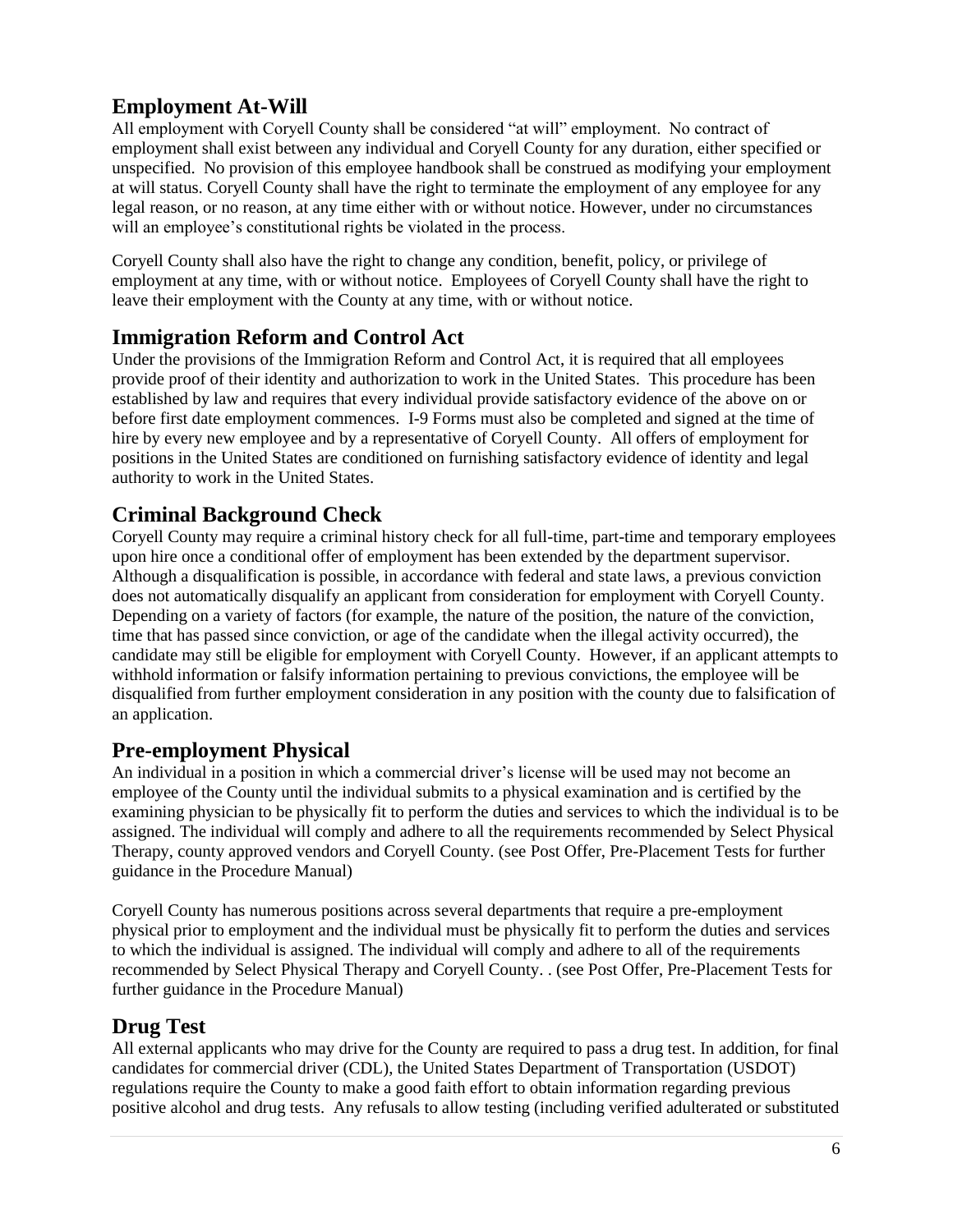tests), and other violations of USDOT agency alcohol and drug testing regulations for the two-year period prior to the date of application, will automatically be a disqualification of employment.

The County may require a drug test in the event of an accident or worker's comp claim. Post-accident, drug and alcohol tests may be required after crashes or worker's compensation claim according to the following:

- Human Fatality
- Bodily Injury with Immediate Medical Treatment Away from the Scene (with or without citation)
- Disabling Damage to Any Motor Vehicle Requiring Tow Away (with or without citation)
- Reasonable Suspicion

The County reserves the right for follow up testing following a positive drug test. In the event of a positive drug test, see Human Resources for Return to Duty procedures. (See Chapter 6 for Employee Drug and Alcohol policy and requirements for CDL employees)

# <span id="page-6-0"></span>**Disqualification of Employment**

The County reserves the right to disqualify an applicant or, in certain circumstances, terminate an employee who knowingly:

(this is not an exhaustive list)

- Falsifies any material fact on an application document or during an interview
- Uses or claims to hold a military record that is fraudulent, fictitious, or has been revoked
- Fails the required pre-employment physical examination
- Fails to pass or refuses to take a pre-employment drug test
- Has an unacceptable driving record (applies to jobs where driving is an essential function)
- Has an unsatisfactory report during the verification of previous employment
- Has an unfavorable criminal background check
- Has previously violated a USDOT agency alcohol and drug testing regulation and has not completed all required assessment and treatment requirements, or
- Has exhibited any other behavior or conduct demonstrating a serious lack of candor, professionalism, or sound judgement in the course of the hiring process.

#### <span id="page-6-1"></span>**Nepotism**

Texas Government Code Chapter 573, a Public Official of Coryell County is prohibited from hiring a relative related in the third degree of consanguinity (blood) or the second degree of affinity (marriage) to work in a department that he or she supervises or exercises control over. A degree of relationship is determined under Texas Government Code Chapter 573.

# <span id="page-6-2"></span>**CHAPTER 3 – GENERAL PERSONNEL GUIDELINES**

#### <span id="page-6-3"></span>**Family Medical Leave**

**Policy**. It shall be the policy of the County to provide eligible employees with all benefits and privileges required under the Federal Family and Medical Leave Act (FMLA) of 1993 (P.L. 103-3).

Please send the employee to Human Resources to do all FMLA paperwork. Employees may be subject to a fitness for duty test before returning to their position.

# <span id="page-6-4"></span>**Eligibility for FMLA**

Worked at least 12 months for Coryell County. The 12 months of employment need not be consecutive months and;

- Any portion of a week that an employee is on the payroll counts as a full week for FMLA eligibility.
- Separate periods of employment in which the break in service exceeds seven years will not be used to determine FMLA eligibility.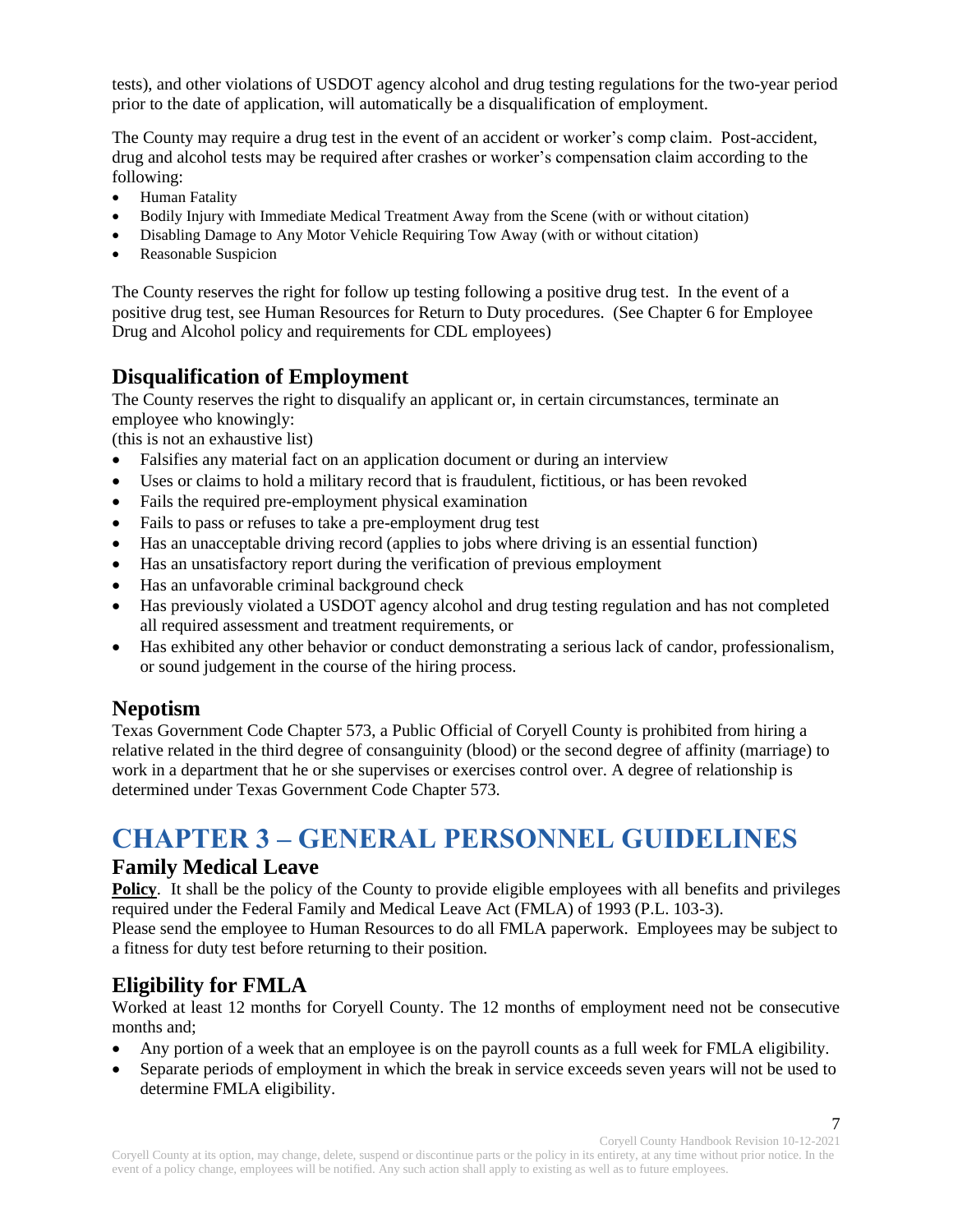Worked at least 1,250 hours during the 12 months preceding the need for leave

- These are actual work hours and do not include paid time off.
- This eligibility requirement must be verified with the first FMLA request 12 months immediately before the FMLA leave is to start and for each new qualifying reason.

Additional Provisions to Note:

• All employees may be eligible for FMLA if they meet the above requirements.

# <span id="page-7-0"></span>**Qualifying Reasons for FMLA**

FMLA may be taken for any of the following reasons:

- Birth of a child and to care for a newborn child of the employee;
- Placement with the employee of a child for adoption or foster care;
- To care for the employee's spouse, child, or parent with a serious health condition;
- A serious health condition that makes an employee unable to perform the functions of the employee's job;
- A qualifying exigency arising out of the employee's spouse, child, or parent's qualifying call to active duty in a foreign deployment.
- To care for a covered service member with a serious injury or illness incurred in the line of active duty if the employee is the spouse, child, parent, or next of kin of the service member (military caregiver leave).

Additional Provisions to Note:

- Employees can take FMLA for more than one qualifying reason in a rolling look back year but are limited to a total of 12 weeks (except military caregiver leave).
- Contact Human Resources if you are uncertain whether the reason for FMLA is a qualifying one.
- Covered active duty means; duty during deployment to a foreign country.

#### **Birth, Adoption, or Care of a Newborn**

- Both parents are each entitled up to 12 weeks of FMLA leave for the birth of their child, if meeting individual FMLA eligibility. This also applies to adoption and foster care placement.
- Both parents are each entitled to FMLA for bonding time until the child is one year of age or in the case of child placement, the child has been in the home for one year.
- The mother is entitled to FMLA leave for incapacity due to pregnancy or for her own serious health condition following the birth of the child.
- FMLA for incapacity due to pregnancy may begin before the birth of the child if necessary for prenatal care, doctor appointments due to the pregnancy, or severe morning sickness.
- FMLA for adoption or foster care may begin before placement if necessary for counseling, court appearances, attorney/physician consultation, or travel to another county.
- The spouse is entitled to FMLA leave if needed to care for their pregnant spouse who is incapacitated or has a serious health condition.

#### Additional Provisions to Note:

- Medical certification is not required for birth, adoption, or care (bonding) of a newborn, but nonmedical certification (such as a birth certificate) is acceptable if necessary to substantiate an employee's claim.
- Medical certification may be required for FMLA leave for incapacity due to pregnancy (or to care for a pregnant spouse who is incapacitated).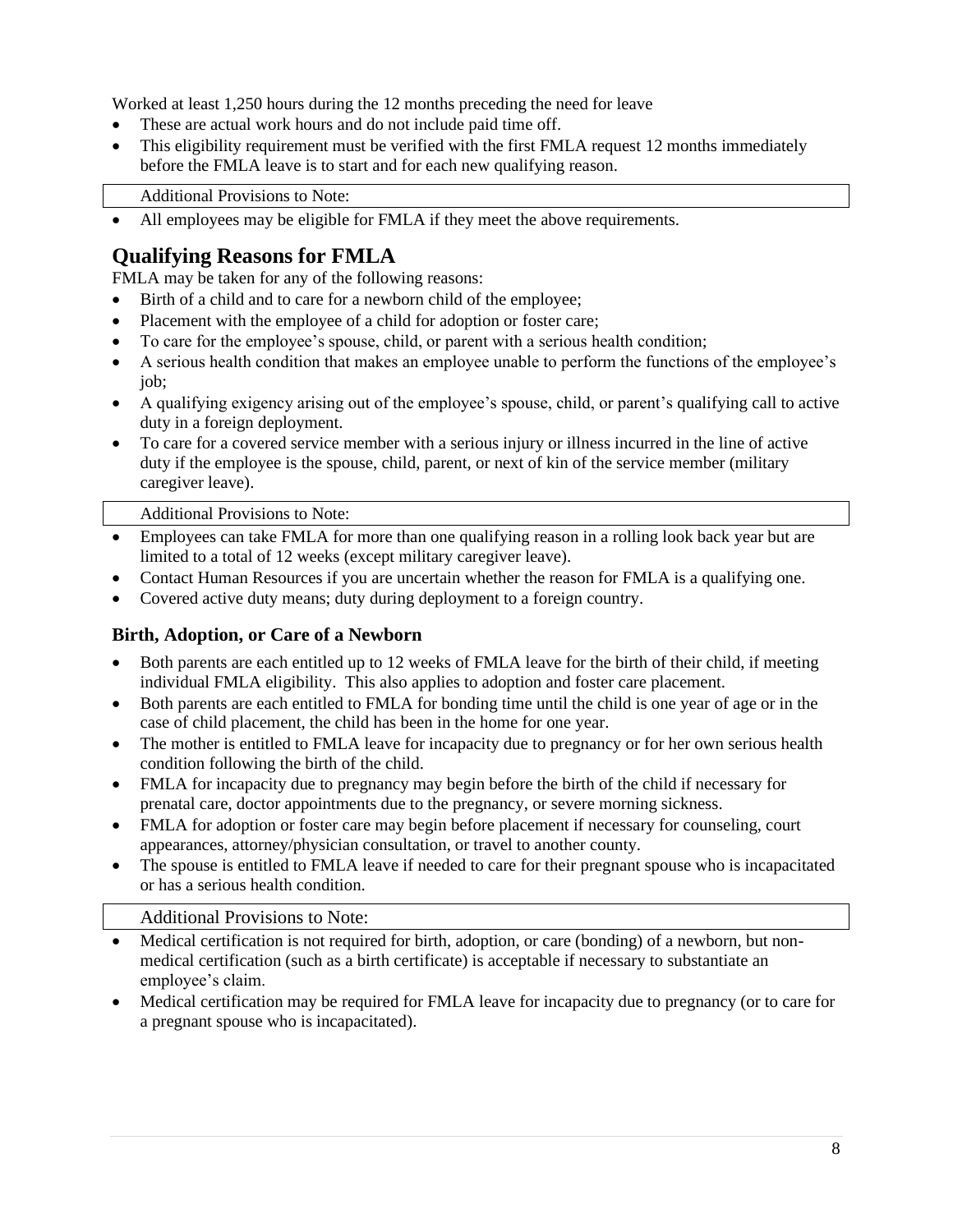#### **"Needed to Care for" a Family Member**

FMLA leave to care for a family member with a serious health condition is limited to the employee's:

- Spouse husband, wife, or same sex partner, including common law marriage.
- Own parent (not in-laws) biological, adoptive, step, foster, or in loco parentis.
- The employee's child or child of the same-sex partner (biological, adoptive, step, legal ward or in loco parentis who is under 18 or over 18 and incapable of self-care due to mental or physical disability.
- Covered service member See Military Family Leave.

Caring for a family member includes:

- Psychological care, such as comfort and support
- Physical care, such as feeding, dressing and transportation to doctor appointments
- Substituting for others who normally care for the family member; the employee need not be the only individual available to care for the family member
- Making arrangements for changes in care such as transfer to a nursing home

Caring for a family member **does not** include:

- Child care when the child is not incapacitated due to a serious health condition
- Attending a funeral or bereavement leave; when the family member dies, FMLA needed to care for the family member ends
- Attending to the deceased's estate

#### **Family Member Provisions**

• Documentation may be requested to confirm the family relationship and the age of a child.

#### **Definitions of a Serious Health Condition**

A serious health condition is defined as an illness or injury that involves:

**Inpatient Care** - A condition requiring overnight hospitalization and subsequent treatment (i.e. an overnight stay) in a hospital, hospice or residential medical care facility

**Continuing Treatment** - A period of incapacity of more than three full consecutive calendar days **AND**

- An in-person visit to a health care provider within 7 days of the first day of incapacity and a second in-person visit within 30 days of the first day of incapacity **or**
- An in-person visit to a health care provider within 7 days of the first day of incapacity followed by a regimen of continuing treatment such as a course of prescription medication or physical therapy.

#### **Pregnancy or prenatal care**

**Chronic conditions continuing over an extended period** (e.g. asthma, diabetes, migraine headaches)

- Any period of incapacity
- May cause episodic rather than continuous incapacity
- Requires at least two visits annually to the health care provider

#### **Permanent or long-term conditions** (e.g. Alzheimer's, stroke, terminal diseases)

- Any period of incapacity which is permanent or long term which treatment is not effective
- Requires continuing supervision by a health care provider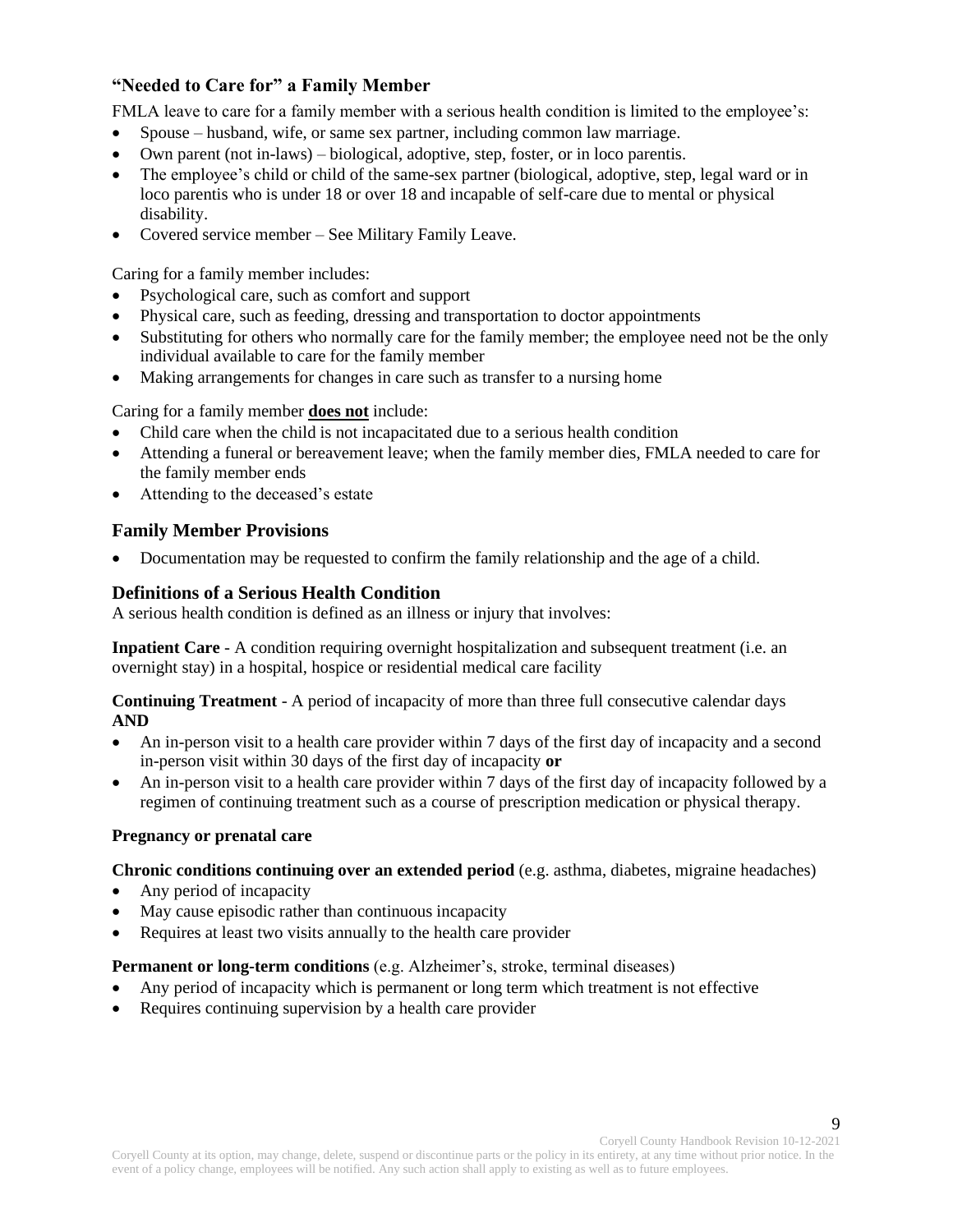#### **Conditions requiring multiple treatments** (e.g. chemotherapy, dialysis, physical therapy)

- Any period of incapacity
- Restorative surgery or conditions, if left untreated, would result in incapacity of more than three full consecutive calendar days.

#### Additional Provisions to Note:

- Incapacity is defined as the inability to work or perform other regular daily activities.
- The common cold, flu, ear aches, upset stomach, minor ulcers, headaches (other than migraines), routine dental or orthodontia problems, periodontal disease, etc., are not serious health conditions unless they fall within the above conditions.
- Treatment for substance abuse may be a serious health condition if it falls within one of the above conditions.

#### **Examples of Situations that are NOT Serious Health Conditions**

- Conditions for which cosmetic treatments are administered (such as most treatments for acne or plastic surgery) are not "serious health conditions" unless inpatient hospital care is required or unless complications develop.
- Ordinarily, unless complications arise, the common cold, the flu, ear aches, upset stomach, minor ulcers, headaches (other than migraine), routine dental or orthodontia problems, periodontal disease, etc., are examples of conditions that do not meet the definition of a serious health condition and do not qualify for FMLA leave.
- A regimen of continuing treatment that includes the taking of over-the-counter medications such as aspirin, antihistamines, or salves; or bed-rest, drinking fluids, exercise, and other similar activities that can be initiated without a visit to a health care provider, is not, by itself, sufficient to constitute a regimen of continuing treatment for purposes of FMLA leave.
- "Treatment" does not include routine physical examinations, routine eye examinations or dental examinations.

#### **Definitions of a Health Care Provider**

- A licensed physician
- Another person capable of providing health care services such as:
	- o Podiatrists
	- o Dentists
	- o Clinical Psychologists
	- o Optometrist
	- o Chiropractors
	- o Nurse Practitioners
	- o Nurse Midwives
	- o Clinical Social Workers
	- o Physician or Physician Assistants (PA)
	- o Christian Science Practitioners
- A health care provider recognized by the County's health care plans

#### <span id="page-9-0"></span>**Medical Certification**

- Medical certification is required if the qualifying reason for the FMLA is a serious health condition for the employee or the employee's spouse, child, or parent. Form FMLA 380-E and form FMLA 380-F are to be used for this purpose.
- Medical certification must be requested, in writing, at the time the employee gives notice of the need for FMLA or within 5 business days.
- It is the employee's responsibility to provide the completed certification within 15 calendar days.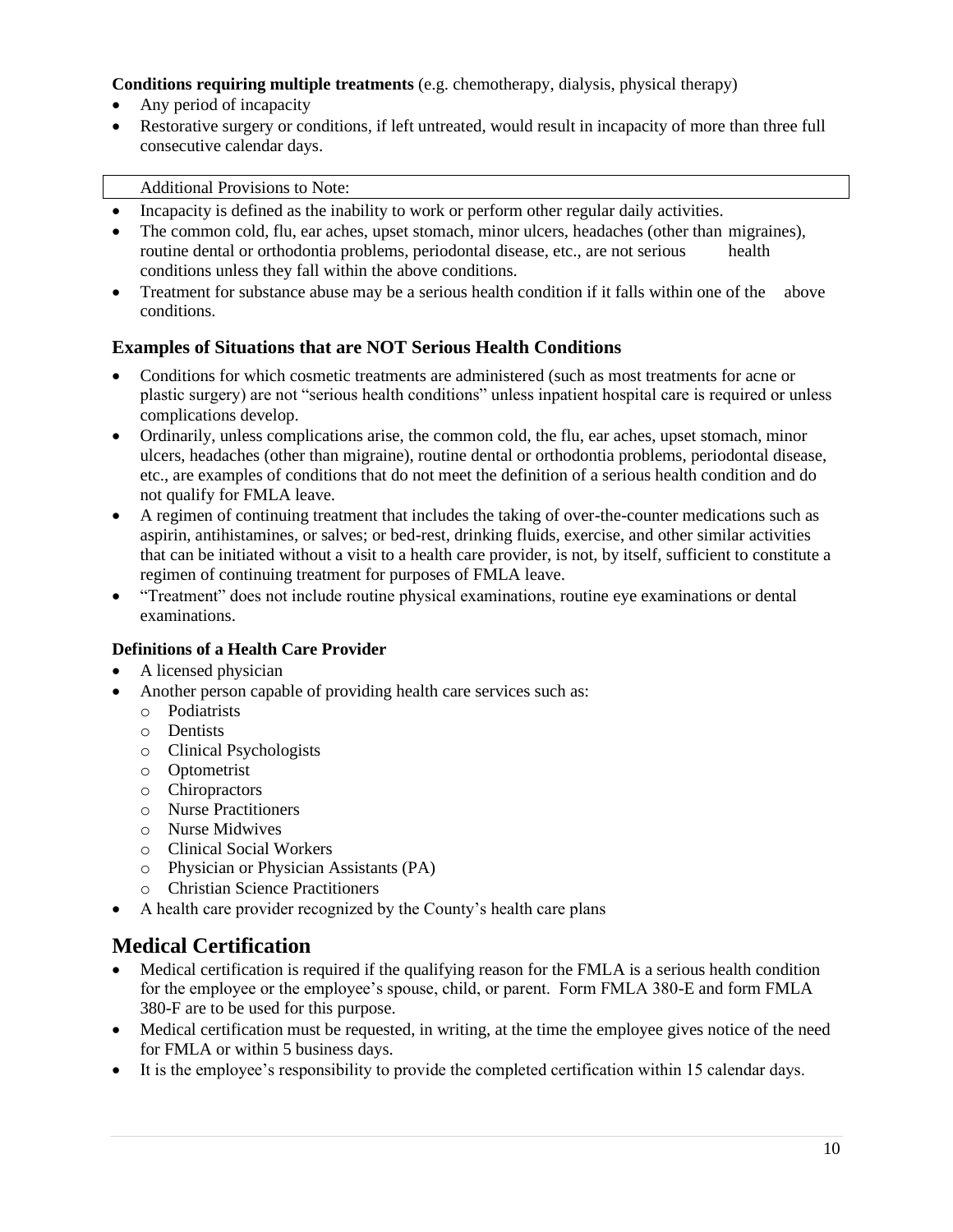- If the certification is incomplete or insufficient, return the certification to the employee identifying (in writing) the additional information necessary to make the certification complete and sufficient. The employee is to be given 7 additional calendar days to obtain the necessary information.
- Information obtained from the health care provider is limited to the information on the medical certification form.
- The employee must cooperate throughout this process and if complete and sufficient medical certification is not provided, the requested FMLA leave may be denied. Therefore, absences incurred may be subject to corrective action.
- Medical certification must be requested at the beginning of each rolling look back year for FMLA leave that extends from one rolling year to the next.
- The cost of acquiring medical certification (if any) is paid by the employee, and the employee is not entitled to be paid for time or travel to obtain the certification.

#### **Recertification**

Employees may be asked to recertify the need for FMLA, and the request for recertification must always be made in connection with an absence.

\*For intermittent leave recertification may be requested every six (6) months for the same condition unless medical condition changes. If there is a new medical condition, you may be required to recertify.

- Recertification may be requested in less than 30 days if:
	- o The employee requests an extension of the leave
	- o Circumstances in the previous certification have changed significantly
	- o Information is received that casts doubt on the reason for the absence or validity of the previous certification
- If recertification is requested due to the number and/or nature of the absences, the employee's FMLA attendance record may be included, and the health care provider may be asked if the serious health condition and need for leave is consistent with the employee's absences.
- It is the employee's responsibility to provide the completed recertification within 15 calendar days.
- A second or third opinion cannot be requested on a recertification.

Additional Provisions to Note:

- At the time, the medical certification is requested for the employee's serious health condition, employees must be notified of the requirement to submit a fitness-for-duty certification upon their return to work and provided with:
	- o Intent to Return and Fitness for Duty/Medical Release Form
	- A list of essential functions of the job
- If the medical certification is still incomplete or insufficient, after the 7-day "opportunity to cure," contact Human Resources, to discuss additional options which may include contacting the health care provider for clarification and/or authentication of the certification.
- In certain circumstances, a second and third opinion from a health care provider may be requested by Human Resources, and the County pays the cost of the additional opinion. Contact Human Resources, if you wish to explore this option.
- Records and documents relating to medical certifications, re-certifications, or medical histories of employees or employee family members, must be kept in locked files separate from personnel files and treated as confidential medical records.
- Medical certification for a spouse, parent, or child who is out of the country is handled in the same manner. Once complete, the medical certification can be delivered via fax or email.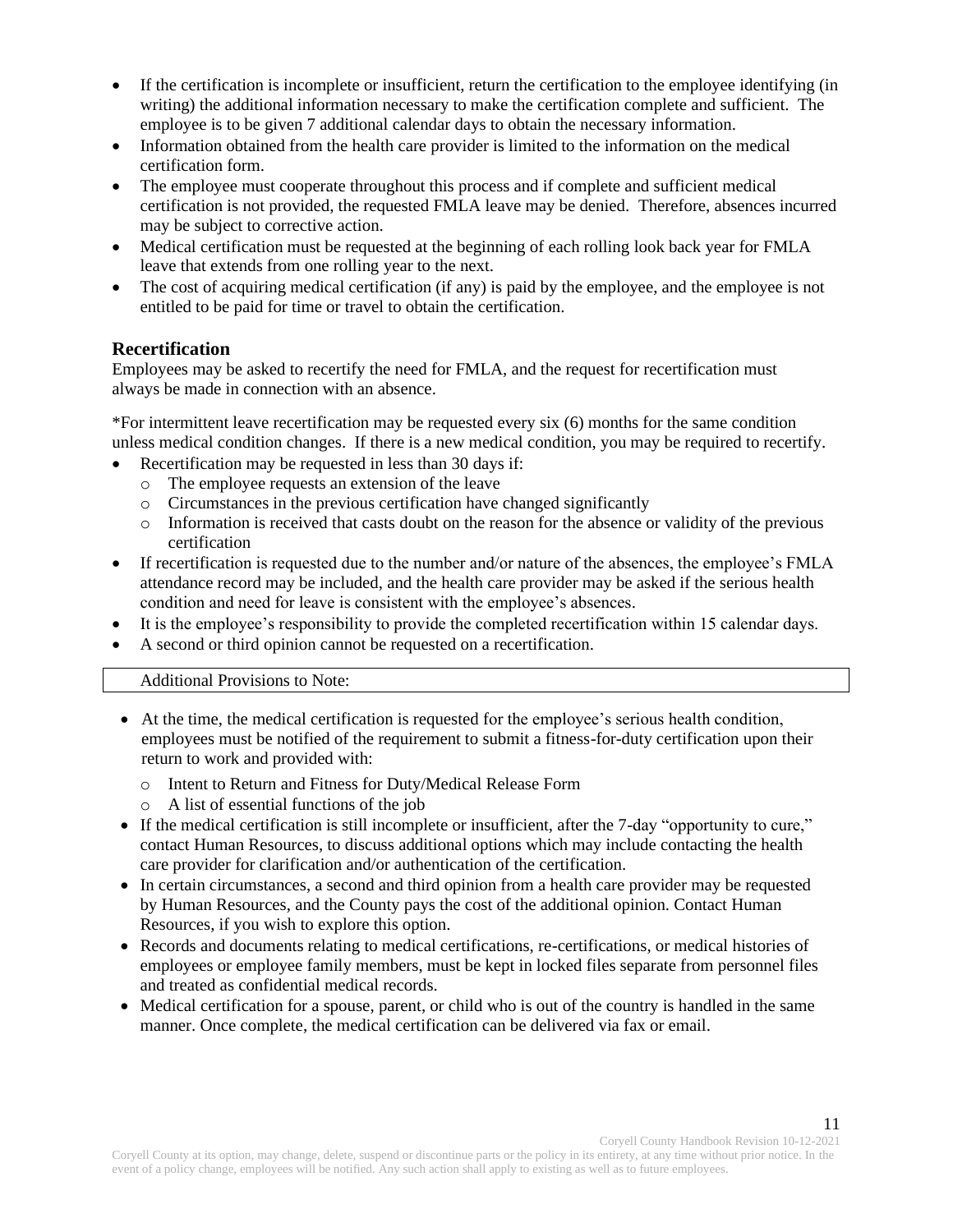# <span id="page-11-0"></span>**Intermittent or Reduced Schedule FMLA Leave**

- **Intermittent leave** is FMLA leave taken in separate blocks of time due to a single qualifying reason.
- **Reduced schedule leave** reduces the employee's usual number of hours worked per day or per week.
- Intermittent or reduced schedule leave may be granted if medically necessary or due to a qualifying exigency.
- Intermittent or reduced leave may be granted if taken following the birth or placement of a healthy child and approved by the supervisor.
- Intermittent leave may be taken in increments as little as one hour.
- Allow only as much FMLA as needed an entire day off usually is not necessary for a doctor appointment. Adequate time off for the appointment and travel to the appointment must be provided, and employees should be required to return to work immediately after the appointment when appropriate.

#### Additional Provisions to Note:

- Departments may place employees who are on an intermittent leave or a reduced work schedule for planned medical treatment or appointments in another position with equivalent pay and benefits which better accommodates recurring absences than the employee's regular position. This placement is considered to be a temporary transfer. For assistance, refer to Human Resources.
- Unless the reduced work schedule is specifically identified by the health care provider, the supervisor has the discretion to designate the reduced schedule of hours or days of the week to meet business needs; e.g., if the employee is limited to work six hours a day, the supervisor can designate the work schedule as 8a.m. to 2p.m.

# <span id="page-11-1"></span>**Calculating and Recording FMLA Leave**

- An eligible employee may take up to 12 work weeks of leave during a 12-month rolling year. (Employees regular schedule will be followed to track FMLA leave)
- Eligible employees are entitled to a new 12-week FMLA leave each rolling look back year.
- Unused portions of the 12-week FMLA leave cannot be carried over between rolling calendar years.
- Employees who record their hours worked and time off electronically or on paper timesheets must also record time off taken for FMLA leave.
- Absences due to FMLA are to be recorded in one-hour increments. Exempt professional staff also record FMLA absences in one-hour increments, not full-day increments.
- To determine the amount of leave taken by an employee on FMLA, the following days (hours) are counted:
	- o The employee's scheduled shift, including regularly scheduled overtime
	- o Holidays that occur within a week if the employee is on FMLA the entire week
	- o Holidays that the employee was scheduled or expected to work

# <span id="page-11-2"></span>**Paid or Unpaid FMLA Leave**

- All accrued paid time off must run concurrently with the 12-week FMLA leave before any unpaid time can be taken, including any paid time off accrued during the FMLA leave. This applies to any FMLA absence, including a leave that is taken intermittently or through a reduced schedule.
- Compensatory time (if accrued) must be used first before the use of any other paid time off accruals, and this time is counted toward the 12-week entitlement.
- Once compensatory time is exhausted, employees may choose the order in which their remaining paid time off accruals are used. Paid time off accruals that must be used during FMLA leave include sick time, vacation and holidays.
- All time missed in a work day due to FMLA leave is charged to paid time off accruals, including charges to PTO for partial day absences for professional staff.
- Exempt professional staff are to use PTO accruals in one-hour increments (not full day increments) for absences due to FMLA leave.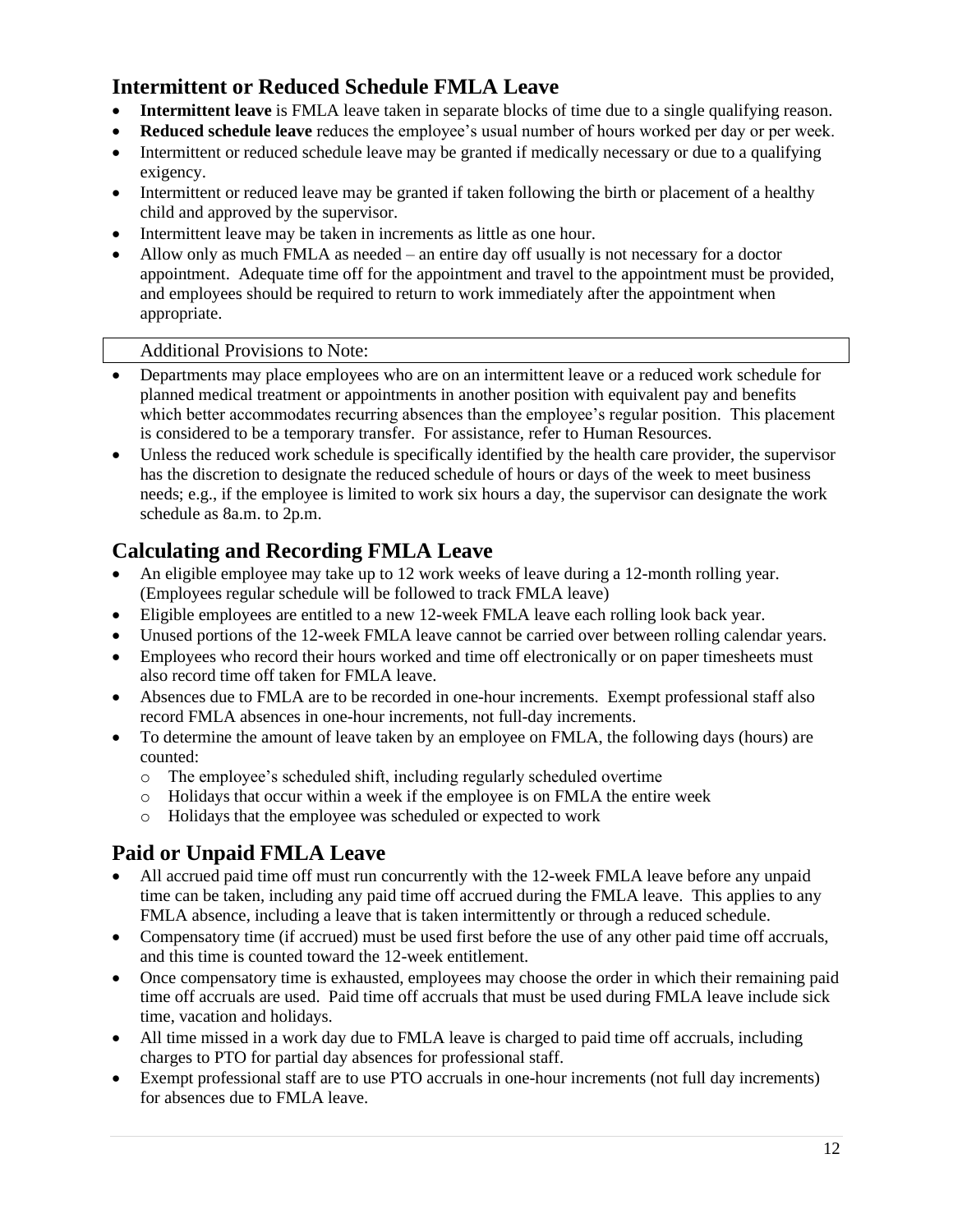- Employees continue to earn paid time off accruals as long as they are in pay status during the absence.
- When paid time off accruals are exhausted, the remainder of the FMLA leave is without pay and without time off accruals.

Additional Provisions to Note:

- FMLA leave is unpaid leave for eligible employees, however, the County requires use of all paid time off prior to leave being unpaid.
- If an FMLA eligible employee is absent for a FMLA qualifying reason and does not provide the requested medical certification, do not approve time off against FMLA leave.
- If the employee will be absent without pay for more than 30 calendar days, a letter to the County Auditor placing the employee on an unpaid leave of absence for the balance of the FMLA leave, must be sent by the 33rd day.

### <span id="page-12-0"></span>**Reinstatement Upon Return from FMLA Leave**

- An employee who is returning from an approved FMLA absence will be returned to the same position held at the time the leave began or to an equivalent position.
- An equivalent position is one with equivalent benefits, pay, and other terms and conditions of employment, including the same shift or work schedule and a geographically proximate work site. Consult with Human Resources if considering an equivalent position.
- In certain circumstances prior to returning to work, an employee on FMLA leave for his or her own serious health condition may be required to provide a fitness-for-duty certification indicating the employee is fit to resume work and perform the essential functions of the job.
- At the time the FMLA leave is requested, employees must be notified of the requirements to submit a fitness-for-duty certification upon their return to work and provided with:
	- o Intent to Return and Fitness for Duty Release Form
	- o A list of essential functions of the job
- If appropriate notice is provided, an employee who does not provide a fitness-for-duty certification is not entitled to reinstate under FMLA.
- The cost of acquiring a fitness-for-duty certification (if any) is paid by the employee, and the employee is not entitled to be paid for time or travel to obtain the certification.

Additional Provisions to Note:

- Employees on FMLA leave whose positions are affected by a reduction in force or reassignment, may not be reinstated if it can be demonstrated the reduction in force or reassignment would have occurred had the employee been working and not on FMLA leave.
- If the employee is released to return to work with restrictions that prevent him/her from performing the essential functions of the position, contact Human Resources.

# <span id="page-12-1"></span>**Department Responsibilities**

- It is the department's responsibility to recognize any absence that meets the requirements of the FMLA as family medical leave and inform Human Resources.
- Even if the employee does not request FMLA, if a department supervisor is aware that the reason for an absence qualifies under FMLA, the absence must be designated as FMLA leave and prompt notice given to the employee. The department supervisor should immediately contact Human Resources.
- Establish and communicate the department's call in procedure which should include:
	- o When the employee must call in; how soon before or after the shift begins
	- o Who must call in; employee only or other family member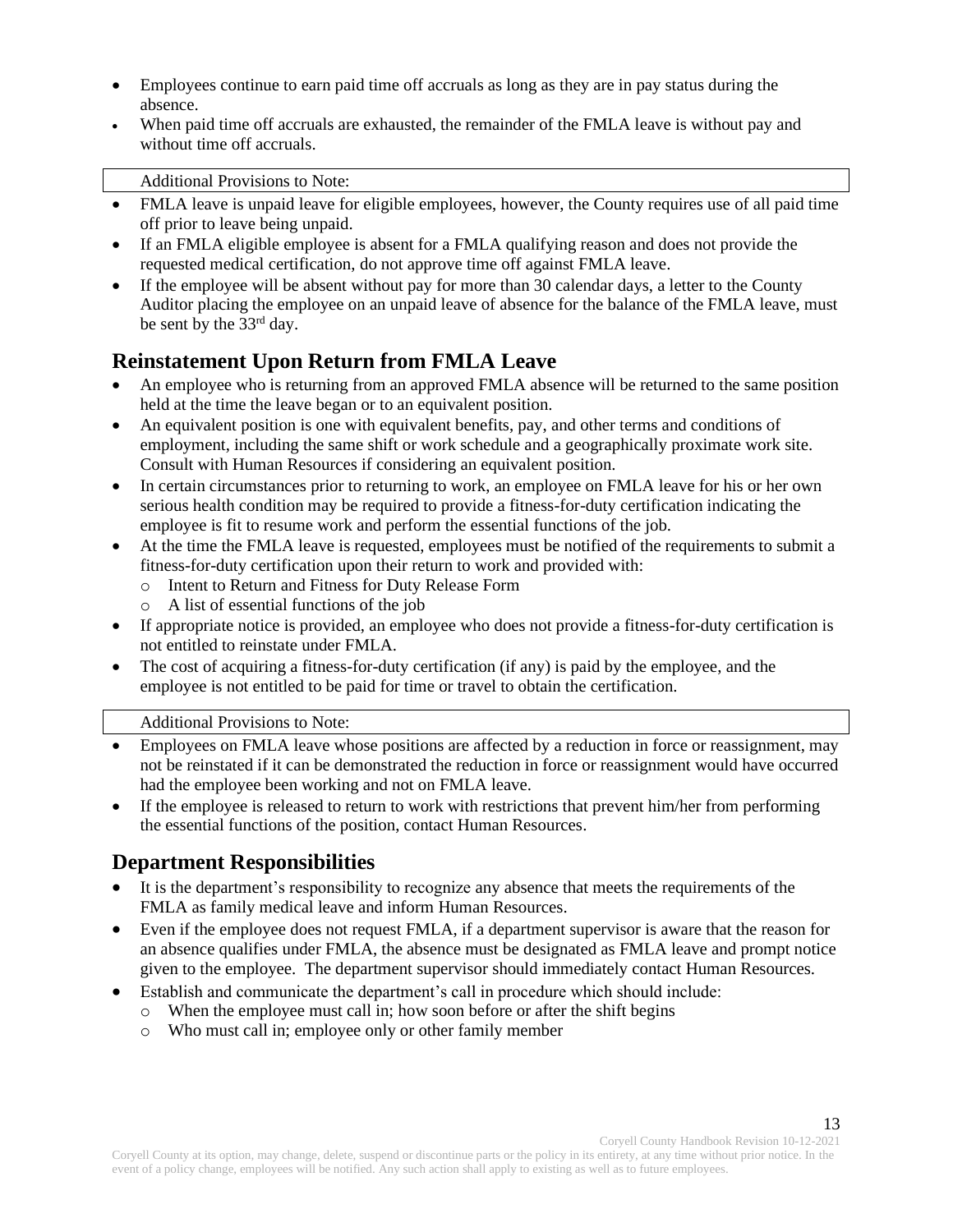- Enforce the call-in procedure consistently between FMLA and non-FMLA absences.
- An employee's rights to FMLA may be denied or delayed only for the following reasons:
	- o Timely notice of foreseeable leave is not given
	- o Timely submission of required and sufficient medical certification is not made by the employee
	- o The employee fails to provide required fitness to return to work
	- o The employee fraudulently requests or obtains FMLA
	- o The employee is employed elsewhere while on FMLA leave without the written approval of the department supervisor

#### Additional Provisions to Note:

- An FMLA leave should start immediately if a FMLA eligible employee who is under Worker's Compensation for a work-related injury declines a modified position assignment offered under Worker's Compensation; as long as the condition meets FMLA eligibility.
- If the department fails to designate an employee's eligible absence as FMLA, Human Resources may retroactively designate the absence as FMLA leave if:
	- o The employee has been given notice and
	- o The retroactive designation does not harm the employee
- The department and employee may also mutually agree to retroactively designate the absence as FMLA.
- The ability to retroactively designate an employee's absence as FMLA, **DOES NOT** apply to absences in which the employee did not give the appropriate amount of notice or did not follow the department's call in procedures nor if employee has returned to work.

#### **Do's for the Manager or Supervisor**

- Ask appropriate questions about the reasons for the employee's time off (when an employee seeks leave for the first time for a FMLA-qualifying reason, the employee need not expressly assert rights under the FMLA or even mention the FMLA).
- Direct the employee to Human Resources for the appropriate FMLA forms and follow the FMLA procedures for processing the FMLA and handling subsequent absences.
- Recognize the requested time off, whether paid or unpaid, can be counted as a FMLA absence and promptly inform the employee.
- Track FMLA time and when requested; inform the employee of the number of weeks or % of weeks used and the number remaining (check with Human Resources about time that reflects FMLA usage if you have any questions).
- Indicate FMLA time on timesheet.

#### **Don'ts for the Manager or Supervisor**

- Interfere with, restrain, or deny the exercise of (or attempts to exercise) any rights provided by the FMLA.
- Discourage an employee from using FMLA leave or manipulate circumstances related to eligibility.
- Discharge or in any other way discriminate against a person for opposing or complaining about any unlawful practice under the Act.
- Consider the use of FMLA as a negative factor in employment actions such as hiring, promotions or disciplinary actions.
- Encourage employees to waive or induce employees to waive their prospective rights under FMLA.

# <span id="page-13-0"></span>**Employee Responsibilities**

- Employees must provide at least 30 days' notice of an anticipated FMLA leave. As a rule, a 30-day notice shall be required in cases involving:
	- Birth, foster care, or adoption of a child.
	- Planned medical treatment for an employee or family member with a serious health condition.
- If employees do not give proper notice of a clearly foreseeable leave, departments can delay the leave for up to 30 days after receiving notice of the need for FMLA leave.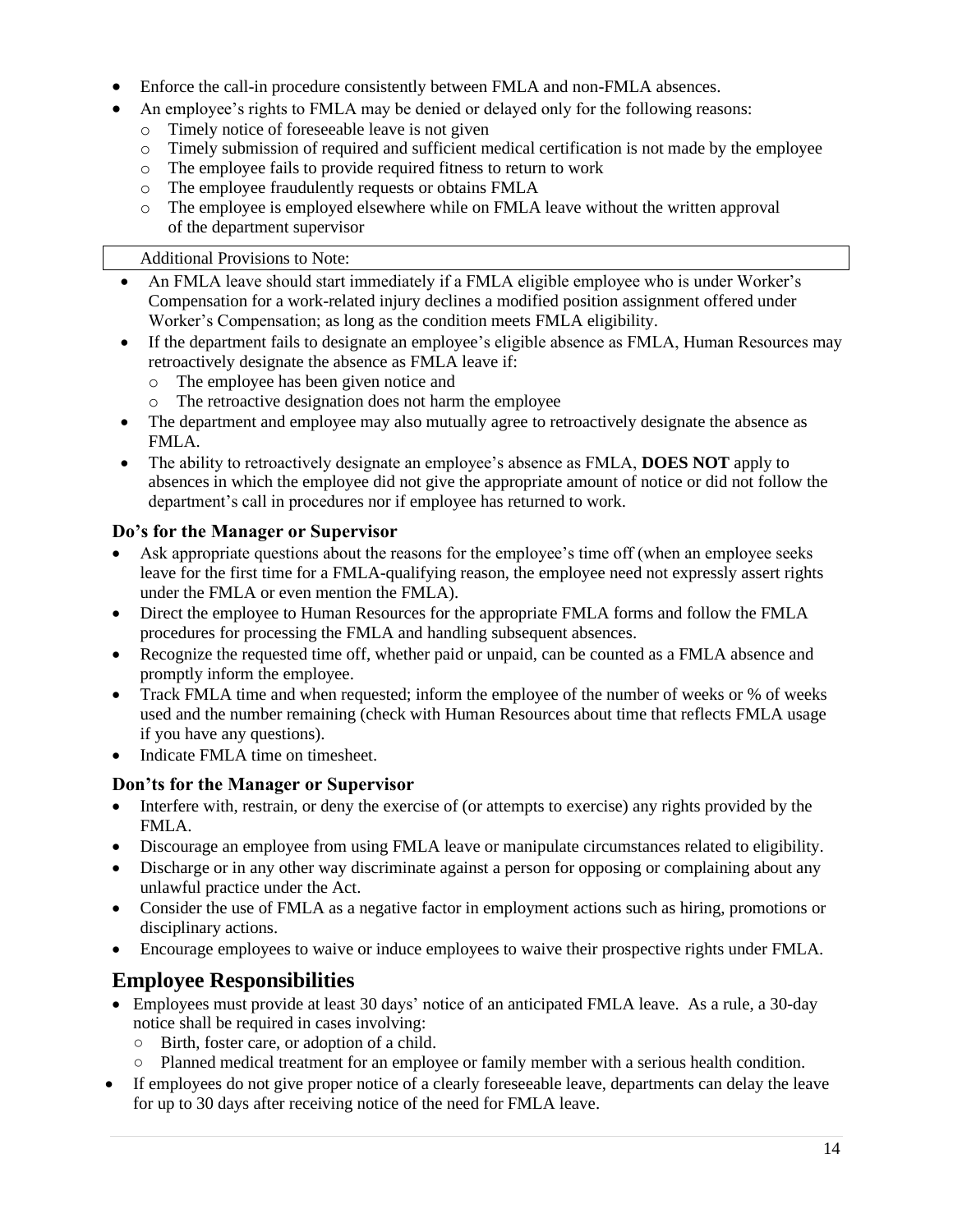- In cases where 30 days' notice is not practical, an employee must provide notice the same or next business day.
- Employees must follow the department's procedures for requesting leave and calling in absences and provide sufficient information to allow the department to determine whether the leave request and absence qualifies for FMLA. Failure to comply with Coryell County FMLA leave procedures may result in the time not being approved or being delayed.
- Employees must consult with their supervisors and make a reasonable effort to schedule intermittent leave for planned medical treatment or appointments so it does not disrupt operations.
- If an employee will be in an unpaid status for more than 30 calendar days, the employee must contact the human resource staff to make arrangements for payment of healthcare/dental premiums that have been elected.
- When an employee seeks leave due to a qualifying reason for which the employer has previously provided the employee FMLA protected leave, the employee must specifically reference either the qualifying reason for leave or the need for FMLA leave.
- If an employee simply calls in sick, does not follow the department's call-in procedure, or does not provide sufficient information, the time off may not be designated as FMLA. Employees must cooperate throughout the FMLA process or risk having their FMLA delayed or denied including:
	- o Giving the appropriate amount of notice of the need for FMLA.
	- o Providing a complete and sufficient medical certification, if requested.
	- o Responding to questions to determine whether an absence qualifies for FMLA.
	- o Following the department's call-in procedure.
	- o Providing intent to return and fitness for duty medical release, if requested.
	- o Performing the essential functions of the job with or without reasonable accommodations.

### <span id="page-14-0"></span>**Qualifying Exigency**

An eligible employee may take FMLA leave while his/her spouse, child, or parent is a covered military member on covered active duty provided:

- 1. The service member is either:
	- A member of the Reserve Component (Army National Guard, Army Reserve, Navy Reserve, Marine Corps Reserve, Air National Guard, Air Force Reserve, Coast Guard Reserve)
	- An active duty member
- 2. Who is on covered active duty or has been notified of an impending call or order to covered active duty to a foreign country or international waters.
- 3. The qualifying exigency is for one or more of the following reasons:
	- Short notice deployment
		- o Notice of call to active duty of seven days or less
		- o Leave can be taken for up to seven calendar days from date of notice of or call to active duty
	- Attendance at military events and related activities such as:
		- o Official ceremonies
		- o Family support of assistance programs
		- o Informational briefings
	- Childcare and related activities such as:
		- o Arrange for alternative childcare
		- o Provide childcare on an urgent, immediate need basis
		- o Enroll in or transfer to a new school or daycare facility
		- o Attend meetings with school official's due to circumstances arising out of the notice of call to active duty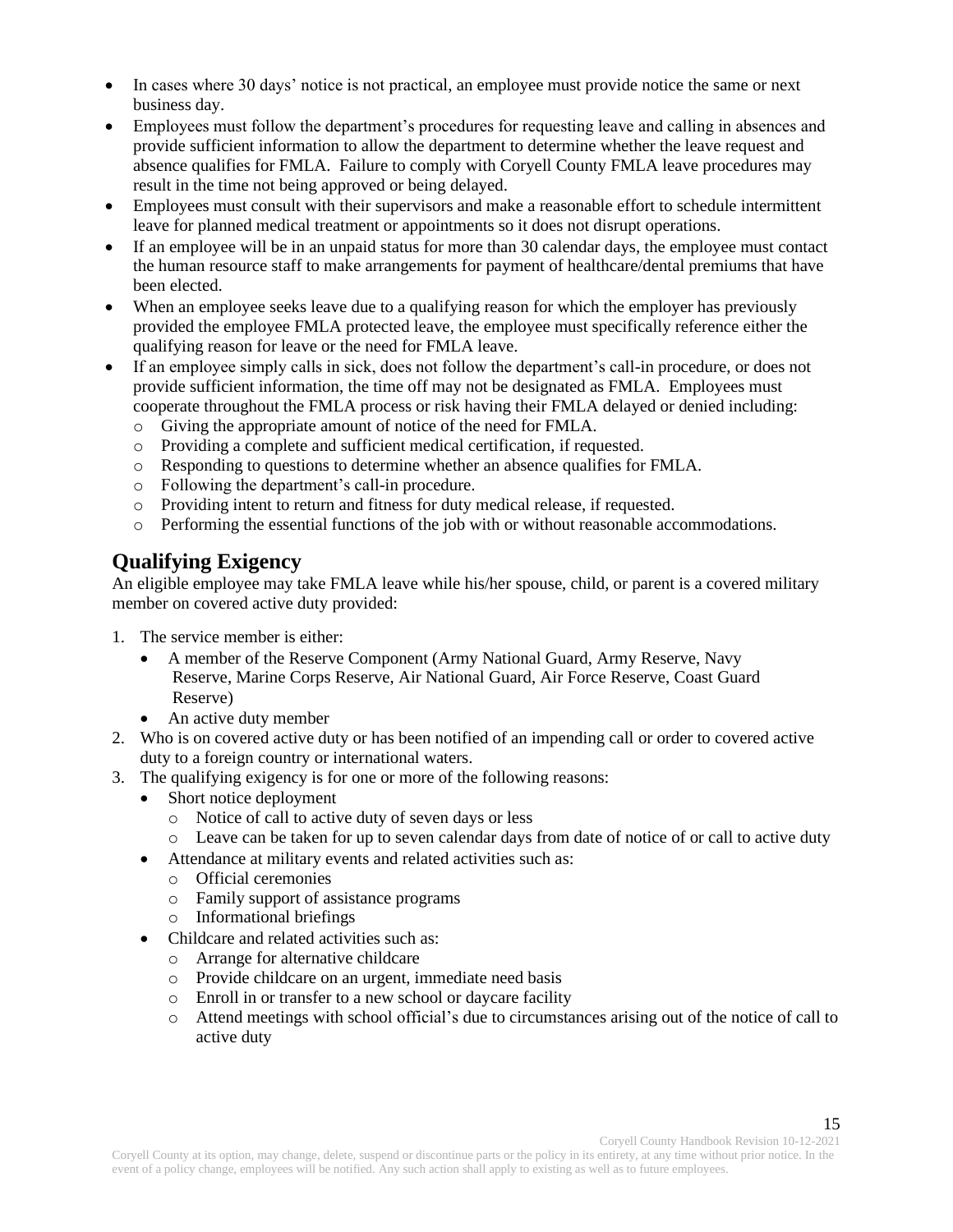- Financial and legal arrangements such as:
	- o Make or update arrangements to address the military member's absence
	- o Act as the military member's representative to obtain, arrange or appeal military service benefits
- Attend counseling for employee, military member, or child of military member
- Rest and recuperation
	- o Spend time with a military member on short-term, temporary rest and recuperation leave
	- o Leave can be taken for up to fifteen days each instance
- Post-deployment activities such as:
	- o Attendance at arrival ceremonies, reintegration briefings, or other official ceremonies within 90 days of end of active duty
	- o Address issues arising from the death of the military member
- Parental care activities for the military member's parent who is incapable of self-care (can be for an in-law, grandparent, divorced parent or step parent)
	- o Additional activities employer and employee agree upon
	- o Address other events arising out of notice of or call to active duty
	- o Requires agreement between employee and supervisor on qualification, timing, and duration

#### Additional Provisions to Note:

- The human resource staff should provide the employee with a copy of the DOL form Certification of Qualifying Exigency for Military Family Leave to be completed by the employee. The completed form along with the documentation the employee provides will be used to determine if the leave request qualifies for FMLA and the length of the leave.
- When certification is requested, it is the employee's responsibility to provide timely, complete, and sufficient certification and failure to do so may result in delay or denial of FMLA leave.
- See Fact Sheet WHD #28M (c) for detailed explanation to the qualifying exigency provision.

# <span id="page-15-0"></span>**Military Caregiver Leave**

- Military Caregiver Leave is FMLA leave to care for a covered service member who has suffered severe injury or illness in the line of active duty.
- A covered service member means a current member of the Armed Forces, National Guard or Reserves who is undergoing medical treatment, recuperation or therapy; is in outpatient status; or is otherwise on the temporary disabled list for a serious illness or injury. A covered service member may also be a veteran who was a member of the Armed Forces, National Guard or Reserves within five years preceding the date on which the veteran undergoes medical treatment, recuperation or therapy.
- An eligible employee who is the spouse, child, parent, or next of kin of a covered service member may take up to 26 weeks of FMLA leave during a single 12-month period.
- The single 12-month period begins on the first day the eligible employee takes FMLA to care for a covered service member and ends 12 months after that date.
- An eligible employee is entitled to a combined total of 26 work weeks of leave for any FMLAqualifying reason (not 12+26) in a single 12-month period.

#### Additional Provisions to Note:

- Notify the human resource staff and a copy of the DOL form "Certification for Serious Injury or Illness of Covered Service member for Military Family Leave" will be issued. This form will need to be completed by the employee and an authorized military health care provider of the covered service member.
- The employee may present certain military certifications such as "Invitational Travel Orders" or "Invitational Travel Authorizations" for purposes of certification that must be accepted by the department.
- If the certification is incomplete or unclear, the employee is to be given 7 additional calendar days to provide more complete information.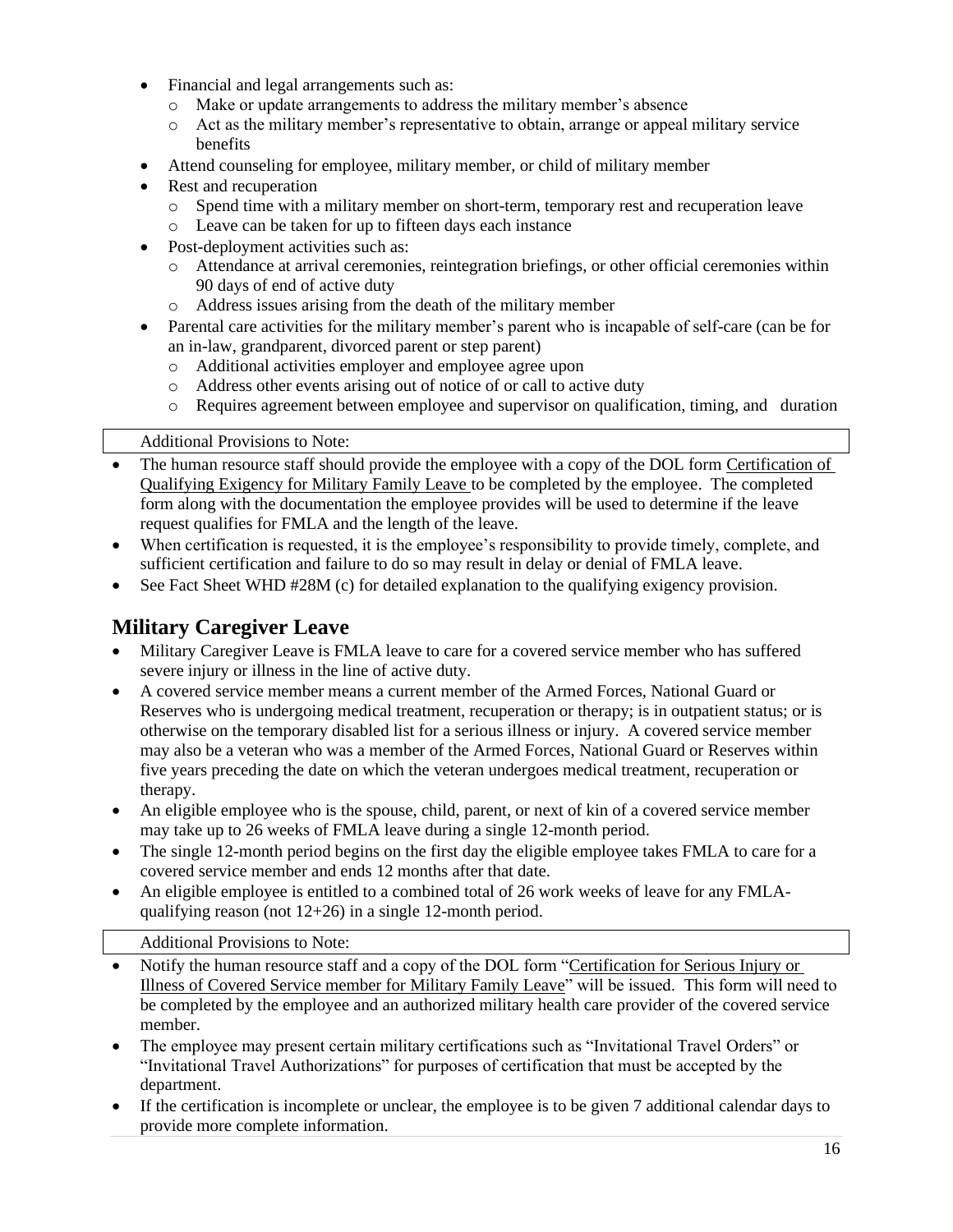- When certification is requested, it is the employee's responsibility to provide timely, complete, and sufficient certification and failure to do so may result in a delay or denial of FMLA leave.
- The human resource staff will have a designated person who may contact the covered service member's health care provider for clarification and/or authentication of the medical certification.
- Recertification and second or third opinions are not permitted (except for treatment by a private healthcare provider not associated with Department of Defense, Veterans Administration or Tricare provider).

# <span id="page-16-0"></span>**Processing for FMLA**

- Be sure to mark your timesheet with FMLA for each day the employee is absent while on FMLA leave.
- Be sure to track the employee's vacation, sick and comp time that is used while on FMLA.
	- Leave of Absence/FMLA When an employee uses all paid time off they have accrued, be sure to notify the Auditor's office that their time has run out and the employee is to go on Leave of Absence/FMLA for the balance of the FMLA leave. The maximum allowance for  $FMLA$  – both paid and unpaid – is 12 weeks in the rolling look back year.
		- The **effective date** of the "Leave of Absence/FMLA" is the first day in unpaid status, i.e., the day after paid time off is exhausted.
		- The **expected return date** is the end date of the requested FMLA. For example: if the employee has an approved FMLA for 12 weeks in February, March, and April, and they exhaust their paid time off the first 4 weeks, the notification letter to the Auditor would cover the remaining 8 weeks starting the first day in unpaid status. The expected return date is the end of April.

#### **Return to work**

- At the end of the FMLA when the employee *returns to work*, a "Fitness for Duty" letter must be completed by physician to return the employee from leave.
- Employees *returning* from leave under this policy, and who *have not exceeded* the 12-week maximum allowed under this policy, shall be returned to the same job or a job equivalent to that the employee held prior to going on leave. Employees who have not exceeded the 26-week maximum, in a single 12-month period, allowed to care for a seriously ill or injured covered military member, shall be returned to the same job or a job equivalent to the job they help prior to going on leave.
- Where an employee is placed in another position, it will be one which has equivalent status, pay, benefits, and other employment terms and one which entails substantially equivalent skill, effort, responsibility, and authority.

#### **Unable to return to work**

- If the employee is *not able to return* on the *expected date*, and the employee has enough FMLA time remaining to cover the extended leave, a "Maintain Position" letter must be completed by department supervisor to change the employee's expected return date.
- At the end of the 12 weeks leave all eligible employees will be offered COBRA if they are *unable to return* to work, except for the care of an injured covered military member where the eligible employee will be offered COBRA at the end of 26 weeks in a single 12-month period.
- If the employee's FMLA time is *exhausted* and the employee is *unable to return* to work, the employee could potentially go on discretionary leave of absence. This is granted only at the department's discretion. In this situation, the department supervisor will need to notify the auditor in writing indicating; the employee is not returning from FMLA and is going on a discretionary leave of absence. This must be done to place the employee on discretionary leave. At the end of 12 weeks leave all eligible employees will be offered COBRA if they are unable to return to work, except for the care of an injured covered military member where the eligible employee will be offered COBRA at the end of 26 weeks in a single 12-month period.
- The employee goes on an inactive status and will not accrue any benefits.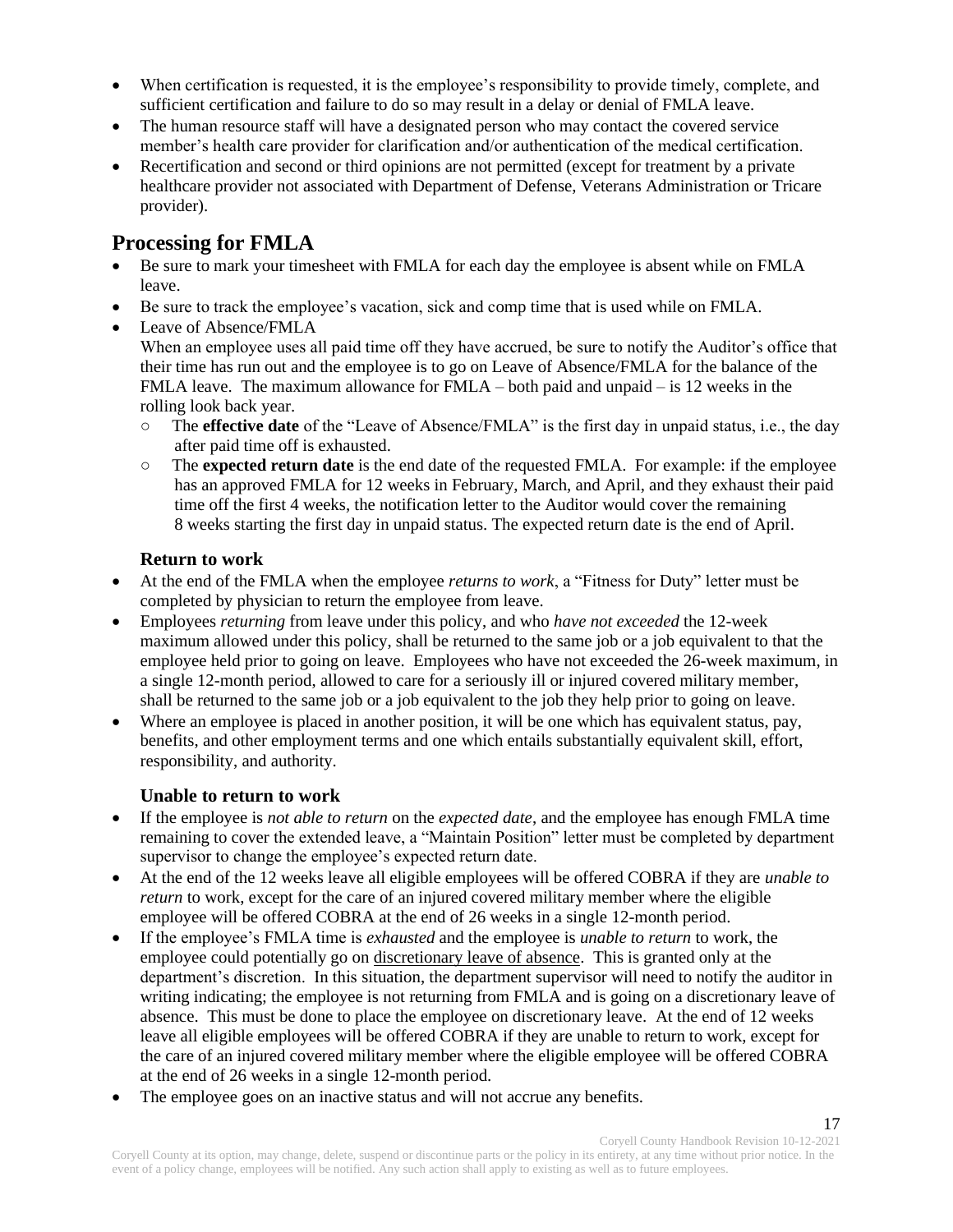- Same position/same pay rate may not have a position to return to
- The County shall have no obligation to reinstate an employee who takes leave under this policy and who is *unable to return* to work after using the maximum weeks of leave allowed under this policy. (if ADAAA applies, Coryell County will take an active good faith role in the interactive process)
- If the employee *does not return* to work from FMLA or discretionary leave of absence *due to his/her own medical situation*, a letter from the department supervisor indicating the employee has not returned from leave then a "Failure to Return from Leave" letter can be done to separate employment.

#### **Elects not to return to work**

- If the employee *does not return* to work from FMLA or discretionary leave of absence *due to his/her own medical situation*, a letter from the department supervisor indicating the employee has not returned from leave then a "Failure to Return from Leave" letter can be done to separate employment.
- The County shall have no obligation to reinstate an employee who *elects not to return* to work after using the maximum leave; this includes employees who may still have sick leave or vacation leave still available.
- If the employee notifies you that he/she *will not be returning* to work from FMLA or discretionary leave of absence due to reasons other than his/her own medical situation, a letter indicating the employee chose *not to return* from leave, then a termination letter (indicating appropriate reason) must be done to separate employment.

*The termination reason "Failure to Return from Leave" should only be used if the employee does not give notice or does not contact you at the end of the leave.*

# <span id="page-17-0"></span>**Accommodations**

The County aims to provide employees with reasonable accommodations for disabilities, for nursing mothers, temporary modified duties, and protection of privacy. Decisions regarding employee rights will be made without regard to the employee's race, color, religion, sex, national origin, genetic information, disability, military status or age.

# <span id="page-17-1"></span>**Americans with Disabilities Act**

It is the policy of Coryell County to prohibit any harassment of, or discriminatory treatment of employees on the basis of a disability or because an employee has requested a reasonable accommodation. If an employee feels he or she has been subject to such treatment, or has witnessed such treatment, the situation should be reported to their elected official, appointed official, department supervisor or the human resource staff. All elected officials, appointed officials, department supervisors and employees with responsibilities requiring knowledge are instructed to treat the employee's disability with confidentiality.

It is Coryell County's policy to reasonably accommodate qualified individuals with disabilities unless the accommodation would impose an undue hardship on the county. In accordance with the Americans with Disabilities Act, as amended (ADAAA), reasonable accommodations may be provided to qualified individuals with disabilities when such accommodations are necessary to enable them to perform the essential functions of their jobs, or to enjoy the equal benefits and privileges of employment. This policy applies to all applicants for employment, and all employees. If you require accommodation, please contact your elected official, appointed official, department supervisor or human resources. Reasonable accommodation shall be determined through an interactive process of consultation.

#### <span id="page-17-2"></span>**Breaks for Nursing Mothers**

The Texas Right to Express Breast Milk in the Workplace Act and the Patient Protection and Affordable Care Act amended the Fair Labor Standards Act to require reasonable breaks for nursing mothers to express breast milk during the years following the birth of a child. The FLSA does not require any breaks other than for nursing mothers. However, if paid breaks are provided for employees, nursing mothers must be given the same amount of paid break time. Coryell County supports the practice of expressing breast milk.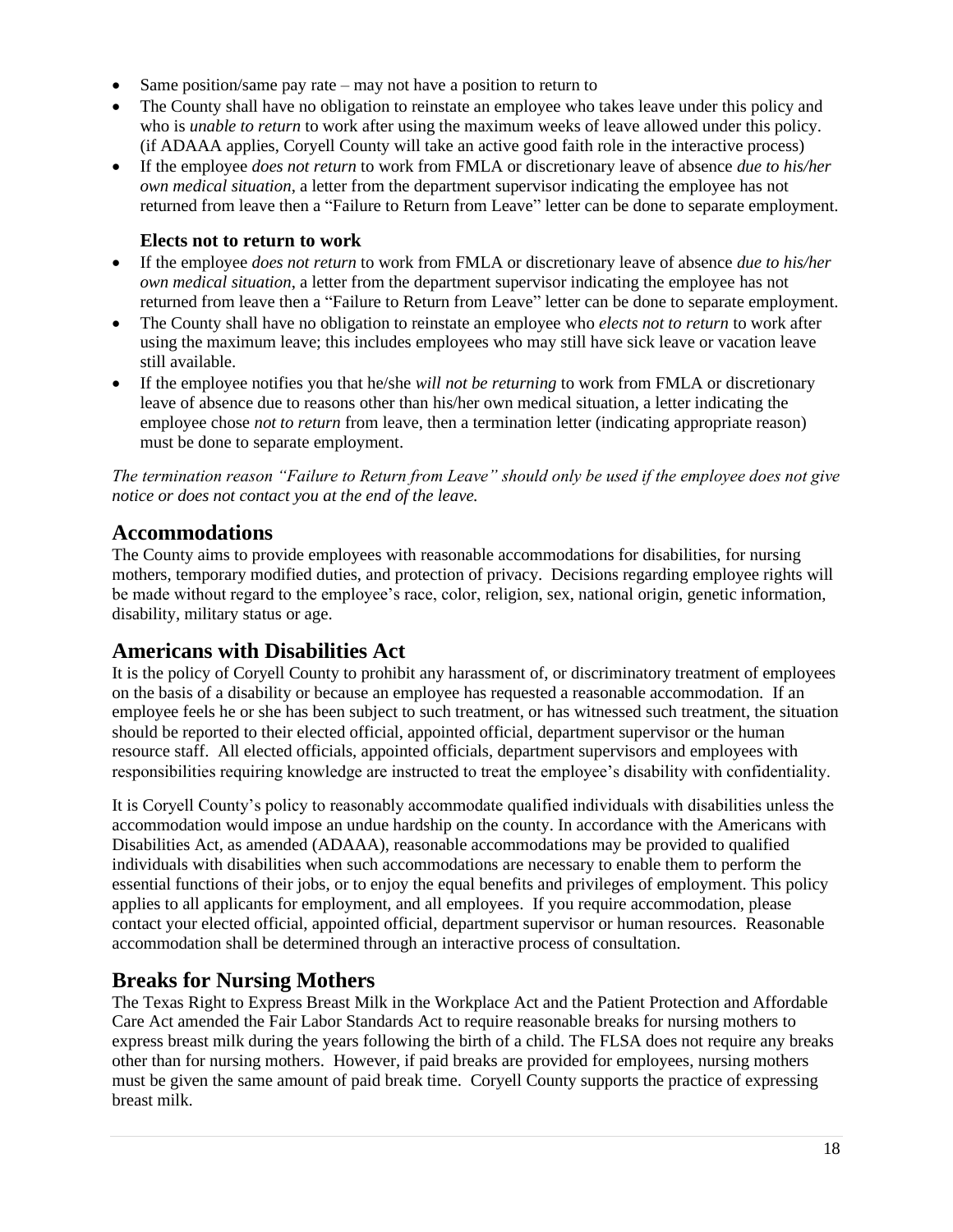It is the policy of the County to provide two paid 15-minute breaks daily for nursing mothers in all departments, including emergency and law enforcement personnel. The two 15-minute breaks are not in addition to the two 15-minute breaks if allowed to employees. Nursing mothers will be allowed whatever time is needed to express breast milk. However, if the time required to express breast milk exceeds the two 15-minute breaks allowed herein, the excess break time will be unpaid time off. Nursing mothers are entitled to express breast milk breaks for the duration of time they choose to express breast milk.

Nursing mothers will be provided with a private location, other than a bathroom, to express breast milk. The location will be shielded from view, free from intrusion and appropriate for expressing breast milk. The specific location will be determined on a case-by-case basis by the human resource staff.

Coryell County does not allow any retaliation against nursing mothers for asking for this break. Nursing mothers are entitled to this break for the duration of the time they are expressing breast milk. A reasonable accommodation will be given for the needs of employees who express breast milk. Employees of the county who need to express breast milk may not be discriminated against.

All other employee breaks are determined by each department head and are not required to be given. If your department provides you with a break, it may not be accumulated or used for time off. The Fair Labor Standards Act does not require any breaks other than for nursing mothers, however if paid breaks are provided for employees, nursing mothers must be given the same amount of paid break time.

### <span id="page-18-0"></span>**Genetic Information Nondiscrimination Act**

The Genetic Information Nondiscrimination Act of 2008 (GINA) prohibits employers and other entities covered by GINA Title II from requesting or requiring genetic information of an individual or family member of the individual, except as specifically allowed by this law. To comply with this law, we are asking that you not provide any genetic information when responding to a request for medical information.

'Genetic information,' as defined by GINA, includes an individual's family medical history, the results of an individual's or family member's genetic tests, the fact that an individual or an individual's family member sought or received genetic services, and genetic information of a fetus carried by an individual or an individual's family member or an embryo lawfully held by an individual or family member receiving assistive reproductive services.

# <span id="page-18-1"></span>**USERRA – Uniformed Services Employment and Reemployment Rights Act Leave of Absence Policy Based on USERRA**

<span id="page-18-2"></span>This federal law supersedes the state law, where applicable.

**Uniformed services** are defined as the performance of duty on a voluntary or involuntary basis in the

- Uniformed Services (Navy, Army, Air Force, Coast Guard)
- Reserves, Army National Guard and the Air National Guard when engaged in active duty for training, inactive duty training, or full-time National Guard duty, or
- National Disaster Medical System
- Any other category of persons designated by the president in time of war or emergency (*20 CFR Part 1002.5(0)*)
- Veterans

**Service in the uniformed services** means the performance of duty on a voluntary or involuntary basis in a uniformed service. Service in the uniformed services includes active duty, active and inactive duty for training, National Guard duty under federal statute, and a period for which a person is absent from a position of employment for an examination to determine the fitness of the person to perform duties in the uniformed service. The term also includes a period for which a person is absent from employment to perform funeral honors duty as authorized by law.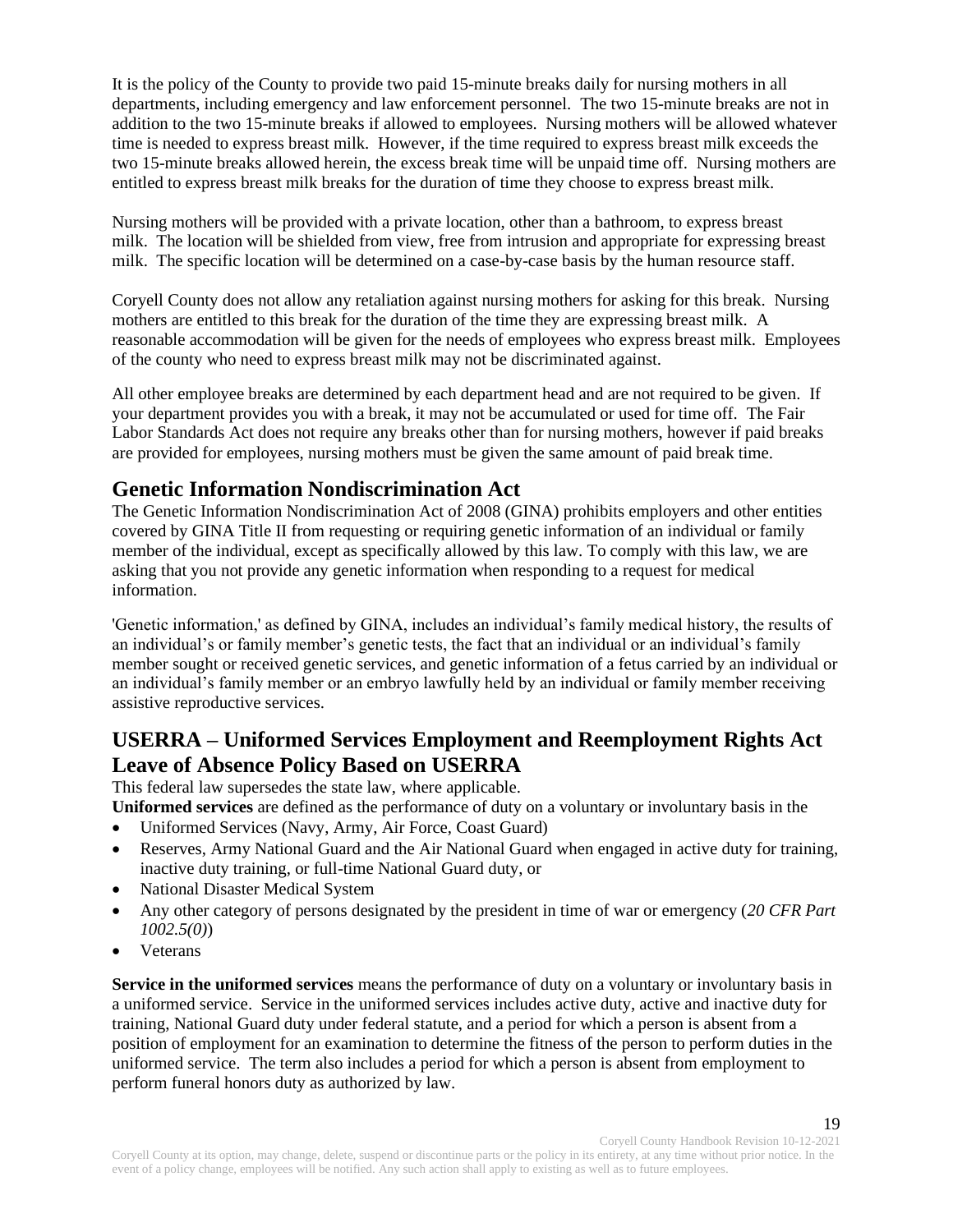**Discrimination prohibited**. County policy prohibits discrimination against a person in reemployment, retention in employment, promotion, or any benefit of employment to an individual on the basis of his or her membership, application for membership, performance of service, application for service, or obligation for service in the uniformed services. This discrimination policy applies to both regular and temporary employees.

**Reemployment rights**. Generally, only individuals whose discharge was not dishonorable, based on bad conduct, or "other than honorable" conditions, and who were regular employees (full or part-time) are eligible for reemployment. Under USERRA, the individual is generally required to give advance notice of the leave, be on leave for no more than 5 years, and reapply for reemployment within specified time frames. The advance notice may be written or verbal. No prior notice is required if it is precluded by military necessity or such notice is impossible or unreasonable. The 5-year limit is the cumulative length of absence from a job.

Coryell County is excused from reemployment if the circumstances have changed as to make the employee's reemployment impossible or unreasonable. If the returning employee is no longer qualified to perform the essential functions of their previous position due to a disability sustained during active duty but is qualified for another position, the new position will be offered to the new employee. The new position will be as close to like seniority, status and pay as circumstances allow.

**Notices**. Under this policy, notice is to be given to the human resource staff. Generally, notice for the need for leave is to be given as soon as practical. No prior notice is required if it is precluded by military necessity or such notice is impossible or unreasonable. An employee who has engaged in military service must, in order to be entitled to the reemployment rights set forth above, submit an application for reemployment according to the following schedule:

| Time Required for Period of Service                                                       | <b>Return to Work Notice</b>                                                                                                                                                                                                                                                                                                                                                           |
|-------------------------------------------------------------------------------------------|----------------------------------------------------------------------------------------------------------------------------------------------------------------------------------------------------------------------------------------------------------------------------------------------------------------------------------------------------------------------------------------|
| Less than 31 days                                                                         | Report to employer not later than the beginning of the first<br>full regularly scheduled work period on the first full<br>calendar day following the completion of the period of<br>service, and following the expiration of 8 hours after a<br>period allowing for safe transportation from the place of<br>that service to the employee's residence.                                 |
| More than 30 days less than 181                                                           | Submit an application for reemployment (written or<br>verbal) with the employer not later than 14 days of release<br>from service. If it is impossible or unreasonable for the<br>employee to apply within 14 days through no fault of his<br>or her own, the employee must submit the application not<br>later than the next full calendar day after it becomes<br>possible to do so. |
| More than 180 days                                                                        | Submit an application for reemployment (written or<br>verbal) not later than 90 days of release from service.                                                                                                                                                                                                                                                                          |
| If an individual is hospitalized or convalescing<br>from an injury caused by active duty. | Time limits may be extended for up to 2 years. This<br>period for recuperation and recovery extends the time<br>period for reporting to or submitting an application for<br>reemployment to the employer and is not applicable<br>following reemployment.                                                                                                                              |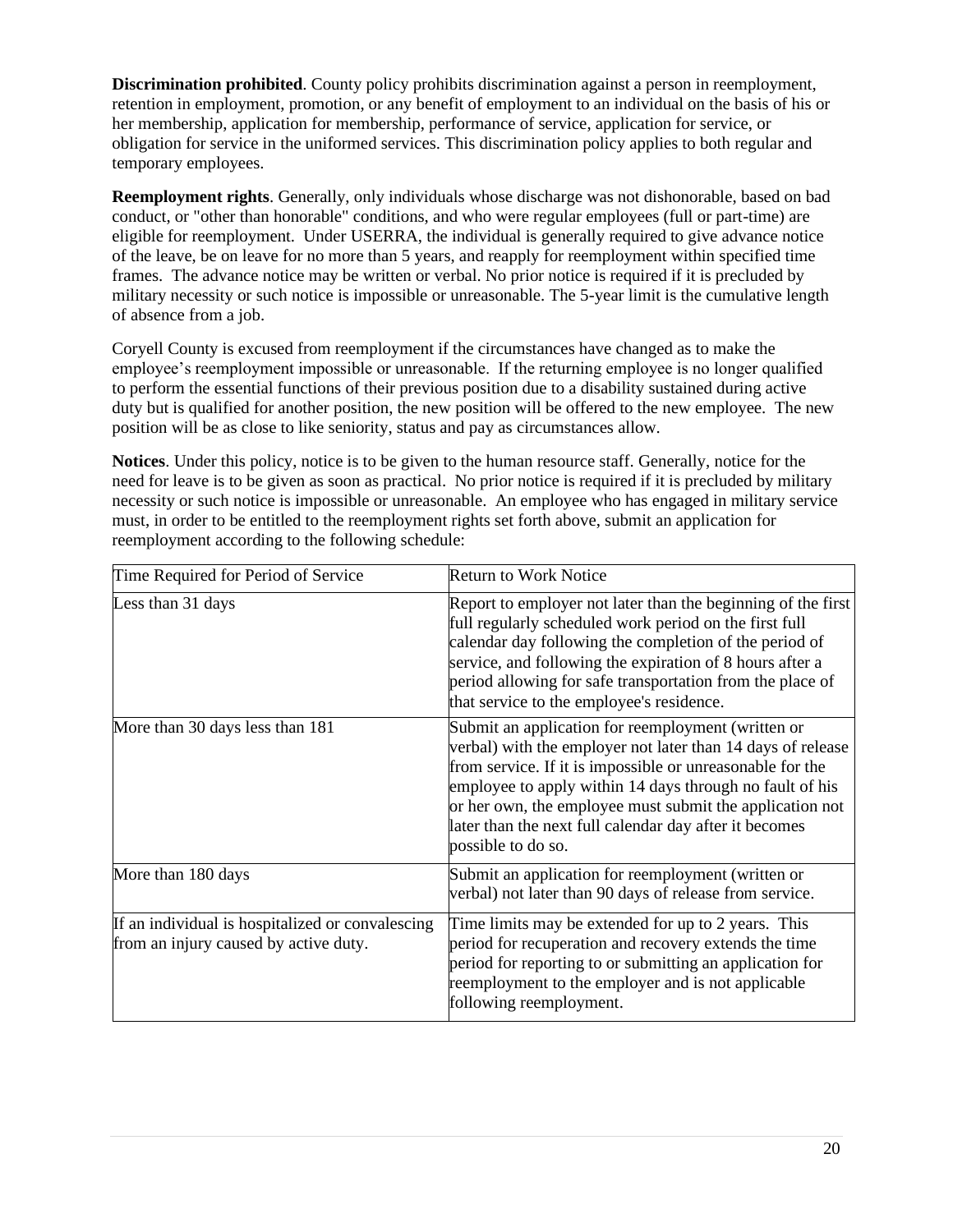**Expectations to Reemployment.** Based on USERRA provisions, the County has adopted the following rules for reemployment; The County will not reemploy an individual when:

- If the employer's circumstances have so changed as to make such reemployment impossible or unreasonable; if, for example, a reduction in force occurred during the person's absence that would have terminated the person's employment.
- In the case of a person with a service-connected disability, if reemployment would impose an undue hardship on the County.
- The employment from which the person leaves to serve in the military services is for a brief, no recurrent period and there is no reasonable expectation that such employment will continue indefinitely or for a significant period.
- Reasonable notice of the desire to return was not given, and the County's established policies are violated by failure to give reasonable notice.
- The person's separation from service was dishonorable, based on bad conduct, or "other than honorable".

**Discharge.** A person who is reemployed pursuant to USERRA cannot be discharged except "for cause" pursuant to the following schedule:

- Within 1 year, if the person's service was more than 180 days
- Within 180 days if the person's period of service was more than 30 days, but less than 181 days

**Seniority-based benefits**. Individuals who are reemployed are entitled to all seniority-based benefits for the time accrued, including their uniformed service time. For example, vacations are tied to years of service, and accordingly, the amount of uniformed service is added to actual employment service. In other words, if an individual is entitled to 14 days or 112 hours of vacation after 5 years of employment, a person who had 4 years of employment service and 1 year of uniformed service is entitled to 14 days or 112 hours of vacation. In general, there must be a reasonable certainty that the benefit would have accrued if the employee had not gone into uniformed service, and the nature of the benefit must be a reward for length of service. An employee's time spent on active military duty will be counted toward their eligibility for FMLA leave once they return to their job at Coryell County.

Part-time employees and temporary employees are not eligible for any benefits, and this policy does not apply to them.

**Non-seniority-based benefits**. During a period of service in the uniformed services, the employee is deemed to be on leave of absence. In this status, the employee is entitled to the non-seniority rights and benefits generally provided by the employer to other employees with similar seniority, status, and pay who are on leave of absence. An individual returning from uniformed service is entitled to all benefits not based on seniority in the same manner as any employee on a leave of absence would be able to accrue under other County policies. These policies are either those in effect at the time the individual left on uniformed service or those that were implemented while the employee was away.

**Favorable treatment**. In general, the most favorable treatment accorded any type of leave must also be accorded to the uniformed service leave. Again, part-time employees and temporary employees are not eligible for any benefits, and thus this policy does not apply to them.

#### Additional Provisions to Note:

• Where employees are required to pay a portion of the cost for non-seniority-based benefits, the individual on a uniformed service leave is also required, just like all other employees, to pay a portion.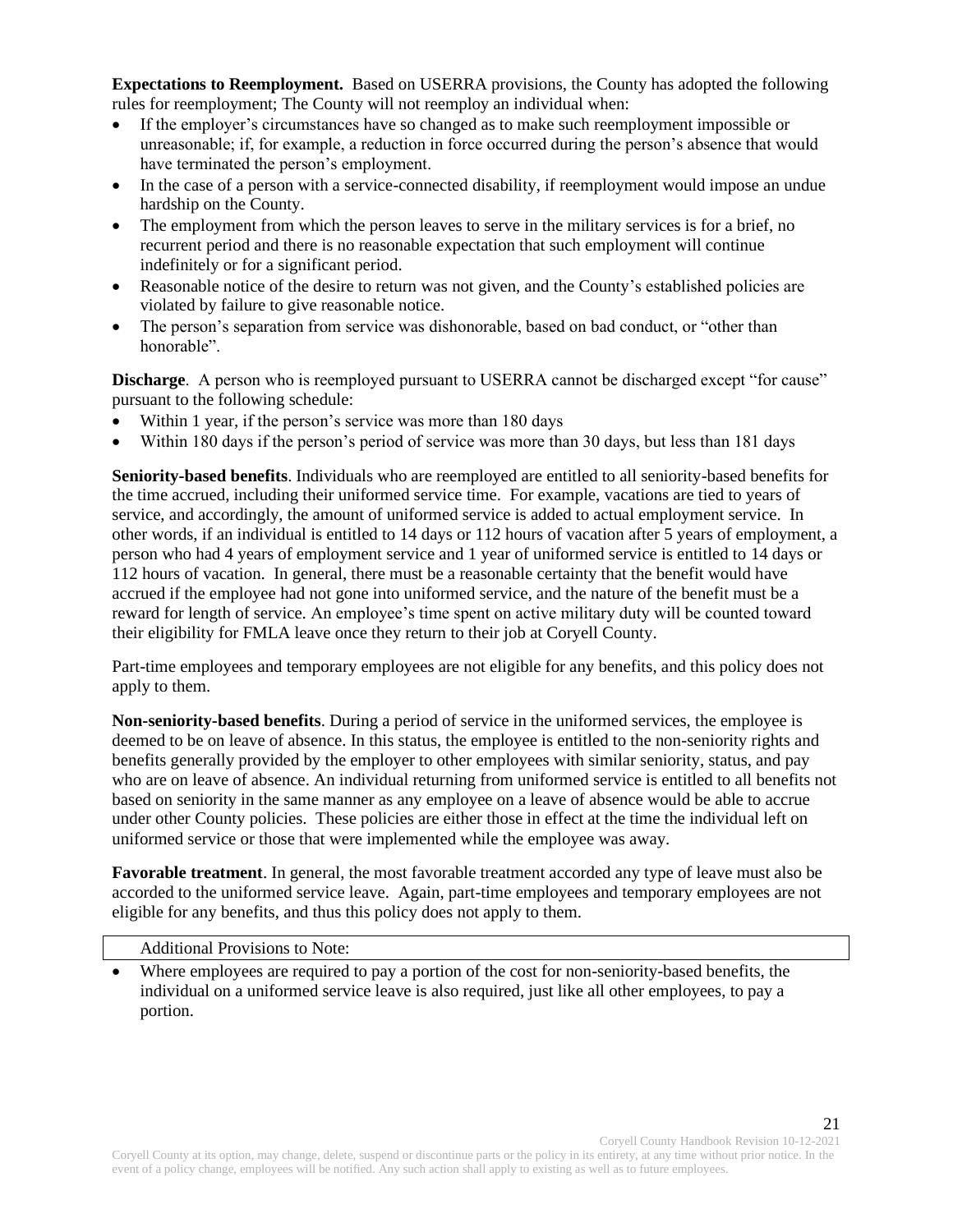**Waiver**. According to USERRA, an employee may waive his or her rights of non-seniority-based benefits by knowingly providing a written notice of intent not to return.

#### Additional Provisions to Note:

• If an employee does seek reemployment even after signing an effective waiver of non-seniority rights, the County must provide the employee with the required seniority-based benefits.

**Use of accrued leave.** Employees are permitted to use any accrued leave such as vacation leave or other leave with pay toward uniformed service time. However, the County does not require employees to use paid vacation leave to apply toward a uniformed service leave.

**Uniformed service, health care, and COBRA.** Under USERRA, employees on uniformed service leave who are enrolled in the health care plan have the right to elect continuation coverage similar to the rights under the Consolidated Omnibus Budget Reconciliation Act (COBRA). Employees returning to work are entitled to reinstate health coverage as if they had never left.

The right to continue coverage during uniformed service applies to employees and their dependents. This right to continuation coverage applies to all health plans, not just group health plans.

The maximum length of required continuation coverage is the lesser of 24 months beginning on the day that the uniformed service commences or a period ending on the day after the employee fails to return to employment within the time allowed by the federal law. If an individual has COBRA rights, and the COBRA rights are greater than the rights under USERRA, COBRA applies.

Should an eligible employee or dependent elect to continue coverage, he or she is required to pay 102 percent of the full premium just as provided by COBRA. Whenever the uniformed service leave is less than 31 days, however, the employee may not be required to pay more than the employee's share, if any.

**Retirement rights**. Participation and benefits under retirement plans will be granted in accordance with federal law.

**Reemployment positions.** Individuals are to be reemployed according to the following schedule:

If the individual's service was less than 91 days, the individual will be placed in the job that he or she would have had if employment had not been interrupted by service, assuming the person is qualified to perform those job duties (e.g., a person may be promoted into an "escalator position").

If the employee is not qualified to perform the duties of the escalator position after reasonable efforts by the employer, the employee will be reemployed in the position in which he or she was employed on the date that the period of service began. If the employee is not qualified to perform the duties of the escalator position or the pre-service position, after reasonable efforts by the employer, he or she will be reemployed in any other position that is the nearest approximation first to the escalator position and then to the preservice position. The employee must be qualified to perform the duties of this position.

If the service was more than 90 days, the employee will be reemployed in the escalator position or a position of like seniority, status, and pay. He or she must be qualified to perform the duties of this position.

If the employee is not qualified to perform the duties of the escalator position, the pre-service position, or a like position, after reasonable efforts by the employer, he or she will be reemployed in any other position that is the nearest approximation first to the escalator position and then to the pre-service position. The employee must be qualified to perform the duties of this position. The employer will make reasonable efforts to help the employee become qualified to perform the duties of each of the positions described above.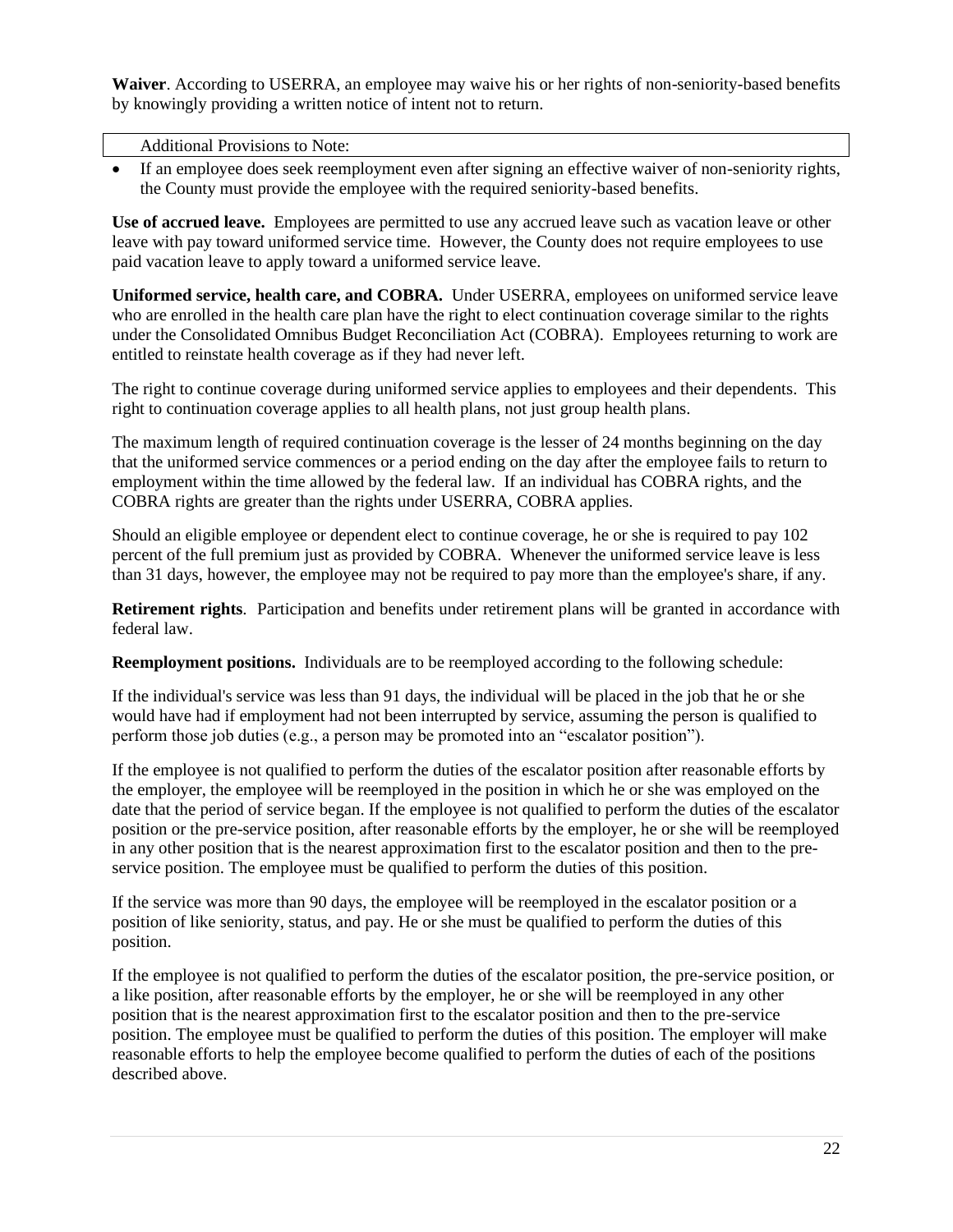If two or more persons are entitled to the same job under USERRA, the one who left the position first shall have the prior right to reemployment.

**Disabled employees**. An individual with service-connected disabilities who is not qualified for employment in the position he or she would have attained if continuously employed (even after reasonable accommodation as required by the Americans with Disabilities Act (ADA) as amended in 2011) will be reemployed promptly in any other position of similar seniority, status, and pay for which he or she qualified or would become qualified with reasonable efforts by the employer or otherwise in a position that is the nearest approximation to the equivalent position, consistent with the circumstances of the employee's case in terms of seniority, status, and pay.

A position that is the nearest approximation to the equivalent position may be a higher or lower position, depending on the circumstances. As with the ADA, the employer is not required to reemploy the disabled individual if doing so would be of such difficulty or expense as to constitute an undue hardship.

**Temporary employees**. Temporary employees are not eligible for reinstatement.

**Disciplined employees**. Under USERRA, employees who were about to be discharged for misconduct had they not left for uniformed service are not eligible for reinstatement and will not be rehired.

As an example, this policy applies if the investigation of the wrongdoing was completed, the supervisor had written the discharge papers, and the employee simply failed to return to work for a discharge meeting.

**Documentation.** An employee's department supervisor will, upon the employee's reapplication for employment, request that the employee provide the County with military discharge documentation to establish the timelines of the application for reemployment, the duration of the military service, and the honorable discharge from the military service.

For specific guidance see;<http://www.dol.gov/vets/programs/userra/compliance.htm>

# <span id="page-22-0"></span>**Military Leave**

All Coryell County employees who are members of the National Guard or active reserve components of the United States Armed Forces shall be allowed up to fifteen (15) days off per federal fiscal year with pay to attend authorized training sessions and exercises. The fifteen (15) day paid military leave shall apply to the Federal Fiscal year and any unused balance at the end of the year shall not be carried forward into the next Federal Fiscal year. Pay for attendance at Reserve or National Guard training sessions or exercises shall be authorized only for periods which fall within the employee's normal work schedule. An employee may use annual leave, earned compensatory time, or leave without pay if he/she must attend Reserve or National Guard Training sessions or exercises in excess of the fifteen day maximum.

An employee going on military leave shall provide his or her supervisor with a set of orders within two (2) business days after receiving them.

Coryell County will provide upon request of the employee a statement that contains the number of workdays used for military leave in the fiscal year as well as a statement of the number of workdays left for use during the fiscal year.

Coryell County employees who leave their positions as a result of being called to active military service or who voluntarily enter the Armed Forces of the United States shall be eligible for re-employment in accordance with state and federal laws in effect at the time of their release from duty.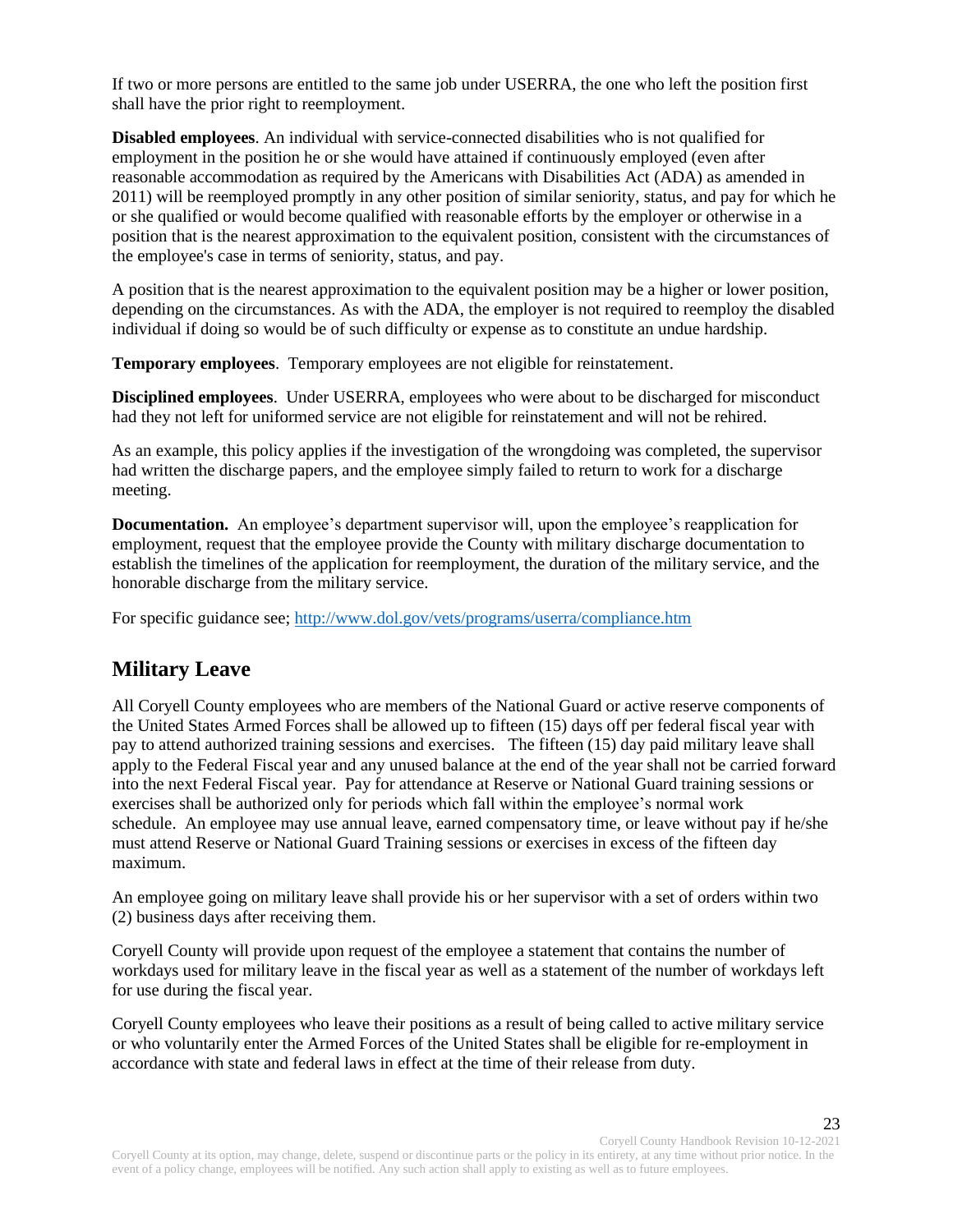# <span id="page-23-0"></span>**CHAPTER 4 – WORKPLACE EXPECTATIONS**

# <span id="page-23-1"></span>**Whistleblower**

An employee may, in good faith, report an alleged violation of a Coryell County Policy or federal or state law to his or her department supervisor, or human resource staff, unless all of these persons are the alleged perpetrators of the alleged violation of policy or law. If all of the listed persons are alleged to be involved in the violation, the employee may report the allegation to the County or District Attorney. The appropriate entity will investigate the reported activity.

An elected official, department supervisor, or any other employee is prohibited from taking adverse employment action against an employee who, in good faith, reports an alleged violation of County policy or federal or state law to a designated person, pursuant to this policy. An employee who intentionally makes a false report of wrongdoing may be subject to discipline up to and including termination. An employee who, in good faith, believes he or she is being subjected to retaliation based on a report of alleged wrongdoing or acting as a witness under this policy should immediately contact the human resource staff. An employee with a question regarding this policy should contact Human Resources..

# <span id="page-23-2"></span>**Confidentiality**

Coryell County is a public entity, however, some County employees acquire confidential information as a result of their position with the County. This information must be protected. Employees who reveal confidential information they have received as a result of their position may be subject to discipline up to and including termination.

Regarding the personnel information on employees of Coryell County; much of the information in an employee's personnel file, including salary and job evaluations is subject to disclosure under the Public Information Act, however, highly personnel matters are typically not subject to disclosure.

The County will adhere to the Public Information Act requirements which allows employees, public officials and former employees and officials to elect whether to keep selected information confidential. A "Public Access Option Form" is presented at time of hire and available for former employees and officials who wish to participate.

# <span id="page-23-3"></span>**No Expectation of Privacy**

Employees have no expectation of privacy in the workplace, in their work-related conduct, or in the use of County-owned or County-provided equipment or supplies. In general, employees should assume that what they do while on duty or on County premises is not private. Although searches are normally not conducted unless there is a valid reason for the search, all work areas and County equipment, such as desks, files, lockers (even if employees provides the lock), and computers, are subject to search at any time.

Employees should not expect privacy in the use or content of electronic equipment, media, and services. Nonetheless, as a general rule, electronic information created and/or communicated by an employee using e-mail, word processing, utility programs, spreadsheets, voicemail, telephones, internet access, etc. are not monitored on a regular basis. However, to the extent allowed by law, County officials, department supervisors, and others are permitted to review an employee's electronic files, messages, and usage to ensure that electronic equipment, media, and services are being used in compliance with the law and this and other policies.

Coryell County provides access to electronic forms of communication and information exchange to make communication more efficient and effective and because they are valuable sources of information for government-related work. Emails, texts, and other electronic communications related to official County business may be subject to the Public Information Act regardless of where they are stored.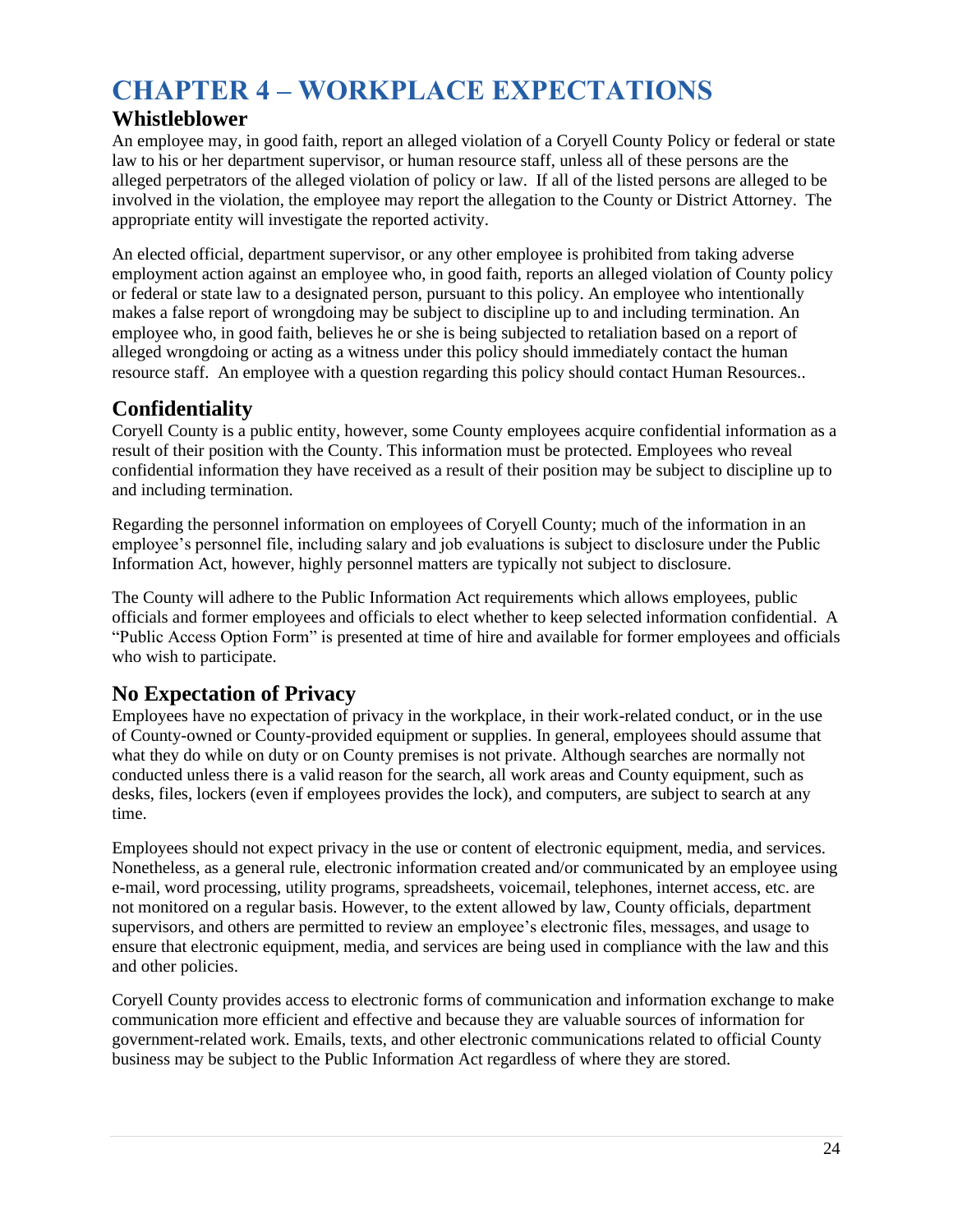#### <span id="page-24-0"></span>**Inappropriate Conduct Harassment**

Coryell County is committed to a workplace free of harassment. Harassment includes unlawful, unwelcome words, acts or displays based on sex, race, color, religion, national origin, age, genetic information, pregnancy, disability, family or military leave status or veteran's status. Such conduct becomes harassment when (1) the submission to the conduct is made a condition of employment; (2) the submission to, or rejection of, the conduct is used as the basis for an employment decision; or (3) the conduct creates an offensive, intimidating or hostile working environment or interferes with work performance.

Harassment is strictly prohibited by Coryell County whether committed by an elected official, appointed official, department supervisor, co-worker or non-employee with whom the County does business. Employees who feel they have been harassed should immediately report the situation to the elected or appointed official who is responsible for the department in which they work. If, for any reason, the employee feels that reporting the harassment to the department supervisor may not be the best course of action, the report should be made to the human resource staff.

Every reported complaint will be investigated promptly and thoroughly. The elected official or department supervisor to which a claim has been reported shall be responsible for seeing that prompt action is taken to investigate the claim. Once the investigation is complete, the employee making the claim shall be notified of the result of the investigation and any actions which are to be taken.

Retaliation against an employee who reports harassment or who cooperates in the investigation is prohibited by law as well as this policy. Employees who feel they have been subjected to illegal retaliation should immediately report the situation to the elected or appointed official who is responsible for the department in which they work. If, for any reason, the employee feels that reporting the retaliation to the department supervisor may not be the best course of action, the report should be made to the human resource staff.

Remedial action will be taken in accordance with the circumstances when the County determines unlawful harassment or retaliation has occurred, up to and including termination.

#### **Sexual Harassment**

Sexual harassment is strictly prohibited by Coryell County, whether committed by elected official, department supervisor, co-worker or non-employee who does business with the County. It is the policy of Coryell County to provide a work place free from sexual harassment for all employees and to take active steps to eliminate any sexual harassment of which the County becomes aware.

Employees engaging in sexual harassment shall be subject to discipline, up to and including termination of employment. Sexual harassment shall include, but not be limited to, unwanted sexual advances, requests for sexual favors, and other verbal, non-verbal or physical conduct of a sexual nature, which includes slurs, jokes, statements, gestures, touching, pictures, emails or cartoons where:

- the submission to such conduct is either an expressed or implied condition of employment; or
- the submission to or rejection of such conduct is used as a basis for an employment decision affecting the harassed person; or
- the conduct has the purpose or effect of substantially interfering with an affected person's work performance or creating an intimidating, hostile, or offensive work environment.

Coryell County is committed to providing a work environment where women and men can work together comfortably and productively, free from sexual harassment. In compliance with state and federal law, Title VII of the 1964 Civil Rights Act, as amended, sexual harassment in the workplace is unlawful and will not be tolerated.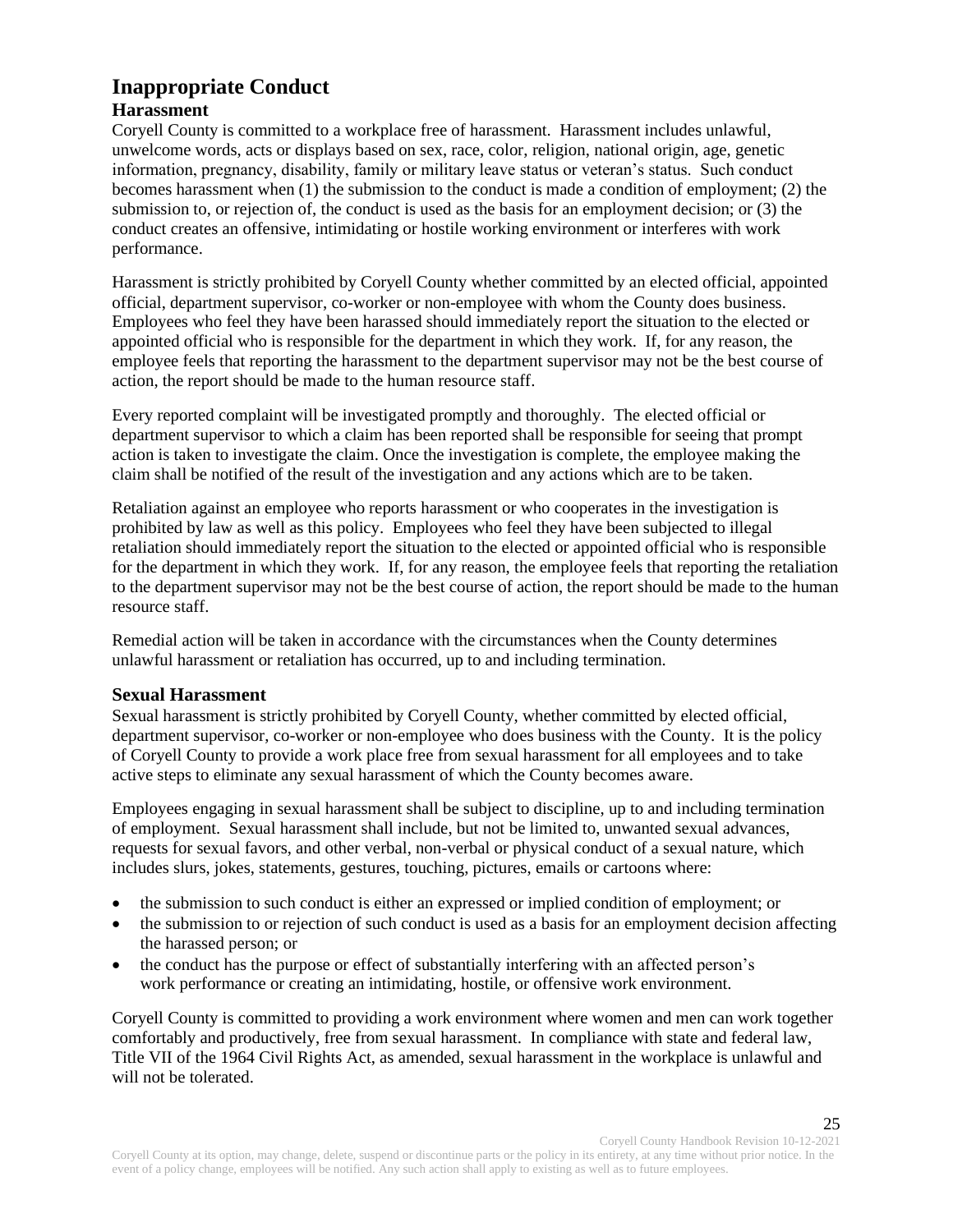All claims of sexual harassment shall be taken seriously and investigated promptly and thoroughly. While all claims of sexual harassment shall be handled with discretion, there can be no complete assurance of full confidentiality. Employees who feel they have been sexually harassed should immediately report the situation to the elected or appointed official who is responsible for the department in which they work. If, for any reason, the employee feels that reporting the harassment to the elected official may not be the best course of action, the report should be made to the human resource staff, his or her department supervisor, or the county attorney.

Every reported complaint will be investigated promptly and thoroughly. The elected official or department supervisor to which a claim has been reported shall be responsible for seeing that prompt action is taken to investigate the claim.

Once the investigation is complete, the employee making the claim shall be notified of the result of the investigation and any actions which are to be taken.

Use the following procedures so that your complaint may be resolved quickly and fairly:

- 1. When practical, confront the harasser and ask them to stop the unwanted behavior.
- 2. Record the time, place and specifics of each incident, including any witnesses.
- 3. Report continuing sexual harassment to the elected official or department supervisor who is responsible for your department or to the human resource staff.
- 4. If a thorough investigation reveals that unlawful sexual harassment has occurred, Coryell County will take effective remedial action in accordance with the circumstances, up to and including termination.

Retaliation against an employee who reports sexual harassment or who cooperates as a witness in the investigation is prohibited by law as well as this policy.

Employees who observe harassment should report that occurrence or occurrences to his or her supervisor. An employee who is uncomfortable for any reason in bringing such matter to the attention of his or her supervisor, or is not satisfied after bringing the matter to the attention of his or her supervisor, should report the matter to the human resource staff, his or her department supervisor, or the county attorney. Employees are expected to cooperate with any investigation of alleged harassment. Failure to do so may lead to discipline, up to and including immediate termination.

Employees who feel they have been subjected to illegal retaliation should immediately report the situation to the elected or appointed official who is responsible for the department in which they work. If, for any reason, the employee feels that reporting the retaliation to the department supervisor may not be the best course of action, the report should be made to the human resource staff. Reporting or failing to report claims in accordance with the procedure given in this policy shall not limit other legal recourse an employee may have regarding sexual harassment charges. Once the investigation is complete, the employee making the claim shall be notified of the result of that investigation and the actions which are to be taken.

#### <span id="page-25-0"></span>**Grievance Procedures**

Any employee having a grievance related to his/her job should discuss the grievance with his/her supervisor. If the discussion with the immediate supervisor does not resolve the grievance, and, if the immediate supervisor is not the elected or appointed official with final responsibility for the employee's department, the employee shall have the right to discuss the grievance with that official. The decision of the elected or appointed official with final responsibility for the employee's department shall be final in all grievances.

#### <span id="page-25-1"></span>**General Work Rules and Expectations for Work**

Orderly and efficient operations of Coryell County departments require that employees adhere to certain rules, expectations, and proper conduct and standards at all times. Rules and standards are necessary to protect the health and safety of all employees, to maintain uninterrupted production and to protect Coryell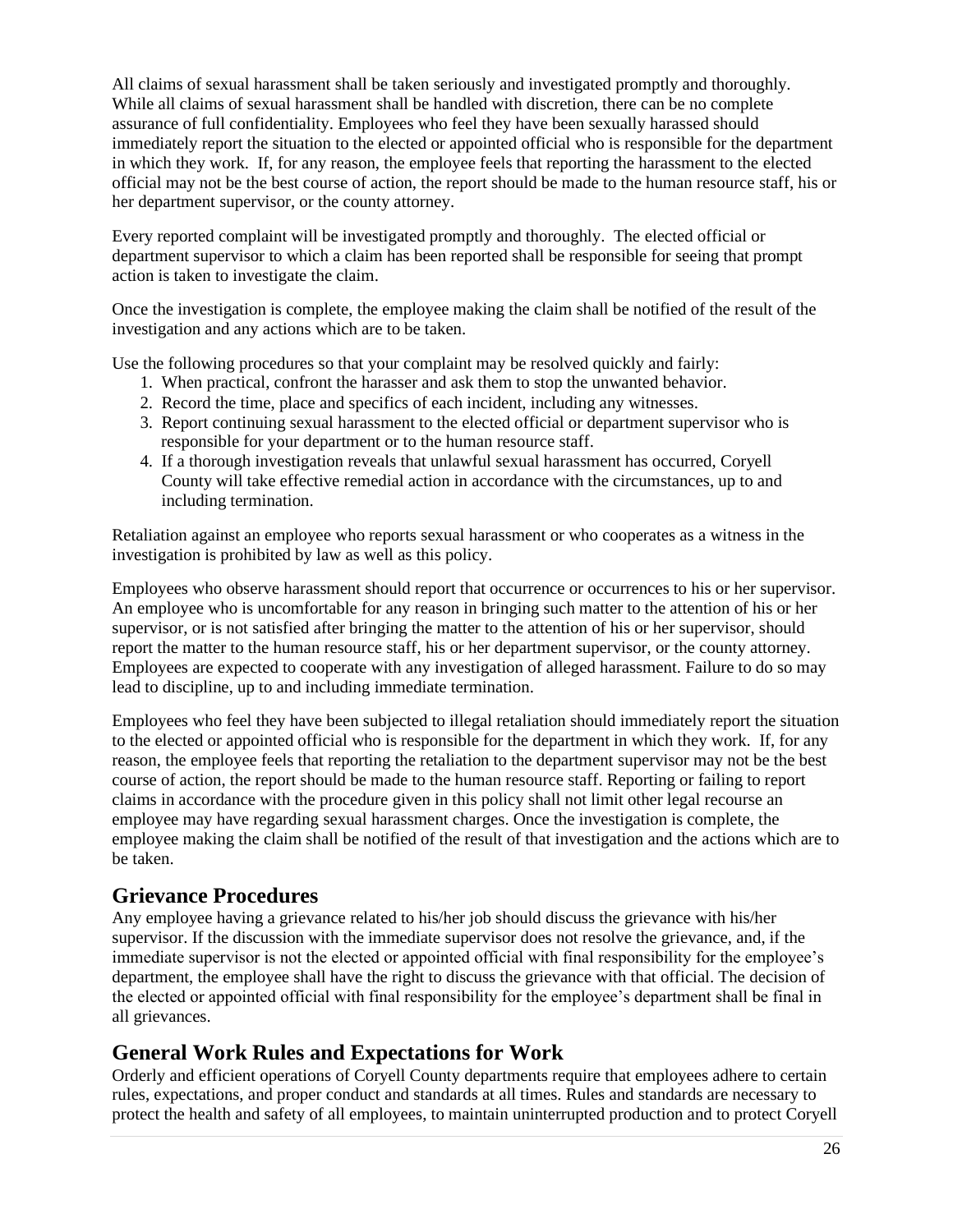County's goodwill and property. Employees should be familiar with and adhere to all departmental and county rules.

Coryell County citizens are our customers. Employees are to serve Coryell County citizens and anyone in need of assistance. As a Coryell County employee, you are expected to represent the County and its elected officials and to meet any situations that arise calmly and courteously.

#### <span id="page-26-0"></span>**Proof of Automobile Liability Insurance**

Every employee who uses a private vehicle for County business must be able to furnish proof of automobile liability insurance.

#### <span id="page-26-1"></span>**Attendance**

As a Coryell County employee, you are expected to be punctual and demonstrate consistent attendance. Each employee shall report to work on each day they are scheduled to work and at the starting time set by their supervisor unless prior approval for absence is given by the supervisor or the employee is unable to report for work because of circumstances beyond the control of the employee.

If an employee is unable to be at work at their normal reporting time, they shall be responsible for notifying their supervisor as soon as possible prior to the scheduled start of their shift or as soon as it is reasonably practicable in the case of an emergency. Each employee shall remain on the job until the normal quitting timing established by the supervisor unless permission to leave early is given by the supervisor.

Each supervisor is responsible for determining if an unscheduled absence or tardiness is to be classified as excused or unexcused, based on the circumstances causing the absence or tardiness. Frequent unexcused absences or tardiness, as determined by your immediate supervisor, may make an employee subject to disciplinary measures, up to and including termination of employment. An employee who does not work for three (3) consecutive scheduled work days, and who fails to notify his or her supervisor, shall be considered to have resigned their position by abandonment.

# <span id="page-26-2"></span>**Automated Time and Attendance Policy**

Accurately recording time worked is the responsibility of every Coryell County employee. Federal and state laws require Coryell County to keep accurate records of time worked in order to appropriately calculate employee pay and applicable benefits provided under Coryell County policies. Time worked is considered as time spent on the job performing assigned duties. It is therefore the intent of the Commissioners' Court to enforce this time and attendance policy.

Coryell County utilizes an automated time keeping system to compute time worked and record payroll compensation, including but not limited to vacation time, sick time and overtime worked. The timekeeping system computes time worked based on the County's defined work-week of Saturday 12:01 AM through Friday 12:00 AM (168 consecutive hours). This policy applies to all employees whose salaries are budgeted and paid for through Coryell County's annual budget.

#### **It is the responsibility of the Auditor's office as payroll Administrator for Coryell County to notify the Commissioners' Court of any violation or specific problems related to this policy.**

# <span id="page-26-3"></span>**Procedures**

Non-exempt employees will be assigned an individual employee code and are required to clock in and out using the time clock or computer based process in the County building in which they work. Non-exempt employees who fail to clock in and out will be considered "absent" for the day. Failure of the department supervisor to notify payroll of any problems with the employees' ability to clock in and out could result in a monetary adjustment to the employee's payroll. Any adjustments that have to be made after payroll has been processed will be performed on the following pay period. The Treasurer's Office will not issue a separate check to an employee whose check is incorrect due to their failure to clock in or out or for their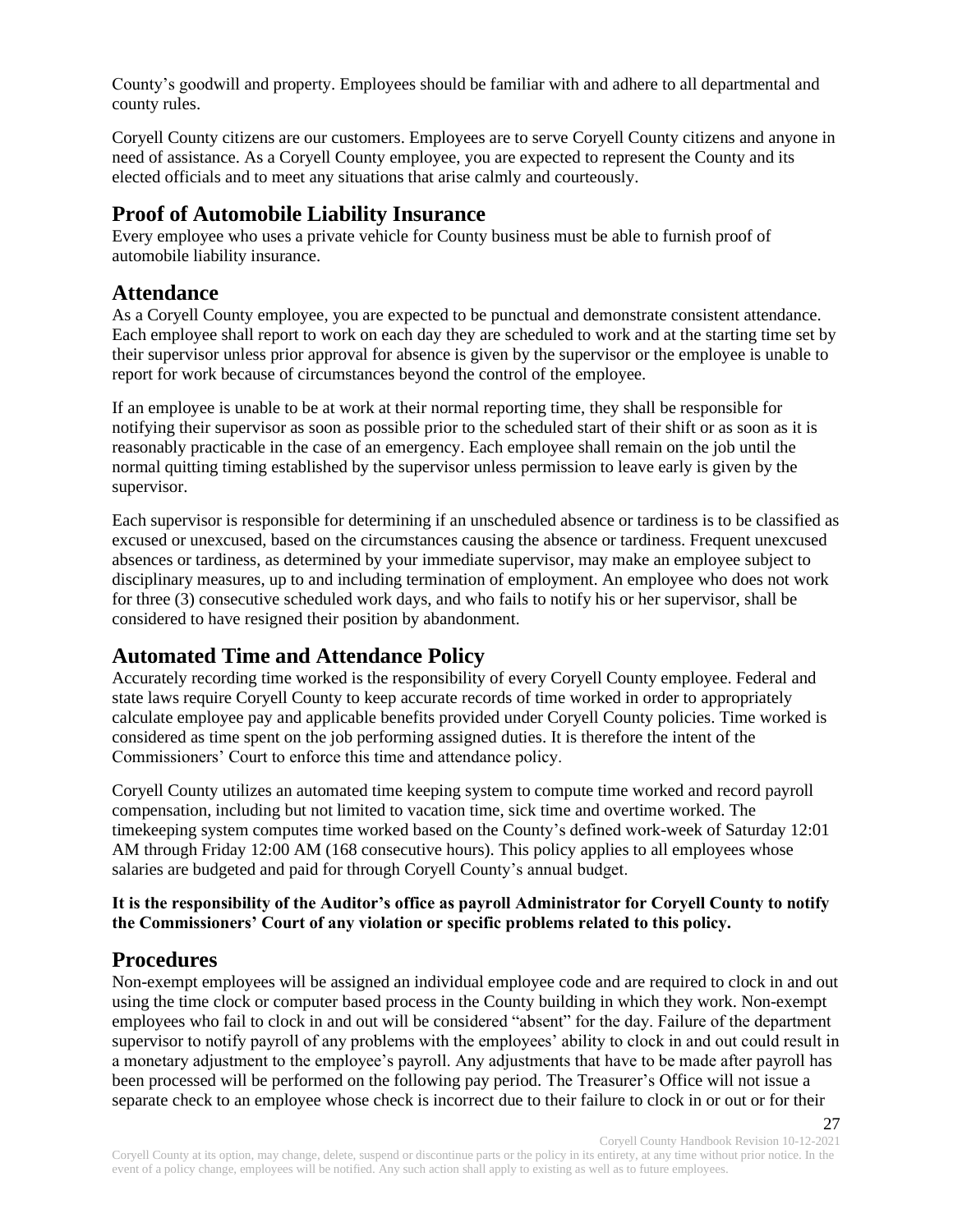supervisor's failure to notify payroll of any problems with the employees' ability to clock in and out. Any notification of this nature must be in writing to the Auditor's Office as soon as the problem arises.

All exempt employees will have an employee code in which they can clock in on their computer. Exempt status is determined by DOL/FLSA, County policy and procedure, and periodic review to ensure the exempt status has not changed. All exempt employees of Coryell County will still be required to review their time on the system at the end of each pay period. For liability purposes, exempt employees are required to clock in and out for each shift not for payroll purposes. Disclosure of the employees' code by the employee for clocking in and out for another employee is specifically prohibited and is grounds for termination.

It is further the responsibility of the employees' supervisor to record all leave time taken through the scheduling portion of the timekeeping system. The Auditor's office is not responsible for the department supervisor's failure to utilize the benefit or scheduling portion of the timekeeping system.

An employee is not allowed to clock in earlier than their shift begins without prior approval from the employee's supervisor. Likewise, the employee is not allowed to work past their shift without prior approval from their supervisor. **Coryell County complies with the DOL/FLSA rules in calculation of overtime for actual time worked more than 40 hours in the County's defined work week.** Overtime is calculated at time and one half and is credited to the non-exempt employee in the form of compensatory time.

Time worked and leave time taken shall be approved by each supervisor on the Monday following the end of the pay period. (Exception: County holidays that fall on Monday). However, authorization or clock-in of the time sheet itself may be done on the Tuesday immediately following the end of the pay period. It is the recommendation of the Commissioners' Court that all employees clock in and out for lunch specifically for liability purposes.

*Road and Bridge employees have a separate procedure for clocking in and out for lunch.*

#### <span id="page-27-0"></span>**Dress Code**

Coryell County expects all employees to be well groomed, clean, and neat at all times. Each department supervisor will determine the type of attire that is acceptable.

You are required to act in a professional manner at all times and extend the highest courtesy to coworkers and to the public being served. A cheerful and positive attitude is essential to our commitment to customer service.

#### <span id="page-27-1"></span>**Smoke Free Workplace**

Coryell County endeavors to provide a healthy environment. Smoking is prohibited inside any County vehicle, County building, and within thirty (30) feet of exterior entranceways at any time. This policy covers the smoking of any tobacco products and it applies to all persons while on County property.

#### <span id="page-27-2"></span>**Conflict of Interest**

Employees of Coryell County shall not engage in any employment, relationship, or activity which could be viewed as a conflict of interest because of the potential or appearance of affecting the employee's job efficiency, or which would reduce his/her ability to make objective decisions in regard to his/her work and responsibility as a Coryell County employee.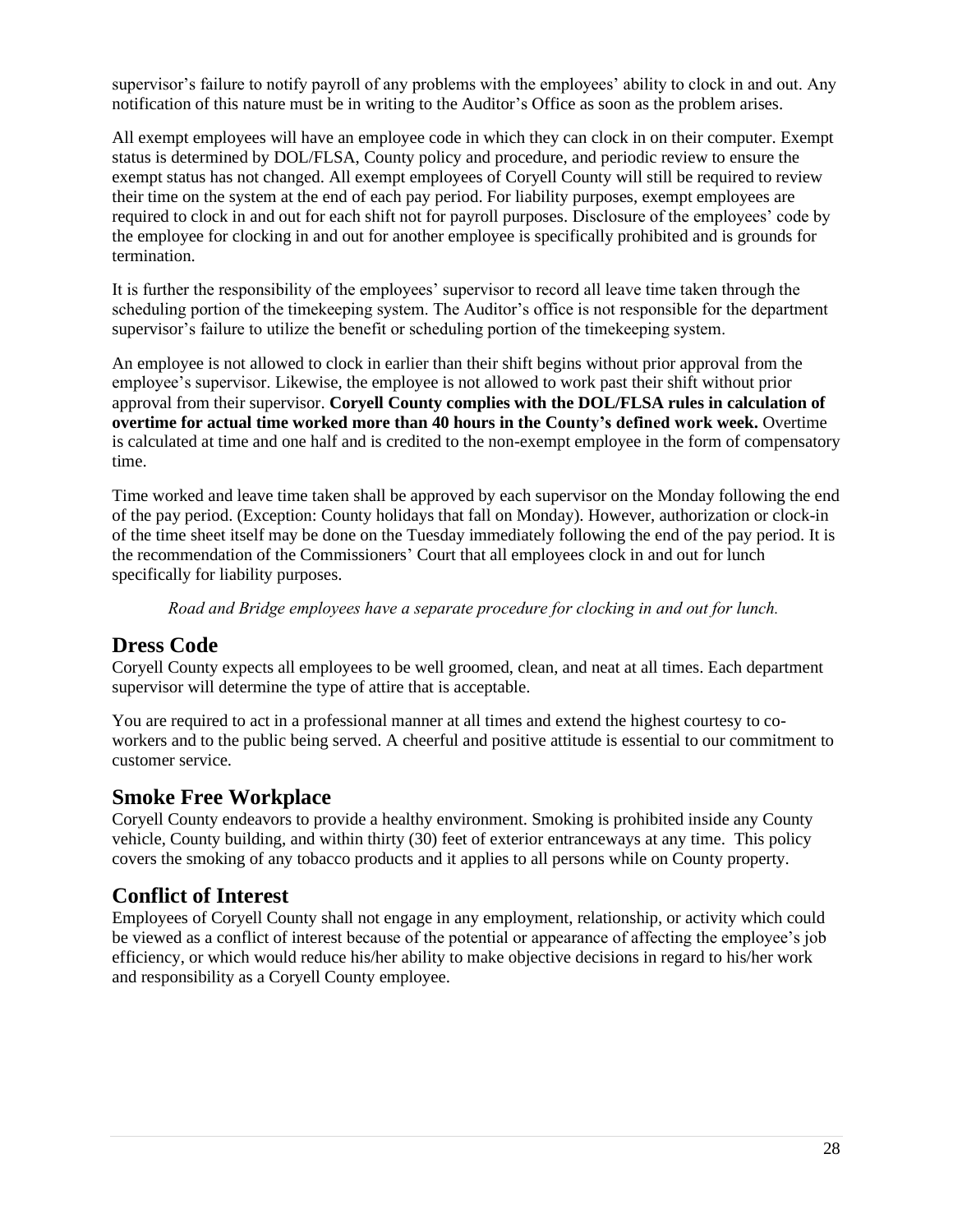Employees involved in conflict of interest situations shall be subject to discipline, up to and including termination and these actions may have criminal consequences for employees. Activities which constitute a conflict of interest shall include but not be limited to:

- 1. Soliciting, accepting, or agreeing to accept a financial benefit, gift, or favor, other than from the County, that might reasonably tend to influence the employee's performance of duties for the County or that the employee knows or should know is offered with the intent to influence the employee's performance;
- 2. Accepting employment, compensation, gifts, or favors that might reasonably tend to induce the employee to disclose confidential information acquired in the performance of official duties;
- 3. Accepting outside employment, compensation, gifts, or favors that might reasonably tend to impair independence of judgment in performance of duties for the County;
- 4. Making any personal investment that might reasonably be expected to create a substantial conflict between the employee's private interest and his or her duties for the County; or
- 5. Soliciting, accepting, or agreeing to accept a financial benefit from another person in exchange for having performed duties as a County employee in favor of that person.
- 6. Being employed by, or acting as a consultant to, a competitor or potential competitor, supplier or contractor, regardless of the nature of the employment, while employed with Coryell County.
- 7. Hiring or supervising family members or closely related persons.
- 8. Owning or having a substantial interest in a competitor, supplier or contractor.

Employees with a conflict-of-interest question should seek advice from the department supervisor. Before engaging in any activity, transaction or relationship that might give rise to a conflict of interest, employees must seek review from their supervisor or the human resource staff.

### <span id="page-28-0"></span>**Political Activity**

Employees of Coryell County shall have the right to support candidates of their choice and to engage in political activity during their personal time.

County employees shall not: 1) Use their official authority or influence to interfere with or affect the result of any election or nomination for office; 2) Directly or indirectly coerce, attempt to coerce, command, or advise another person to pay, lend, or contribute anything of value to a party, committee, organization, agency, or person for a political reason; or 3) Use any equipment, property or material owned by the County for political activity or engage in political activity while on duty for the County.

# <span id="page-28-1"></span>**Social Media and Social Networking**

When your free time is generally not subject to any restriction by the County, the County urges all employees not to post information regarding the County, their jobs, or other employees which could lead to morale issues in the workplace or detrimentally affect the County's business. This can be accomplished by always thinking before you post, being civil to others and their opinions, and not posting personal information about others unless you have received their permission. You are personally responsible for the content you publish on blogs, wikis, or any other form of social media. Be mindful that what you publish will be public for a long time. Be also mindful that if the County receives a complaint from an employee about information you have posted about that employee, the County may choose to investigate that complaint to ensure that there has been no violation of the harassment policy or other County policy. In the event there is such a complaint, you will be expected to cooperate in any investigation of that complaint, including providing access to the posts at issue.

Employees are cautioned that they should have no expectation of privacy while using the internet. Employees should have no expectation of privacy while using the County's equipment or facilities for any purpose. Inappropriate postings that may include discriminatory remarks, harassment, and threats of violence or unlawful conduct may be subject to disciplinary action or termination.

Coryell County Handbook Revision 10-12-2021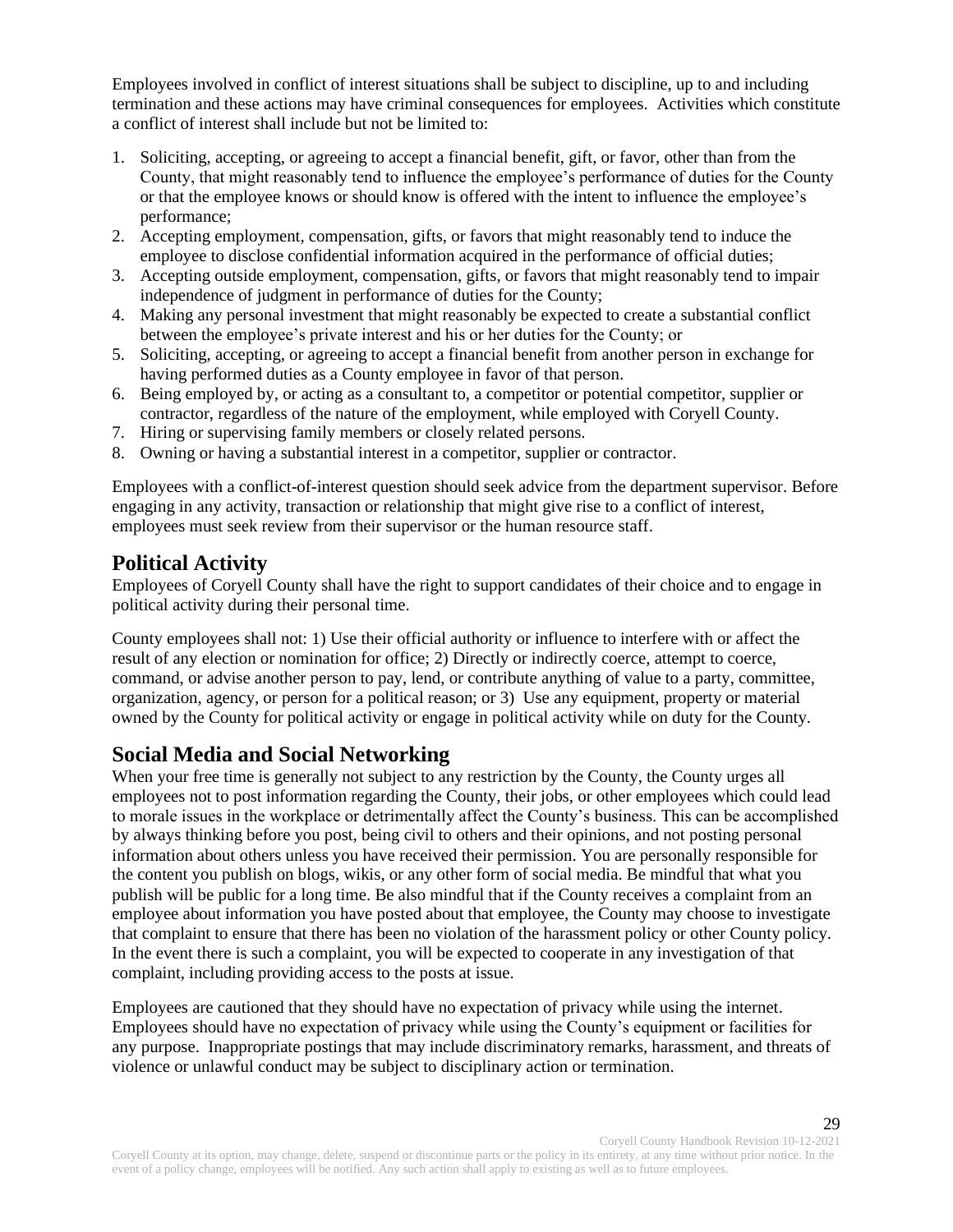Do not use your County provided email address to register on social networks, blogs or other online tools utilized for personal use.

# <span id="page-29-0"></span>**Volunteers**

Volunteer positions with Coryell County mean that you perform all duties on a volunteer basis, of your own free will, and you will not receive payment or compensation for your work. You are not an employee of Coryell County and you are not entitled to a salary or any other entitlements associated with employment.

# <span id="page-29-1"></span>**CHAPTER 5 – COUNTY PROPERTY AND EMPLOYEE RESPONSIBILITY**

# <span id="page-29-2"></span>**County Property Usage**

Each County employee shall be responsible for the care, maintenance, proper use, and upkeep of any County equipment assigned to him/her. County employees shall only use equipment, tools, and other County property that they are authorized to use. All County property shall be returned upon termination of employment.

*Personal use of County equipment, supplies, tools, and any other County property is not permitted and may result in discipline up to and including termination.* Improper use may subject you to criminal prosecution.

# <span id="page-29-3"></span>**Return of County Property**

The separating employee must return all County property at the time of separation, including uniforms, badges, cell phones, credit cards, keys, PC's, County vehicles and any other items issued at time of hire. Failure to return some items may result in deductions from the final paycheck. An employee will be required to sign the Wage Deduction Authorization Agreement to deduct the costs of such items from the final paycheck meeting all FLSA pay requirements. Note: Non-exempt employees will follow minimum wage requirements. See [https://www.wagehour.dol.gov](https://www.wagehour.dol.gov/) for specific guidance for exempt and non-exempt employees.

# <span id="page-29-4"></span>**County Vehicle**

Some employees may be required to use County vehicles as a part of their job. Employees who are assigned County vehicles shall be responsible for the care, maintenance, proper use and upkeep of these vehicles. Employees may only use the vehicles they are authorized to use. Employees may not allow other individuals to operate the vehicles they have been assigned, unless prior approval from a department supervisor or elected official.

Employees who operate vehicles must maintain a current active license for the operation of that vehicle. If they have any change in status of their license they must immediately notify their supervisor. An employee whose job involves operation of a vehicle requiring a license for its legal operation shall be subject to possible job change, demotion or termination if that license is suspended or revoked.

An employee whose job involves operation of a vehicle or equipment requiring a license for its legal operation, but who is deemed uninsurable by the County's vehicle liability carrier even though the employee's license has not been revoked or suspended, shall be subject to possible job change, demotion or termination.

In compliance with IRS regulations and for purposes of defining a qualified nonpersonal use of a vehicle, law enforcement vehicle is defined as a clearly marked vehicle if it has insignia or words which make it clear that it is a law enforcement vehicle. A marking on a license plate is not a clear marking for this purpose. Exclusion for a clearly marked law enforcement vehicle applies only to a vehicle that is required to be used for commuting by an officer or public safety officer who, when not on a regular shift, is on call at all times. Other than commuting, personal use of the vehicle, outside the limit of the officer's arrest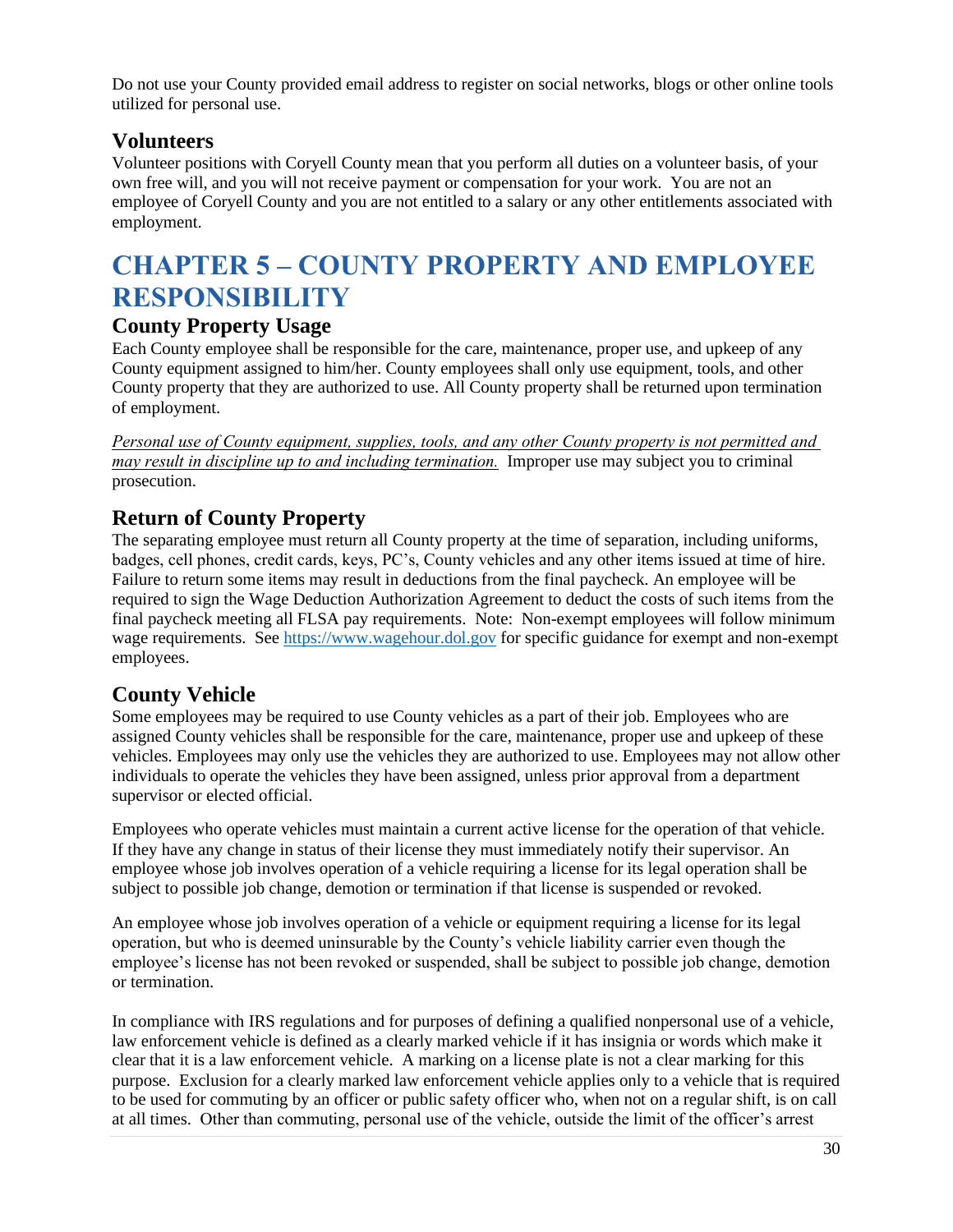powers or the obligation of a public safety officer to respond to an emergency, must be prohibited by the governmental unit.

A public safety officer is an individual serving a public agency in an official capacity, with or without complementation, as a law enforcement officer, as described above.

Any employee involved in an accident while operating County equipment or vehicles shall immediately report the accident to his or her supervisor and to the proper law enforcement or other authority immediately. A copy of all accident and incident reports prepared by the employee shall be sent to the human resource staff.

### <span id="page-30-0"></span>**Cell Phone Usage**

Coryell County determines on a case by case basis the need for County provided cell phones. County cell phones are to be used for business purposes only. Coryell County strongly discourages the use of any cell phone while operating any vehicle. Employees should plan calls to allow placement of calls either prior to traveling or while on rest breaks.

Coryell County bans all employees from texting while operating any County owned vehicle. County employees who are driving their own personal vehicle are also banned from texting while driving on County business. Federal law prohibits any CDL driver operating any vehicle over 10,000 GWR from texting with fines and penalties, up to including loss of CDL.

Employees in possession of a Coryell County owned cellular phone are required to take appropriate precautions to prevent theft and vandalism. Each department may set their own rules and regulations regarding personal cell phone usage while at work.

#### <span id="page-30-1"></span>**Computer and Internet Usage**

The use of Coryell County information systems, including computers, fax machines, smart phones, tablet computers and all forms of Internet/Intranet access, is for Coryell County business and for authorized purposes only. Brief and occasional personal use of the electronic mail system or the Internet is acceptable as long as it is not excessive or inappropriate, occurs during personal time (lunch or other breaks), and does not result in any expense to the County.

Use is defined as "excessive" if it interferes with normal job functions, responsiveness, or the ability to perform daily job activities. Electronic communication should not be used to solicit or sell products or services that are unrelated to the County's business; distract, intimidate, or harass coworkers or third parties; or disrupt the workplace.

Use of Coryell County computers, networks, and Internet access is a privilege granted by department supervisor and may be revoked at any time for inappropriate conduct carried out on such systems. Improper use may result in discipline up to and including termination. Coryell County owns the rights to all data and files in any computer, network, or other information system used in the County. Coryell County also reserves the right to monitor electronic mail messages (including personal/private/instant messaging systems, Facebook, twitter, etc.) and their content, as well as any and all use of the Internet and of computer equipment used to create, view, or access e-mail and Internet content. Employees must be aware that the electronic mail messages sent and received using County equipment are not private and are subject to viewing, downloading, inspection, release, and archiving by County officials at all times. Coryell County has the right to inspect any and all files stored in private areas of the network or on individual computers or storage media in order to assure compliance with policy and state and federal laws.

No employee may access another employee's computer, computer files, or electronic mail messages without prior authorization from either the employee or an appropriate County official. No employee shall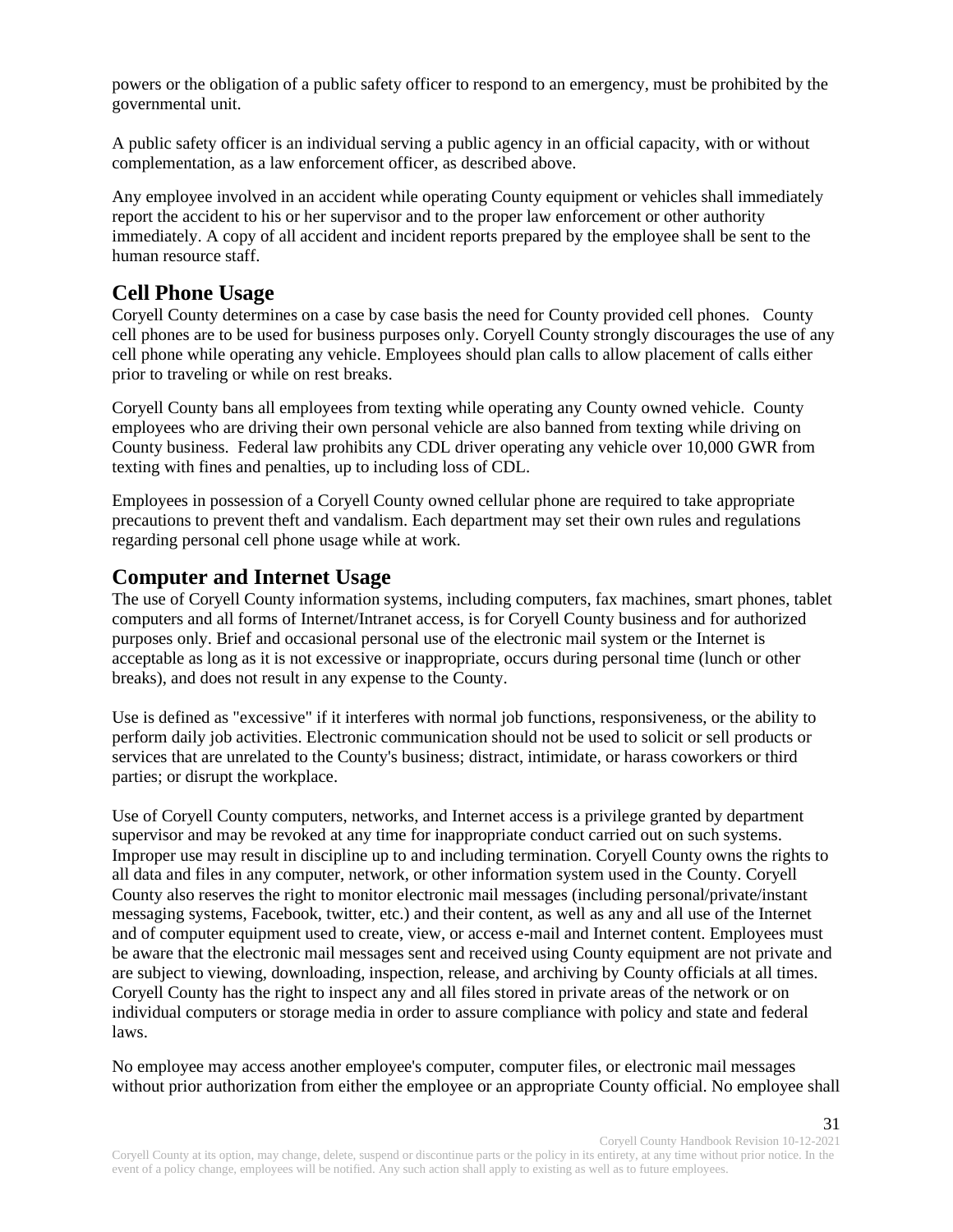break any copyright laws; download any illegal or unauthorized downloads. Coryell County monitors its entire informational systems and employees may be subject to discipline up to and including termination for any misuse of County informational systems. Employees should not bring personal computers to the workplace or connect them to Coryell County electronic systems, unless expressly permitted to do so by their supervisor and IT. Violation of this policy may result in disciplinary action, up to and including termination of employment.

# <span id="page-31-0"></span>**CHAPTER 6 – WORKPLACE SAFETY**

It is the responsibility of each employee to conduct all tasks in a safe and efficient manner complying with all local, state and federal safety and health regulations and program standards, and with any special safety concerns for use in a particular area or with a client.

# <span id="page-31-1"></span>**Employee Safety**

Coryell County is committed to providing a safe workplace for our employees. Each County employee must adhere to the general safety standards established for all employees as well as comply with their departmental safety requirements. Safety procedures may differ at each County department. Your supervisor will provide you with specific information pertaining to your position.

Failure to follow the safety standards set by the County or your supervisor subjects an employee to disciplinary action, up to and including termination. Employees seeing unsafe working conditions shall either take steps to correct those conditions or report the unsafe conditions to their supervisor.

# <span id="page-31-2"></span>**Temporary Modified Duty**

The County may provide short-term modified duty for employees who are temporarily unable to perform the regular duties of their position due to injury or illness. This is determined by departmental policy.

# <span id="page-31-3"></span>**Drug and Alcohol – ALL Employees**

Coryell County is a drug and alcohol-free workplace. A county employee may not be present at work during a period the employee's ability to perform his or her duties is impaired by drugs or alcohol. The County believes that a drug and alcohol-free workplace will help ensure a healthy, safe, and secure work environment.

This policy applies to all employees of Coryell County regardless of rank or position and shall include full time, part time and temporary employees.

The only exception to this policy is the possession of controlled substances by law enforcement personnel as part of their law enforcement duties.

An employee may not unlawfully manufacture, distribute, dispense, possess, sell, purchase, or use a controlled substance or drug paraphernalia on County property or while conducting County business not on County property. The County will report information concerning possession, distribution, or use of any illegal drugs to law enforcement officials and will turn over to the custody of the law enforcement officials any such substances found. The County will cooperate fully in the prosecution and/or conviction of any violation of the law.

An employee may not be under the influence of alcohol or illegal drugs while on County property or while on duty for the County.

Any employee involved in a work-related accident where alcohol or drugs are believed to be a contributing factor or if any reasonable suspicion/cause to believe that any employee is under the influence of drugs or alcohol, the employee shall be required to submit to blood, urine, or breath testing for drug or alcohol use, in addition to any other accident investigation activities. Coryell County reserves the right to a post offer pre-employment drug or alcohol test.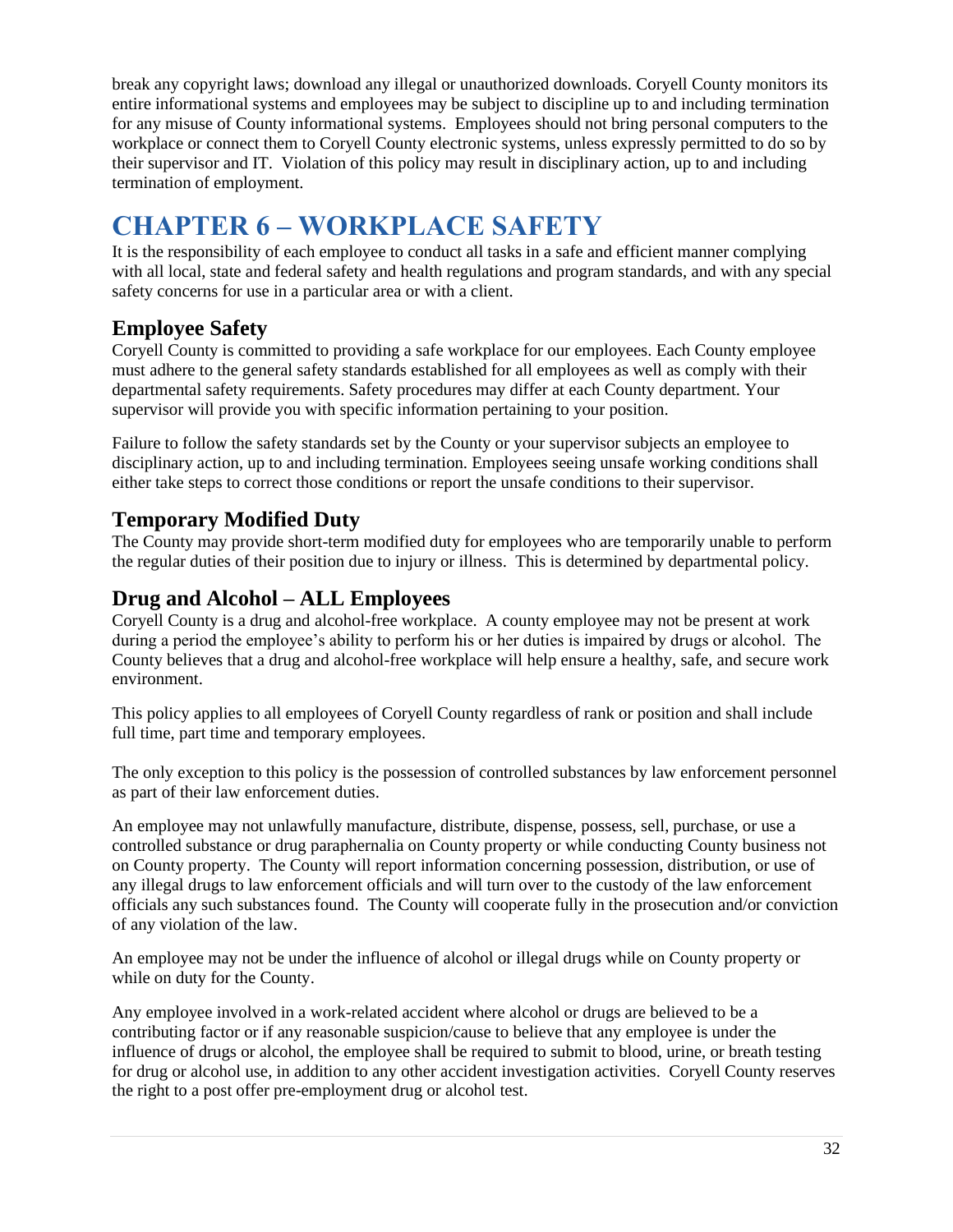An employee may not possess or use unauthorized prescription or over-the-counter drugs while on County property or while on duty for the County. An employee may not use prescription or over-thecounter drugs while on County property or while on duty for the County, in a manner other than that intended by the manufacturer or prescribed by a physician.

An employee may use prescription and over-the-counter drugs in standard dosage or according to a physician's prescription if the use will not impair the employee's ability to do his or her job safely and effectively. An employee must keep prescription medications used at work in their original container.

An employee taking prescribed or over-the-counter medications is responsible for consulting the prescribing physician or a pharmacist to determine if the medication could interfere with the safe and effective performance of his or her job duties.

If the use of a medication could compromise an employee's ability to do his or her job or the safety of the employee, fellow employees or the public, the employee must report the condition to his or her supervisor at the start of the workday or use appropriate personnel procedures (e.g., call in sick, use leave, request change of duty).

A supervisor must treat any information related to an employee's authorized use of prescription medications and any other medical information provided by the employee as confidential information.

An employee having problems with drugs or alcohol is encouraged to seek treatment from a qualified professional. Information on benefits provided for treatment of alcohol and drug abuse problems provided by the County's health plan program is available in the employee's health plan booklet or from the human resource staff.

Any employee who violates this policy shall be subject to disciplinary measures up to and including termination. The provisions of this policy shall apply in addition to, and shall be subordinated to, any requirements imposed by applicable federal, state, or local laws, regulations or judicial decisions.

#### **Definitions**

| <b>County Premises:</b>    | All County property including vehicles, lockers, and parking lots.                        |
|----------------------------|-------------------------------------------------------------------------------------------|
| <b>County Property:</b>    | All County owned or leased property used by employees such as vehicles,                   |
|                            | lockers, desks, closets, etc.                                                             |
|                            | <b>Controlled Substance:</b> Any substance that is illegal under Texas Law.               |
| Drug:                      | As defined in the Texas Controlled Substance Act                                          |
| <b>Drug Paraphernalia:</b> | As defined in the Texas Controlled Substance Act                                          |
| <b>Fitness for Duty:</b>   | To work in a manner suitable for the job. To determine "fitness." A medical               |
|                            | evaluation may include drug and/or alcohol testing.                                       |
| <b>Illegal Drug:</b>       | An illegal drug is any drug or derivative thereof for which the use, possession,          |
|                            | sale, transfer, manufacture or storage of, is illegal or regulated under any federal,     |
|                            | state, or local law or regulation and any other drug, including (but not limited to),     |
|                            | a prescription drug, used for any reason other than a legitimate medical reason           |
|                            | and inhalants used illegally. Included is marijuana or cannabis in all forms.             |
| <b>Reasonable Cause/</b>   |                                                                                           |
| <b>Suspicion:</b>          | Supported by evidence strong enough to establish that a policy violation has<br>occurred. |
| <b>Testing:</b>            | Is generally defined as urine, breath or blood test to determine chemical or drug         |
|                            | content.                                                                                  |
| <b>Under Influence</b>     |                                                                                           |
| of Alcohol:                | .02 or greater.                                                                           |
| <b>No Tolerance:</b>       | Coryell County has a zero-tolerance drug and alcohol policy.                              |

Coryell County Handbook Revision 10-12-2021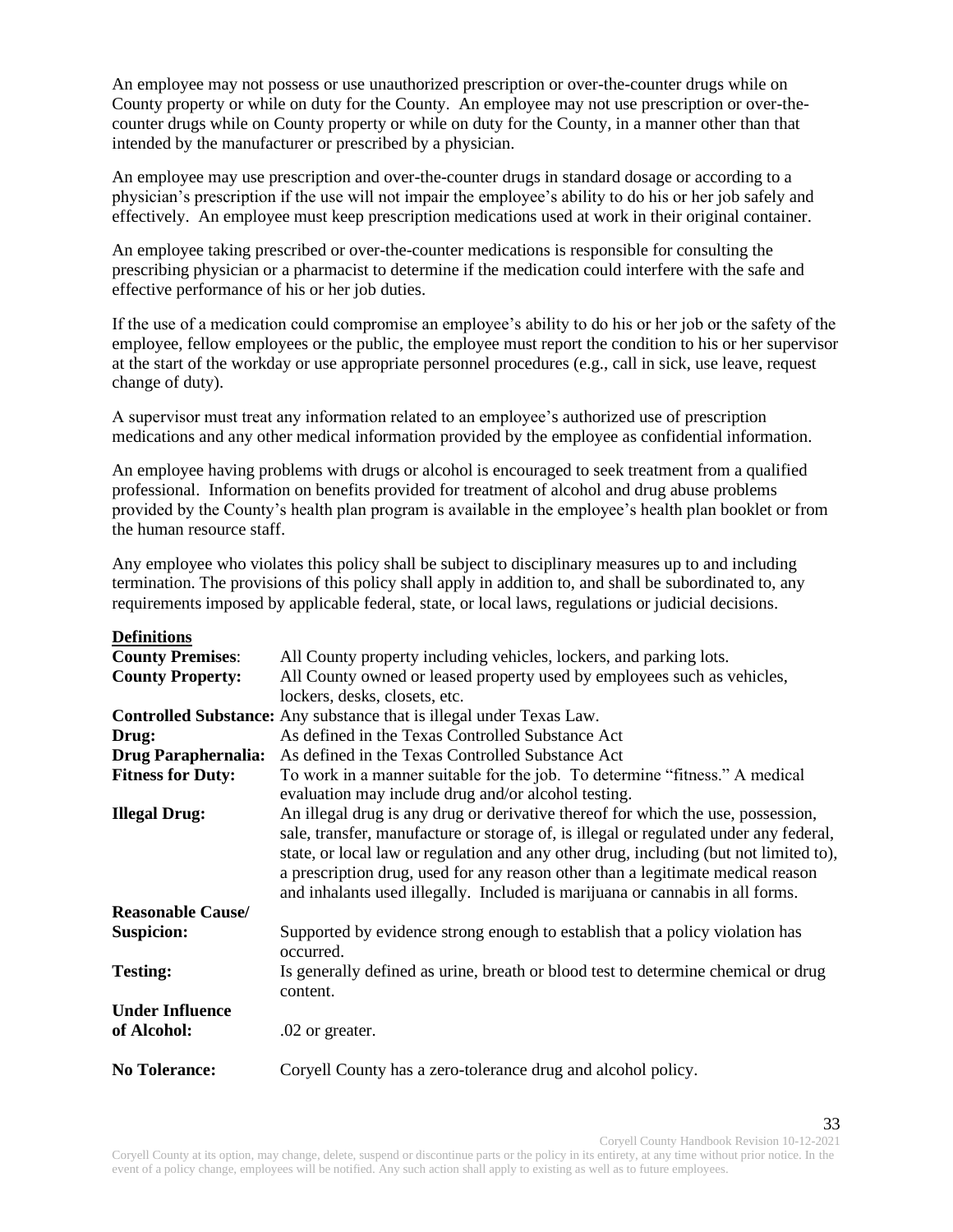# **Drug and Alcohol – CDL Employees**

CDL Drivers are an extremely valuable resource for Coryell County's business. Their health and safety is a serious County concern. Drug or alcohol use may pose a serious threat to driver health and safety. It is, therefore, the policy of the County to prohibit CDL employees from being under the influence of or using illegal drugs or alcohol during working hours.

The Federal Highway Administration ("FHWA") has issued regulations, which require the County to implement a controlled substance testing program. The County will comply with these. All CDL drivers are advised that remaining drug-free and medically qualified to drive are conditions of continued employment with the County. The County reserves the right to conduct random drug testing. In the event of a positive drug test, see Human Resources for Return To Duty procedures.

Specifically, it is the policy of Coryell County that the use, sale, purchase, transfer, possession or presence in one's system of any controlled substance (except medically prescribed drugs) or alcohol by any CDL driver while on County premises, engaged in County business, while operating County equipment, or while under the authority of the County is strictly prohibited. Mandatory testing must apply to every person who operates a commercial motor vehicle in interstate or intrastate commerce and is subject to the CDL licensing requirement. Coryell County will conduct pre-employment, random, reasonable suspicion and post-accident drug testing in accordance with federal law.

A detailed policy and procedure is available from the human resource staff.

# <span id="page-33-0"></span>**Workplace Violence**

Coryell County has a policy of zero tolerance for violence. If you engage in any violence in the workplace, or threaten violence in the workplace, your employment may be terminated immediately for cause. No talk of violence or joking about violence will be tolerated. "Violence" includes physically harming another, shoving, pushing, harassing, intimidating, coercing, brandishing weapons, and threatening or talking of engaging in those activities. It is the intent of this policy to ensure that everyone associated with the County, including employees and customers, never feels threatened by an employee's actions or conduct. Sexual harassment is not covered under this policy unless such harassment also involves acts or threats of violence.

Coryell County will promptly and thoroughly investigate all reports of threats of (or actual) violence and of suspicious individuals or activities. The identity of the Coryell County individual making a report will be protected as much as is practical. In order to maintain workplace safety and integrity of its investigation, Coryell County may suspend employees, either with or without pay, pending investigation. It is a violation of this policy to engage in any act of violence in this workplace. Examples of violence include:

- Teasing and practical jokes that cause anger or humiliation;
- Intimidation or bullying;
- Angry outbursts;
- Verbal abuse, name-calling, or obscene language;
- Threats (verbal, written or motioned);
- Harassment (general, racial, or sexual);
- Theft, vandalism, or sabotage;
- Throwing or breaking objects;
- Romantic obsessions and stalking;
- Sexual assault or rape;
- Unauthorized possession and use of weapons.

Anyone determined to be responsible for threats of (or actual) violence or other conduct that is in violation of these guidelines will be subject to prompt disciplinary action up to and including termination of employment.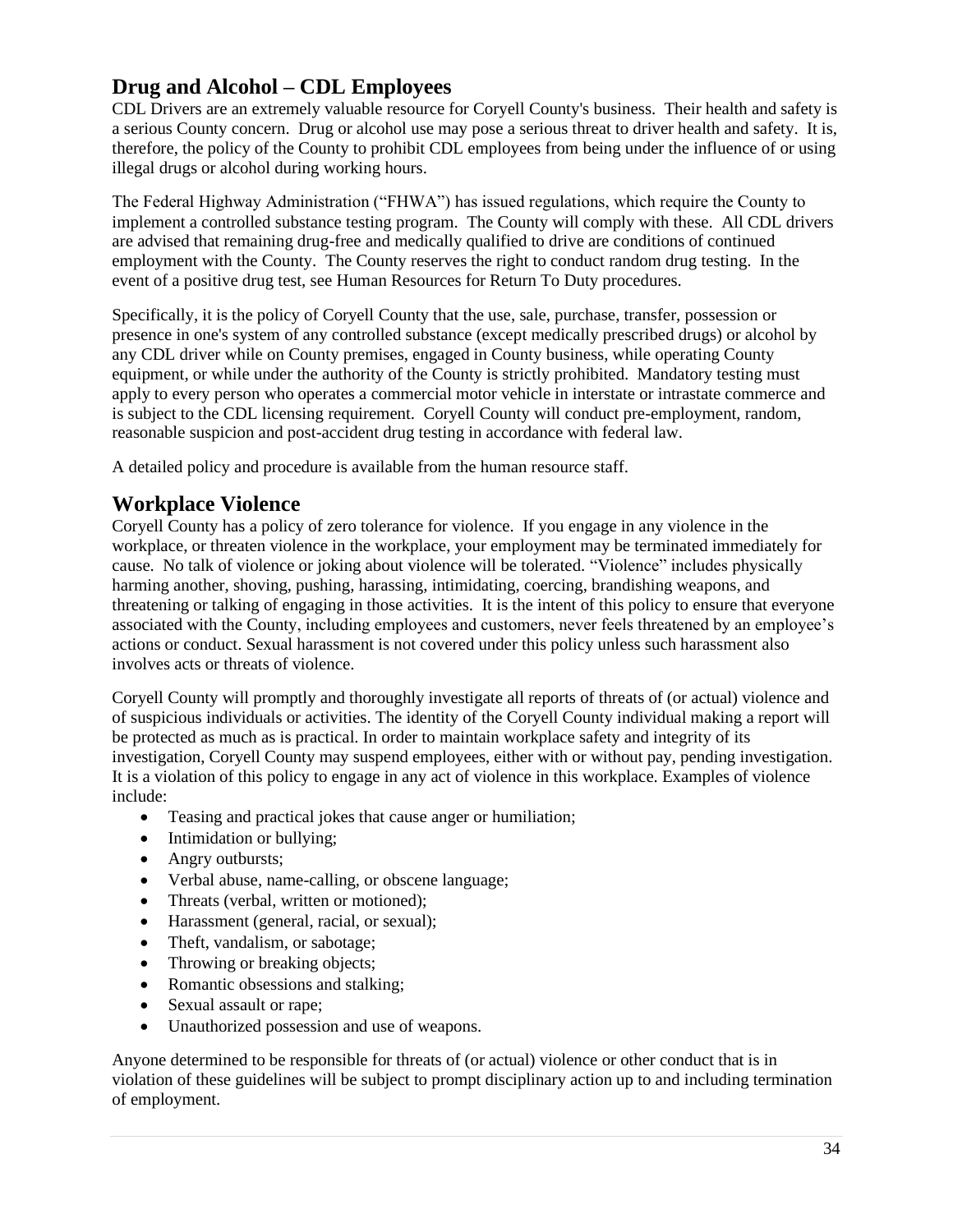Coryell County encourages employees to bring their disputes or differences with other employees to the attention of their supervisors before the situation escalates into potential violence. Coryell County is eager to assist in the resolution of employee's disputes, and will not discipline employees for raising such concerns.

# <span id="page-34-0"></span>**CHAPTER 7 – PAYROLL**

### <span id="page-34-1"></span>**Fair Labor Standards Act – Safe Harbor**

Coryell County makes every effort to pay its employees correctly. Occasionally, however, inadvertent mistakes can happen. When mistakes do happen, and are called to the Auditor's attention, Coryell County will promptly make any corrections necessary. Please review your pay stub when you receive it to make sure it is correct. If you believe a mistake has occurred or if you have any questions, please use the reporting procedure outlined below. If you are overpaid the County will make the necessary corrections at the next payroll.

Employees who are classified as non-exempt employees must maintain an accurate record of the total hours you work each day. It is the responsibility of each employee to verify that their time sheets are correct. Your time sheet must accurately reflect all regular and compensatory hours worked; any absences, late arrivals, early departures, and meal breaks. Do not approve your time sheet if it is not accurate. When you receive each pay check, please verify immediately that you were paid correctly for all regular hours worked each work week. Please verify your compensatory time is accumulating correctly. You must notify your supervisor of any inaccuracies.

Your work schedule is to be followed as outlined by your supervisor. Non-exempt employees, unless authorized by your supervisor, should not work any hours that are not authorized. Do not start work early, finish work late, work during a meal break, or perform any other extra or overtime work unless you are authorized to do so. Time worked is to be recorded on your time account. Employees are prohibited from working any "off-the-clock" work. "Off-the-clock" work means work you may perform but fail to report on your time card. Any employee who fails to report or inaccurately reports any hours worked will be subject to disciplinary action, up to and including termination.

It is a violation of Coryell County policy for any employee to falsify a time account, or to clock in for another person, or alter that person's time account. It is also a serious violation of County policy for any employee, supervisor, or elected official to instruct another employee to falsely report hours worked, or to alter another employee's time account to under or over report your hours worked. If anyone instructs you to incorrectly or falsely under or over report your hours worked, or alter another employee's time records to inaccurately or falsely report that employee's hours worked, you should report it immediately in writing to the Auditor's Office and/or the human resource staff.

If you are classified as an exempt salaried employee, you will receive a salary which is intended to compensate you for all hours worked for the County. This salary will be established at the time of hire or when you become classified as an exempt employee. While it may be subject to review and modification from time to time, such as during salary review times, the salary will be a pre-determined amount that will not be subject to deductions for variations in the quantity or quality of the work you perform.

For exempt employees, your salary may also be reduced for certain types of deductions such as your portion of health, dental or life premiums; state, federal or local taxes, social security, retirement; or, voluntary contributions to a deferred compensation plan. In any workweek in which you performed any work, your wages may be reduced for any of the following reasons: 1) absence from work for one or more full days for personal reasons, other than sickness or disability; or 2) full day disciplinary suspensions for infractions of our written policies and procedures; or 3) full day for violating safety rules of a major significance; or 4) Family and Medical Leave or Military Leave absences; or 5) to offset amounts received as payment for jury and witness fees or military pay; or 6) the first or last week of employment in the event you work less than a full week.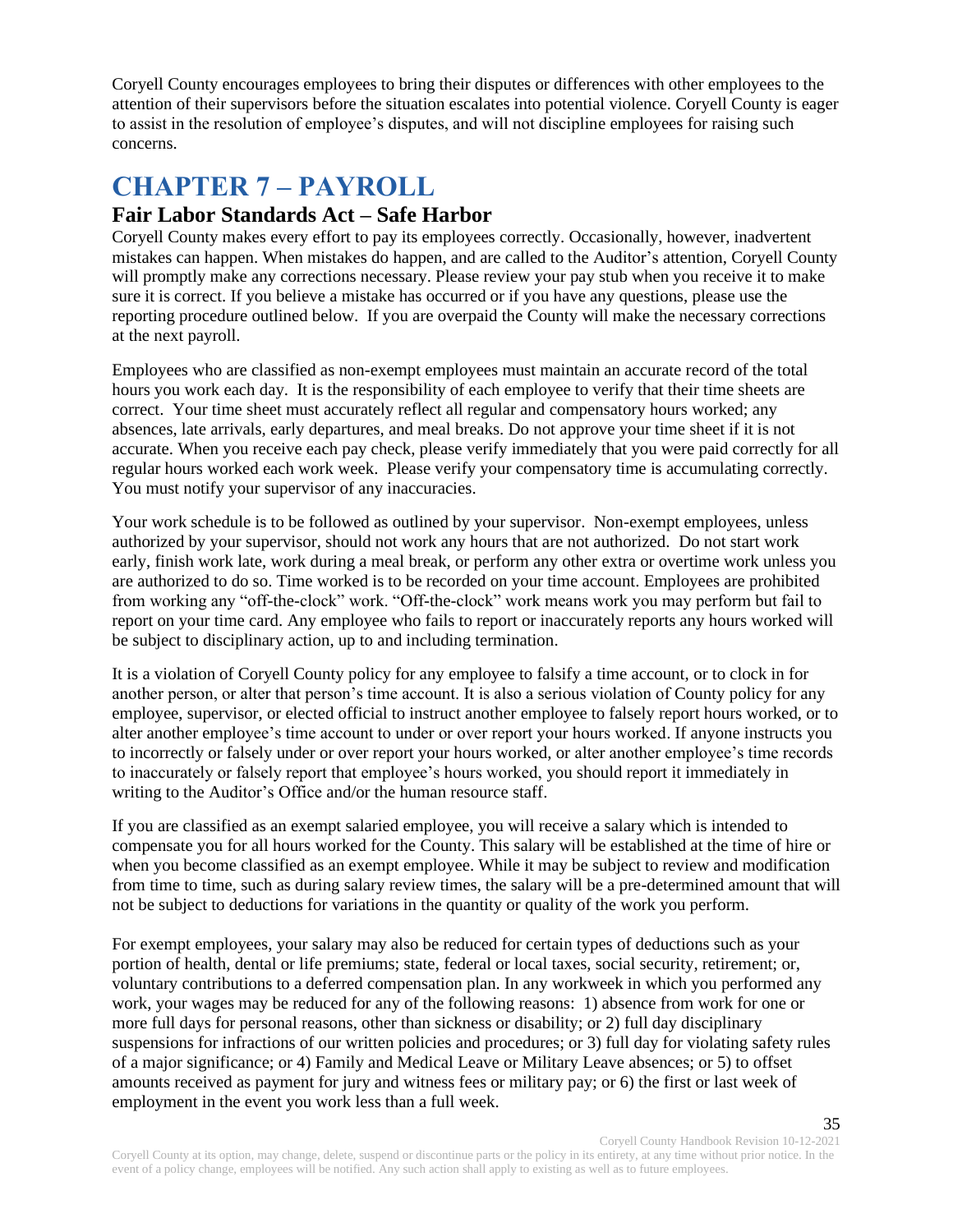If you are an exempt employee, in any workweek in which you performed any work, your salary will not be reduced for any of the following reasons: 1) partial day absences for personal reasons, sickness or disability; or 2) your absence because the facility is closed on a scheduled work day; or 3) your absence because of the County's operating requirements; or 4) absences for jury duty, attendance as a witness, or military leave in any week in which you have performed any work; or 5) any other deductions prohibited by state or federal law.

Please note: it is not an improper deduction to reduce an employee's accrued vacation, personal or other forms of paid time off for full or partial day absences for personal reasons, sickness or disability.

If you have questions about deductions from your pay, please immediately contact your supervisor. If you believe you have been subject to any improper deductions or your pay does not accurately reflect your hours worked, you should immediately report the matter to the County Auditor. If you are unsure of who to contact or if you have not received a satisfactory response within five business days after reporting the incident, please immediately contact the County Attorney. Every report will be fully investigated and corrective action will be taken where appropriate, up to and including discharge for any employee(s) who violates this policy. In addition, the County will not allow any form of retaliation against individuals who report alleged violations of this policy or who cooperate in the County's investigation of such reports. Retaliation is unacceptable, and any form of retaliation in violation of this policy may result in disciplinary action, up to and including termination.

#### <span id="page-35-0"></span>**Compensation for Terminated Employees**

This policy applies to all Coryell County employees that receive payroll compensation. It is intended to establish procedure for payment of final payroll to terminated employees. County Government is not subject to the Texas Payday Law. This policy is in compliance with FLSA, DOL, Federal State and Local laws.

Department supervisors shall immediately notify the payroll department (Auditor's Office) as well as Human Resources of an employees' termination of employment with Coryell County. A check will not be generated for any period in which the terminated employee has not submitted a record of hours worked and compensatory time banked as required by Coryell County's Automated Time and Attendance policy.

Terminated employees will receive their final payroll check on the payday following the date of the employees' termination. In the event the payroll process has already begun when the notice of termination has been received in the Auditor's Office, the final paycheck will then be issued on the next scheduled payroll date.

All Coryell County mandatory deductions will be deducted from final paychecks. In the event the employee has made a contribution to the County's health or dental insurance program, he or she will be reimbursed for any portion not due. For W-2 purposes, terminated employees are responsible for reporting any address changes to the Auditor's Office.

#### **Responsibility for Implementation**

The Auditor's Office as the payroll department for Coryell County employees has the specific responsibility to enforce this policy.

#### <span id="page-35-1"></span>**Social Security / Medicare**

All County employees shall participate in the Federal Social Security/Medicare program which provides certain retirement, disability, and other benefits. Deductions for these programs will be taken from each paycheck.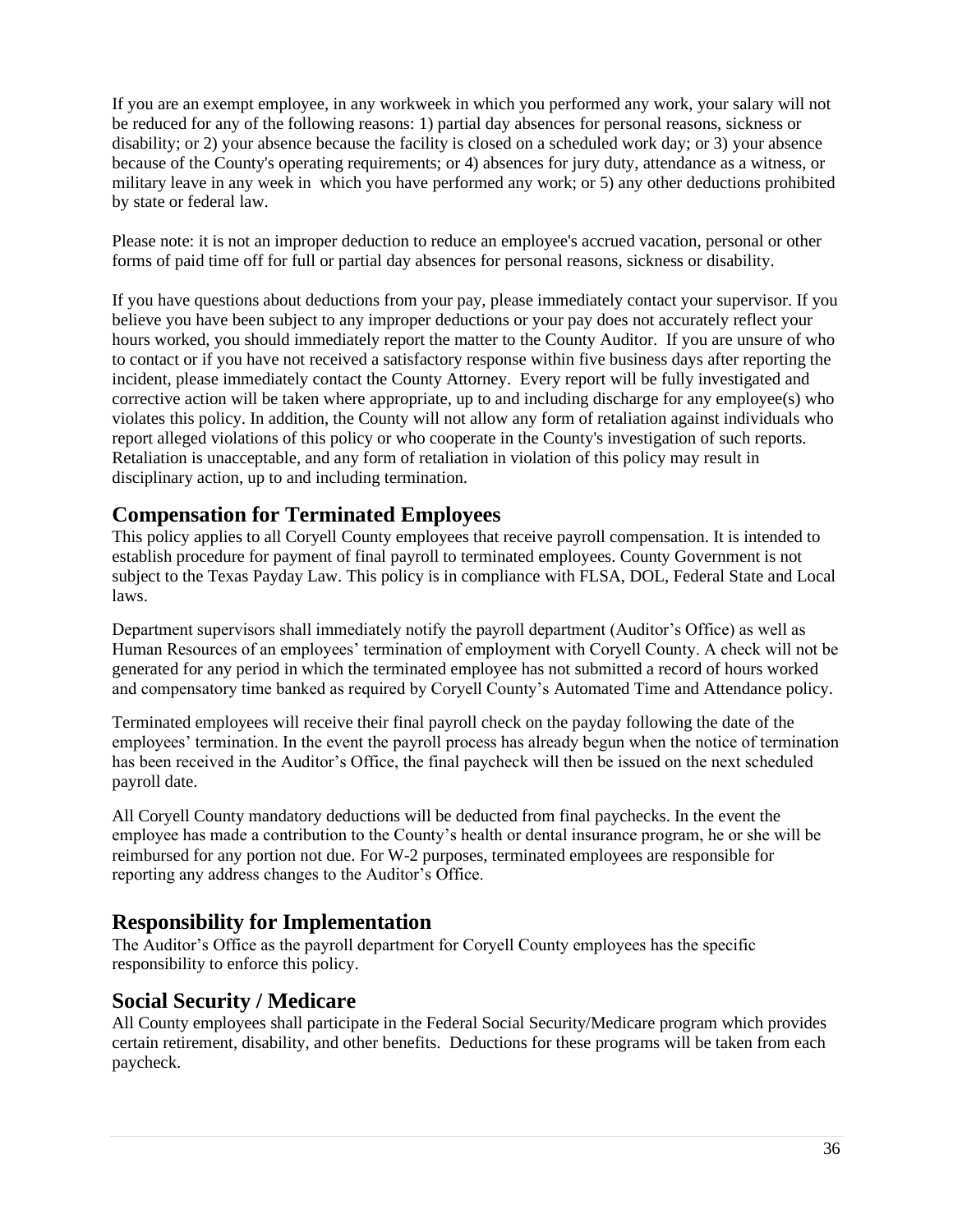# <span id="page-36-0"></span>**Payment of Wages**

Paydays are usually the  $15<sup>th</sup>$  and the last day of the month. It is the County's policy that employee paychecks will be direct deposited at the financial institution of the employee's choice. If the normal payday falls on a County-recognized holiday, paychecks will be distributed one workday before the aforementioned schedule. Any deviation from this pay schedule will be at the sole discretion of Commissioners' Court. A pay schedule will be issued by the County Auditor's office each year noting: End of Pay Periods, Time Sheet Due Dates, and Pay Days.

If an employee's marital status changes or the number of exemptions previously claimed increases or decreases, a new Form W-4 must be submitted to the Auditors office. No salary advances will be made.

# <span id="page-36-1"></span>**Retiree Rehire**

All separated employees must have a bona fide separation of employment. A bona fide separation means there is no prior arrangement or agreement of understanding between Coryell County and the separated employee that the employee would be rehired.

An employee must be separated for one (1) full calendar month before being rehired by any department in the County. If a former employee of Coryell County is rehired, they will be treated the same as a new hire in regard to leave accruals and longevity.

(TCDRS requires at least a full calendar month break in service with no pre-arranged return)

Retired employees shall be eligible to apply for open positions with Coryell County as long as the following provisions are met: 1) The retiree has been retired for at least one calendar month, 2) No prior arrangement or agreement was made between Coryell County and the retiree for re-employment, and 3) strict adherence to normal leaving employment procedures were followed at the time of the employee's retirement.

The retiree must have a bona fide separation of employment and have been retired for a minimum of one calendar month. A bona fide separation means there is no prior agreement or understanding between Coryell County and the retiree that the retiree would be rehired after retirement. According to Rule 107.4 adopted by the TCDRS Board of Trustees, restrictions apply to elected officials, people employed for the same or different position in the same or different department, employee status changes, and independent contractors.

Newly elected officials who have recently retired from the county cannot draw their retirement because they have an arrangement to return to work for the county. Employees also cannot retire with an agreement to go work in a different department or different position. Changing employee status does not matter when determining if someone is still working for the county. Also, an employee cannot retire from the county with an arrangement to begin work as an independent contractor either.

Rehired retirees who did not have a bona fide separation of employment may owe a 10 percent excise tax and be required to repay all of their monthly retirement payments. Abusing the retirement provisions in such a manner would violate a qualification requirement for retirement plans under Section 401(a) of the Internal Revenue Code, potentially resulting in significant tax consequences for the employer, its participating members and those retired employees.

Any retiree who meets all other TCDRS requirements, who is rehired consistent with this policy, must establish a new membership with TCDRS and will be considered to be a new member for the purposes of beneficiary determination and benefit selections.

# <span id="page-36-2"></span>**Bad Weather Days**

Any full-time employee who, by his/her own choice, missed work because of bad weather shall show time missed as vacation leave or time off without pay. Hours will not be used to compute overtime or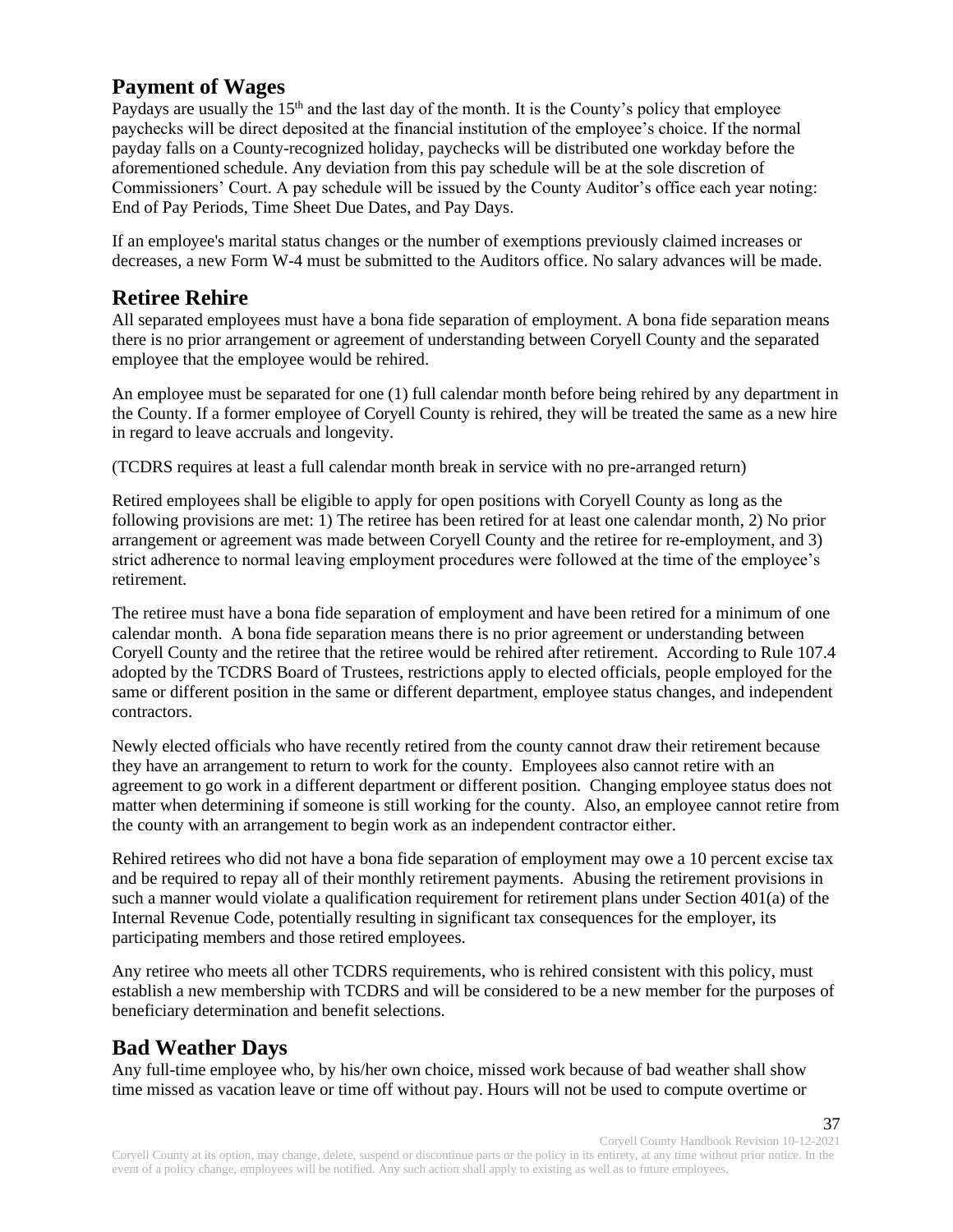compensatory time. Part-time employees will not receive any compensation for bad weather days as they are paid hourly for their actual hours worked.

#### <span id="page-37-0"></span>**Time and Leave Procedures**

County employees are responsible for reading and complying with this procedure. Elected Officials are responsible for ensuring that employees under their direction are in compliance with time and leave procedures.

# <span id="page-37-1"></span>**Employee Time and Leave Responsibilities**

Employees must request and obtain prior approval from their supervisor for leave as far in advance as possible except in the case of unanticipated events or emergency situations. Employees should be responsible for their own leave and:

- Work closely with their supervisors to avoid losing accrued benefit time (this could include sick leave and holiday time) that will soon expire by (for example) making leave requests 90 days in advance.
- Document, if not exempt from the Fair Labor Standard Act (FLSA), on his or her time sheet that the employee:
	- Worked scheduled hours
	- Documented any deviation from scheduled hours to ensure federal compliance
	- Documented all overtime worked; and
	- Documented all leave taken

#### <span id="page-37-2"></span>**Overtime Calculations and Rules**

Overtime shall include all time actually worked for the County in excess of 40 hours in any work week, with the exception of law enforcement. Coryell County Commissioners Court annually sets the maximum compensation for each employee in accordance with Texas State Law. Coryell County complies with the Fair Labor Standards Act as outlined in the Fair Labor Standards Safe Harbor policy.

#### LAW ENFORCEMENT PAY AND OVERTIME

Coryell County Commissioners Court has adopted the 207(k) exemptions under the Fair Labor Standards Act for law enforcement employees, which includes deputies and jailers. These employees have a work period of 28 days and overtime will be due after 171 hours actually worked. Law enforcement employees' salary covers all hours up to 171 hours. Paid leave shall not be counted in determining if overtime has been worked in any workweek.

The Sheriff may elect to pay overtime, after 171 hours worked, in the form of compensation, rather than comp time, as their discretion, if the pay is within the parameters of the Sheriff's operating budget. All overtime would have to carry an approval from the Chief Deputy and or the Sheriff and be paid at 1.5 times the employee's hourly rate of pay.

Except in an emergency, as determined by the commissioner's court or the sheriff, an employee must obtain advanced authorization from his or her supervisor before working more than 171 hours in any work period to receive overtime compensation.

The maximum amount of unused compensatory time an employee shall be allowed to have at any one time is 240 hours for regular employees and 480 for law enforcement. When an employee has reached the maximum accrual of compensatory time, any additional overtime worked shall be compensated at a rate of one and one-half  $(1 \frac{1}{2})$  the employee's regular rate of pay until compensatory time has been used to bring the balance below the maximum.

Employees shall be allowed to use earned compensatory time within a reasonable period after it is requested provided that the employee's absence will not place an undue hardship on the operations of the department in which the employee works. Compensatory time may be used for any purpose desired by the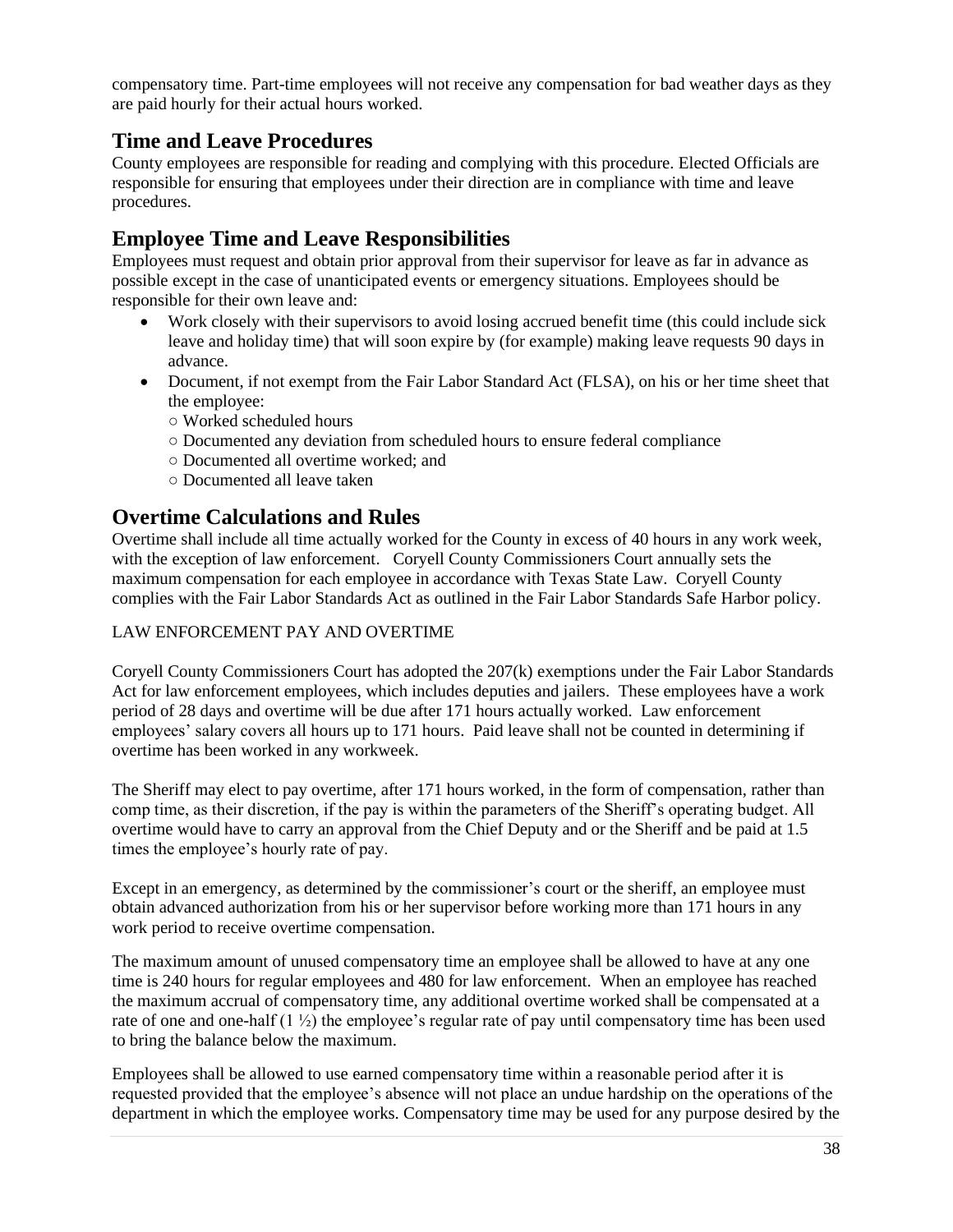employee with supervisor approval. Coryell County shall have the right to require employees to use earned compensatory time at the convenience of the County.

If an employee terminates employment, for any reason, prior to using all earned FLSA compensatory time, they shall be paid for all unused compensatory time in accordance with the requirements of the FLSA. Coryell County shall retain the right to "buy back" all or part of an employee's unused compensatory time by paying the employee for that time at the employee's current regular rate. Coryell County shall retain the right to pay all or part of the overtime worked in any work week by paying for that overtime at one and one-half  $(1 \frac{1}{2})$  the employee's regular rate of pay. Each employee shall be responsible for recording any compensatory time used within a pay period on the time sheet for that pay period.

The County compensates employees with time off or pay for the overtime hours they are required to work, consistent with federal and state laws. An employee's hours worked are to be recorded on the consolidated time sheet in Time Clock Plus. The non-exempt employee or hourly employee is required to clock in and out of the Time Clock Plus system daily.

#### <span id="page-38-0"></span>**Exhaustion of Leave**

If a Coryell County employee exhausts all leave entitlements and does not return to work, he or she may be dismissed. Coryell County employees are responsible for reading and complying with this procedure. Employees with supervisory roles are responsible for ensuring that employees under their direction are aware of procedure and observe it. Department supervisors determine actions on a case by case basis.

#### <span id="page-38-1"></span>**Termination Pay**

Upon termination, an employee who has completed six months of continuous service to Coryell County is entitled to be paid at his/her regular rate of pay for any unused vacation time earned in the same calendar year as awarded and/or any unused comp time accrued on official Coryell County books up to the maximum allowed by law.

No compensation will be paid upon termination for Sick Leave and/or Holiday Time.

Termination pay shall be paid from the same budget line item that the individual's regular pay was charged to. Time equivalent to the total hours paid in termination pay must elapse prior to filling the vacancy created, unless otherwise authorized by Commissioner's Court.

This policy supersedes any previous policy adopted by Coryell County Commissioner's Court and any departmental policy that may exist.

#### <span id="page-38-2"></span>**Overtime During a "Declaration of Disaster"**

In the event of a "Declaration of Disaster" for Coryell County ordered by the Commissioners' Court; employees are **eligible** for, but not guaranteed, additional compensation in lieu of compensatory time accrued and **may** be paid at an overtime rate of pay for hours worked as deemed necessary by the Coryell Commissioners' Court in relation to a disaster.

Time and attendance records must be documented through the County's time-keeping system and must be maintained specifically denoting the disaster hours worked. These hours will be verified by the employee's supervisor and the Auditor's Office through the payroll process.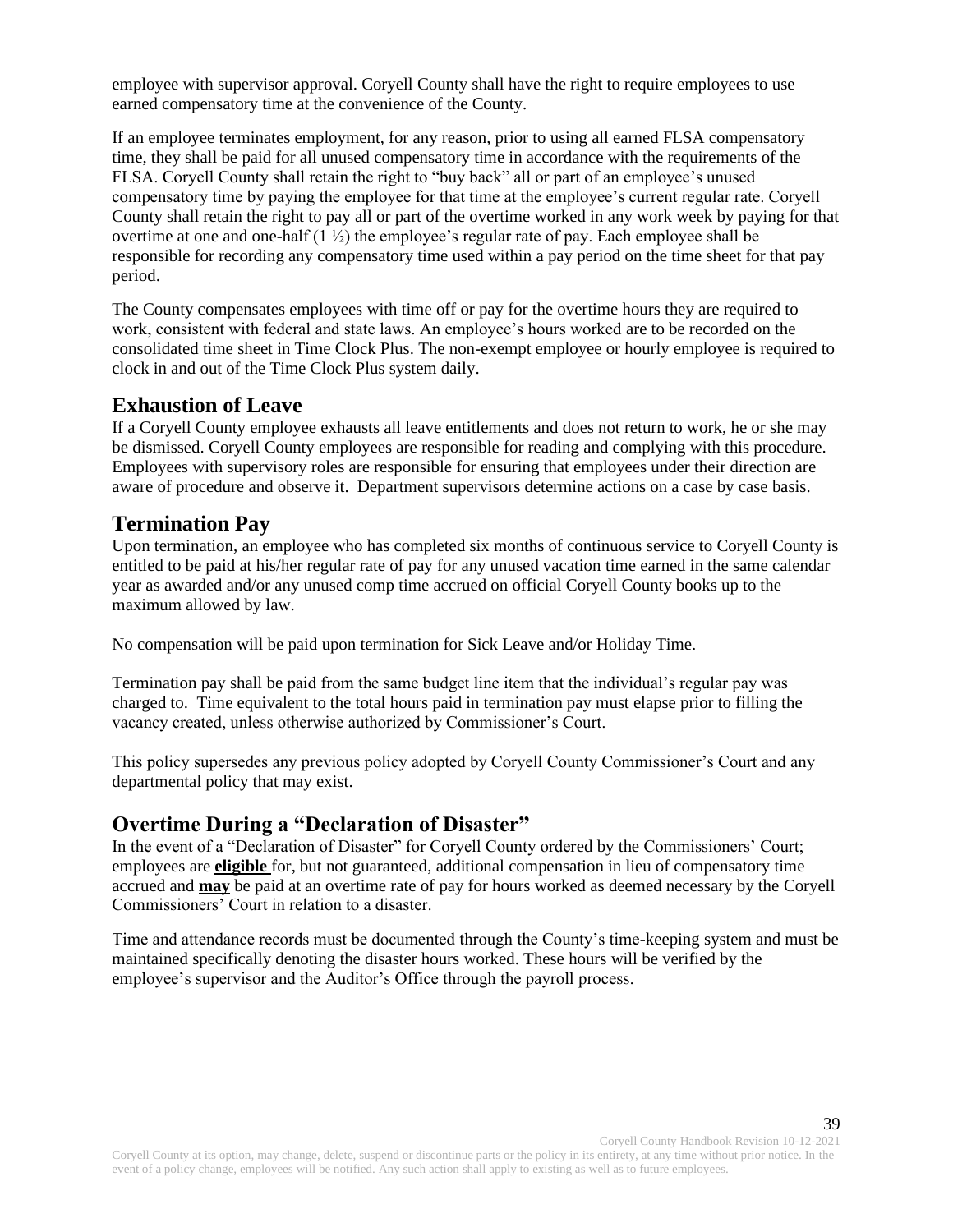# <span id="page-39-0"></span>**CHAPTER 8 – TRAVEL EXPENSES**

# <span id="page-39-1"></span>**Eligibility**

Any employee of Coryell County required to travel in the performance of County business shall be reimbursed as provided for in these policies. Such travel shall be at the discretion of the department head. Use of County vehicles is encouraged whenever possible.

# <span id="page-39-2"></span>**Transportation Cost**

An employee using a private motor vehicle for transportation shall be reimbursed for business use based upon the current rate per mile established by the Internal Revenue Service for actual mileage traveled using the shortest route to and from his/her destination for the year in which traveled.

When two or more employees travel in the same vehicle, only one may claim mileage reimbursement. This provision, however, shall not preclude any employee from receiving reimbursement for other eligible expenses incurred.

When an employee or official uses another mode of transportation, such as a bus, air or train, reimbursement shall be for the actual cost of the transportation. A ticket receipt must accompany the expense report. Employees and officials shall not be reimbursed for use of a rental car except where the cost of other transportation would exceed the cost of a rental car or is not available.

Travel allowances are approved by Commissioners' Court for the County Judge, County Commissioners, Agricultural Extension Office and any others as approved by Commissioners' Court in lieu of mileage reimbursement. Travel allowance amounts are budgeted and set by Commissioners' Court on a annual basis.

# <span id="page-39-3"></span>**Lodging Cost**

Reimbursement for lodging shall be made, upon presentation of a room receipt, for actual expenses and will be paid upon approval of the Department Head. For official conferences, conventions, seminars and other such official functions, reimbursement will be made at the actual rate charged by the basic hotel or overflow hotel where the meeting is held upon presentation of room receipt.

# <span id="page-39-4"></span>**Meals**

Employees or officials traveling *outside the County* will be reimbursed \$60.00 per diem for meals upon presentation of detailed receipts. Receipts should either be the cash register tape (preferred) or a cash ticket filled out by the cashier at the time of payment. State law prevents the County from reimbursing certain purchases, such as alcohol, therefore receipts **must show detail** of items purchased. Credit card receipts that do not show each item purchased are not acceptable for this reason.

# <span id="page-39-5"></span>**Incidental Expenses**

Employees or officials shall be reimbursed for the actual cost of the following incidental expenses incurred during official travel:

| *Bus Fares              | *Hotel/Motel                | <i>*Taxi Services</i>               |
|-------------------------|-----------------------------|-------------------------------------|
| *Food Meals Only        | *Parking Fees               | <i>*Toll Charges</i>                |
| <i>*Gratuities/Tips</i> | <i><b>*Registration</b></i> | <i><b>*Transportation Costs</b></i> |

Receipts for these expenses shall be attached to the report for reimbursement.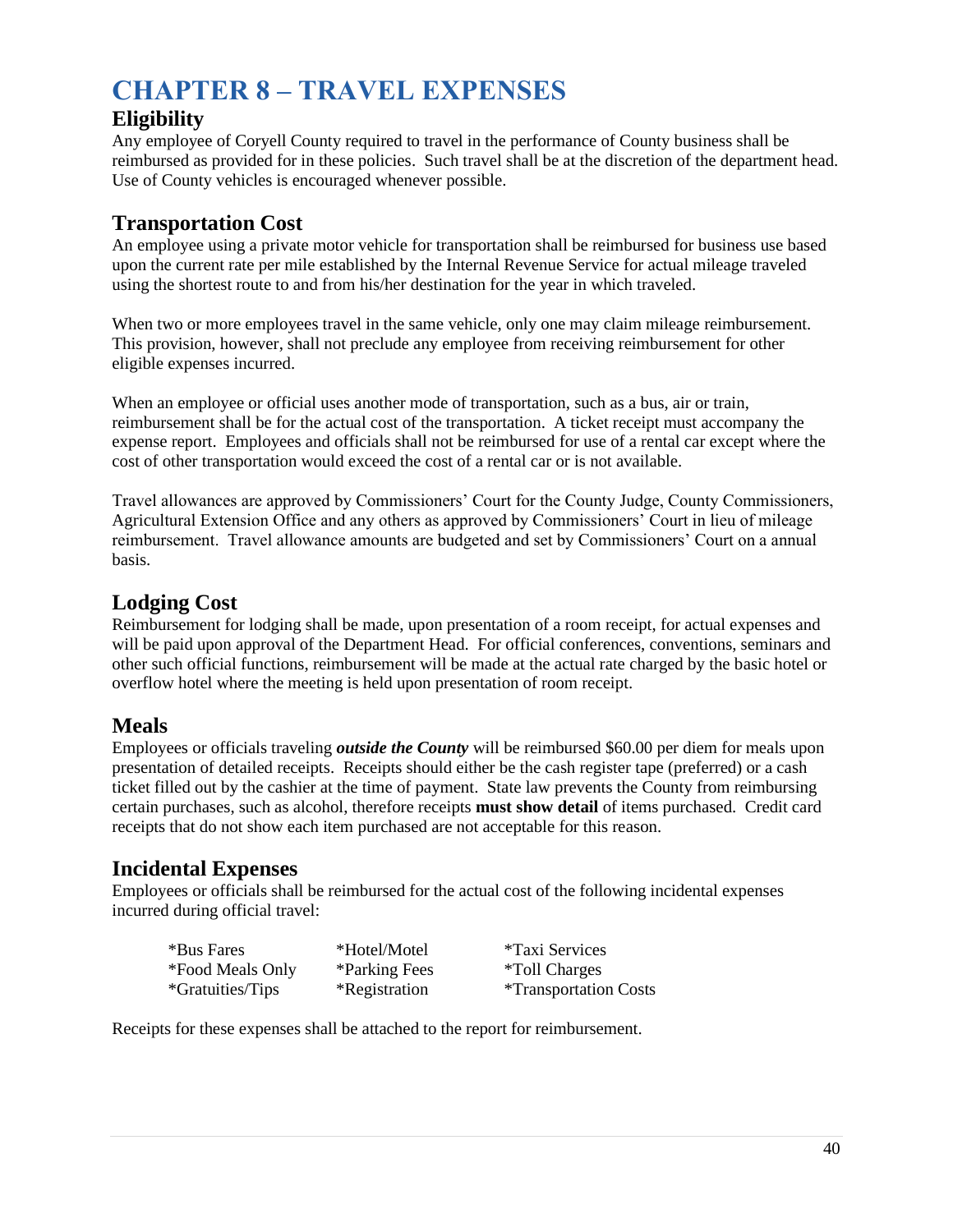### <span id="page-40-0"></span>**Expense Report**

All officials and employees filing an expense report shall do so within **30 days** after the last date of travel. The expense report must be properly filled out, accompanied by the pertinent receipts, and signed by the Department Head. Reports are to be filed with the County Auditor's Office.

# <span id="page-40-1"></span>**CHAPTER 9 – EMPLOYEE BENEFITS**

#### <span id="page-40-2"></span>**Health and Dental Plans**

Details of coverage under the group medical insurance plan and dental plan are available from the human resource staff. Employees who leave the employment of Coryell County or who lose their coverage eligibility may be eligible for an extension of the medical plan for themselves and their eligible dependents under the Consolidated Omnibus Budget Reconciliation Act (COBRA). If an employee is unable to return to work following FMLA leave, if eligible, they will be offered COBRA. Information on extension of benefits under COBRA is available in the human resource staff. COBRA notifications will be provided to all employees within 30 days of their hire date. All eligible employees and qualified dependents will be provided with COBRA information following their termination.

All full time regular employees of Coryell County shall be eligible for the group medical plan and dental plan benefits. Regular variable hour employees who work an average of thirty (30) or more hours a week in the measurement period will be eligible for health insurance after the measurement period. Regular part time, temporary seasonal, temporary short-term part time, and regular variable hour employees who work an average of less than thirty (30) hours a week in the measurement period will not be eligible for health insurance.

Premiums for the coverage for eligible employees shall be paid entirely by the County. Eligible employees may cover their qualified dependents by paying the premium for dependent coverage. Commissioners' Court approves the dependent premium each year during the budget process. Details of coverage under the group medical insurance plan and dental plan are available from the human resource staff.

#### <span id="page-40-3"></span>**Retiree Medical/Dental Insurance**

Retirees from Coryell County are entitled to purchase continued health/dental/vision benefits coverage for themselves and their dependents, unless the Retiree is eligible for group health benefits coverage through another employer. Once eligible Retirees reach the age of 65, they will no longer be eligible for County health care coverage and can elect to supplement their Medicare Coverage with another health care plan.

To receive continued coverage upon retirement, the Retiree must inform Coryell County, not later than the day on which the person retires from Coryell County that the Retiree elects to continue coverage. If the Retiree elects to continue coverage and on any subsequent date elects to discontinue such coverage, the Retiree is no longer eligible for coverage under this section.

If the Retiree elects to continue coverage for any dependent(s) and on any subsequent date elects to discontinue such coverage, the dependent is no longer eligible for coverage under this section. The Retiree may elect to cover the same persons who are covered prior to retirement, or the person may elect to discontinue coverage for one or more persons. But, a person who not was covered at the time of retirement is not eligible for coverage.

If the Retiree qualifies under this subsection, Coryell County will pay *a portion* of the Retiree's medical/dental insurance premium until they reach the age of 65. The Retiree is responsible for the portion of the group health/dental/vision insurance premium the County does not pay which would include dependent(s) coverage if continued. The County reserves the right to discontinue any payment for Retiree health/dental coverage at any time, because Coryell County considers this to be a benefit and not a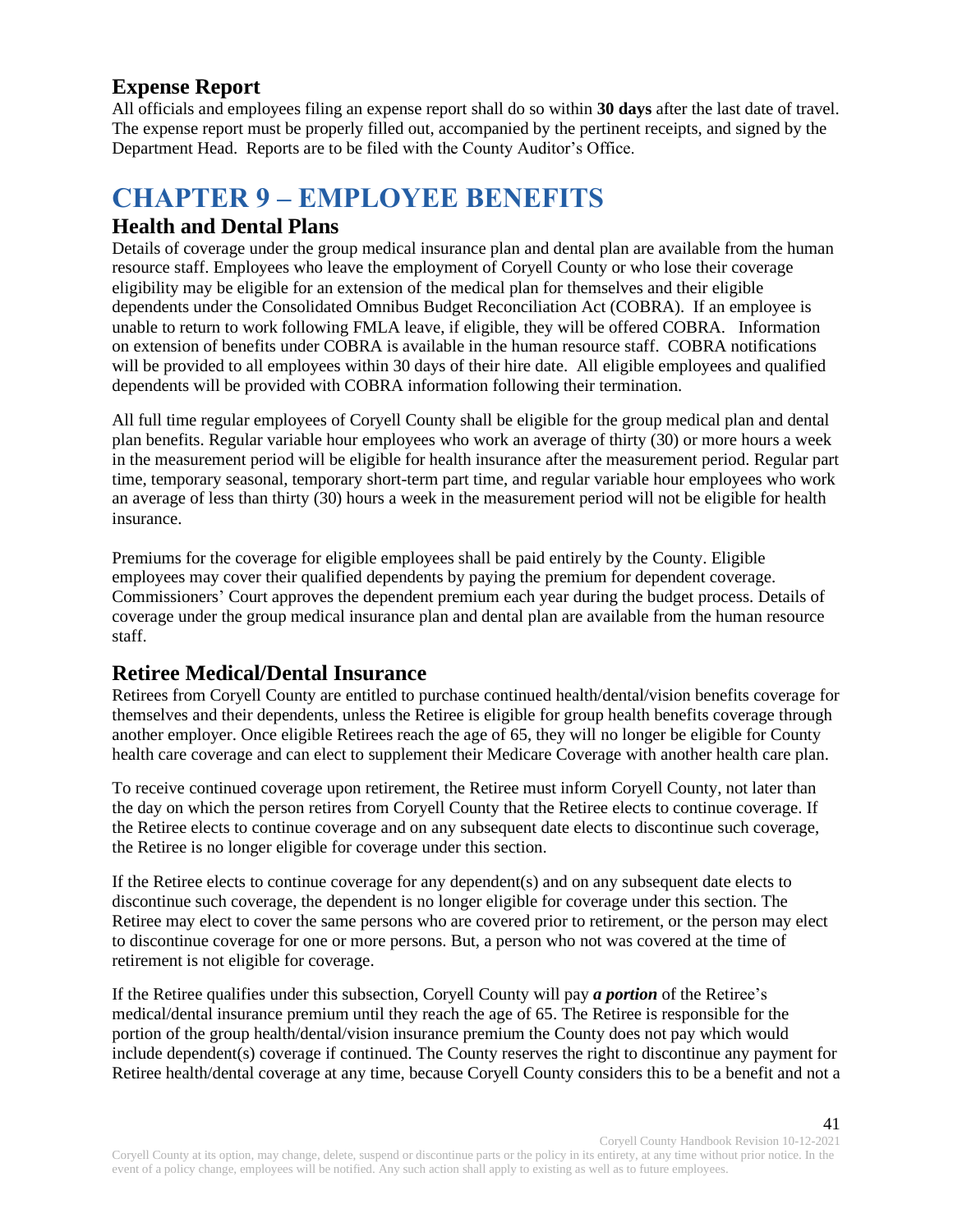retired employee's right. This policy is subject to review every year by the Coryell County Commissioners' Court for approval or disapproval, and to set any amount of contribution.

Coryell County Commissioners' Court, prior to October 1<sup>st</sup> of each year, will set a defined contribution amount to be paid each month by the County for *a portion* of the Retiree's medical/dental insurance, for the following fiscal year.

For all employees who become eligible for retirement with service to Coryell County, the defined contribution amount paid on behalf of the Retiree will be a percentage of the contribution amount that will be set by the Coryell County Commissioners' Court based on years of service at date of retirement, and shall be as follows:

> $25+$  years of service = 100% Contribution Amount  $20 + \text{years}$  of service = 75% Contribution Amount  $15 + \text{years}$  of service = 50% Contribution Amount  $\langle 15 \rangle$  years of service = 0% Contribution Amount

Years of service will be determined according to the years of non-interrupted/continuous service of the Retiree to Coryell County, in which the Retiree has contributed to the Texas County and District Retirement System, and shall not include any time for which said employee has withdrawn their TCDRS retirement.

#### <span id="page-41-0"></span>**Texas County District Retirement System**

Coryell County participates in the Texas County District Retirement System. The retirement plan is mandatory for full-time and part-time permanent employees. The County withholds 7% of each employee's gross pay every pay period. That money is the employee's contribution to his or her retirement. Coryell County contributes at a rate set annually by the Commissioners' Court. Employees who terminate prior to retirement will, upon request, be refunded their portion of the retirement account plus the interest earned on their portion. Forms are available from the human resource staff or on the internet at [www.tcdrs.org.](http://www.tcdrs.org/)

Employees who terminate employment with Coryell County before reaching retirement eligibility may withdraw the amount they contributed to the retirement plan. Employees cannot withdraw any amount contributed by the County for the employee unless the employee decides to retire and is fully eligible. If the employee decides to retire and is fully eligible, then the employee retrieves both his or her own contribution and the County contribution through monthly retirement payments.

Any member is eligible for service retirement if the member satisfies either of the following requirements.

- The member has completed at least eight (8) years of creditable service and has attained the age of at least sixty (60).
- The member has completed at least eight (8) years of creditable service and the member's attained age and total accumulated credited service equals 75 (referred to as "rule of 75").
- The member has accumulated 30 years credited service.

Coryell County also makes employer contributions to the TCDRS Supplemental Death Benefits Fund. The beneficiary of a deceased employee would receive a lump-sum payment equal to a year's salary in addition to a return of the deceased's personal deposits and interest earnings. A retired member's beneficiary would receive a lump-sum payment equal to \$5,000.00.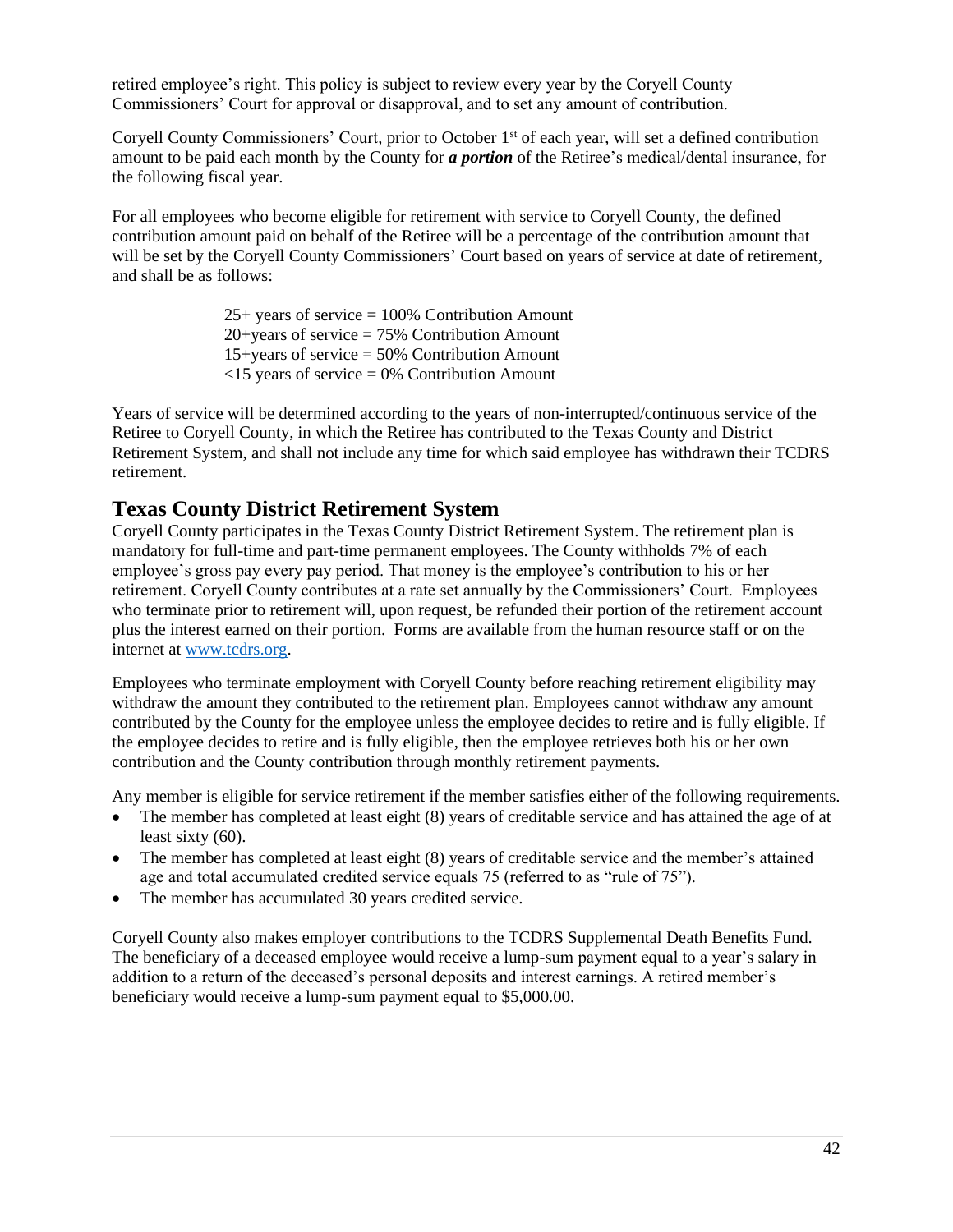# <span id="page-42-0"></span>**Observed Holidays**

All full-time regular employees shall be eligible for the paid holiday benefit and will receive equivalent number of holiday hours. Part-time employees are not eligible for the holiday benefit. The County holidays shall be determined by the Coryell County Commissioners' Court. If a paid holiday occurs during the vacation of an eligible employee, that day shall be paid as a holiday and not be charged against the employee's vacation balance. If a designated holiday falls on an eligible employee's day off, the employee shall be allowed to take another day off with pay, excluding law enforcement personnel. An employee shall not be allowed to take a day off with pay prior to a holiday in anticipation of working on the holiday.

*Holiday time worked will be carried on County records as actual numbers of hours worked, i.e. eight hours, not at time and a half.* 

#### **Special Considerations**

Special consideration shall be given to employees requesting time off for religious or other special observances which are not designated as paid holidays for Coryell County. Each supervisor is responsible for granting this leave based on the needs of their individual departments. Vacation, compensatory time, or leave without pay may be used for special leave granted. Commissioners' Court approves holidays on a yearly basis.

Shift employee classified as "law enforcement" who fall under the 171 hours/28days cycle per the FLSA Act will be compensated for the County's Holidays in lieu of time off. Depending on the number of approved county holidays, each eligible employee will be paid the equivalent of a day's pay, 8.50 hours, in the month in which the holiday falls, regardless if the employee works the holiday or not. If more than one holiday falls in a month, the employee's pay will reflect the additional holidays. (i.e. February 20, 2017 President's Day is an official County Holiday, eligible employees will receive 8.55 hours additional time worked, one day, on the last pay period of the month.)

If the employee is off due to worker's compensation, the Holiday Pay will not be paid. If the employee is off due to FMLA leave, the Holiday will not be paid.

Any employee who has accrued Holiday hours on official county records will retain those hours to use as "paid time off" during the duration of employment with Coryell County. Upon termination or retirement any employee's grandfathered holiday hours will be paid at the employee's rate of pay effective as of July 24, 2017.

#### <span id="page-42-1"></span>**Workers Compensation**

All Coryell County employees are covered by workers' compensation coverage while on duty for the County. Workers' compensation coverage pays for medical bills resulting from a covered injury or illness an employee incurs while carrying out the duties of his/her job. Workers' compensation also pays Temporary Income Benefits (TIBS) for time lost from work in excess of seven calendar days as the result of eligible work-related injuries or illnesses.

Employees may use paid leave for all workers' compensation time off less than 8 days. All employees who are placed on Worker's Compensation leave will fall under the Family Medical Leave Act. Coryell County runs FMLA and Worker's Compensation concurrently. Any employee who suffers a job related illness or injury is required to notify his/her supervisor as soon as possible. Failure to promptly report job related injuries or illnesses may affect an employee's eligibility for benefits or delay benefit payments. An employee who has lost time because of a work related accident or illness is required to provide a release from the attending physician before being allowed to return to work. An employee's workers'

Coryell County Handbook Revision 10-12-2021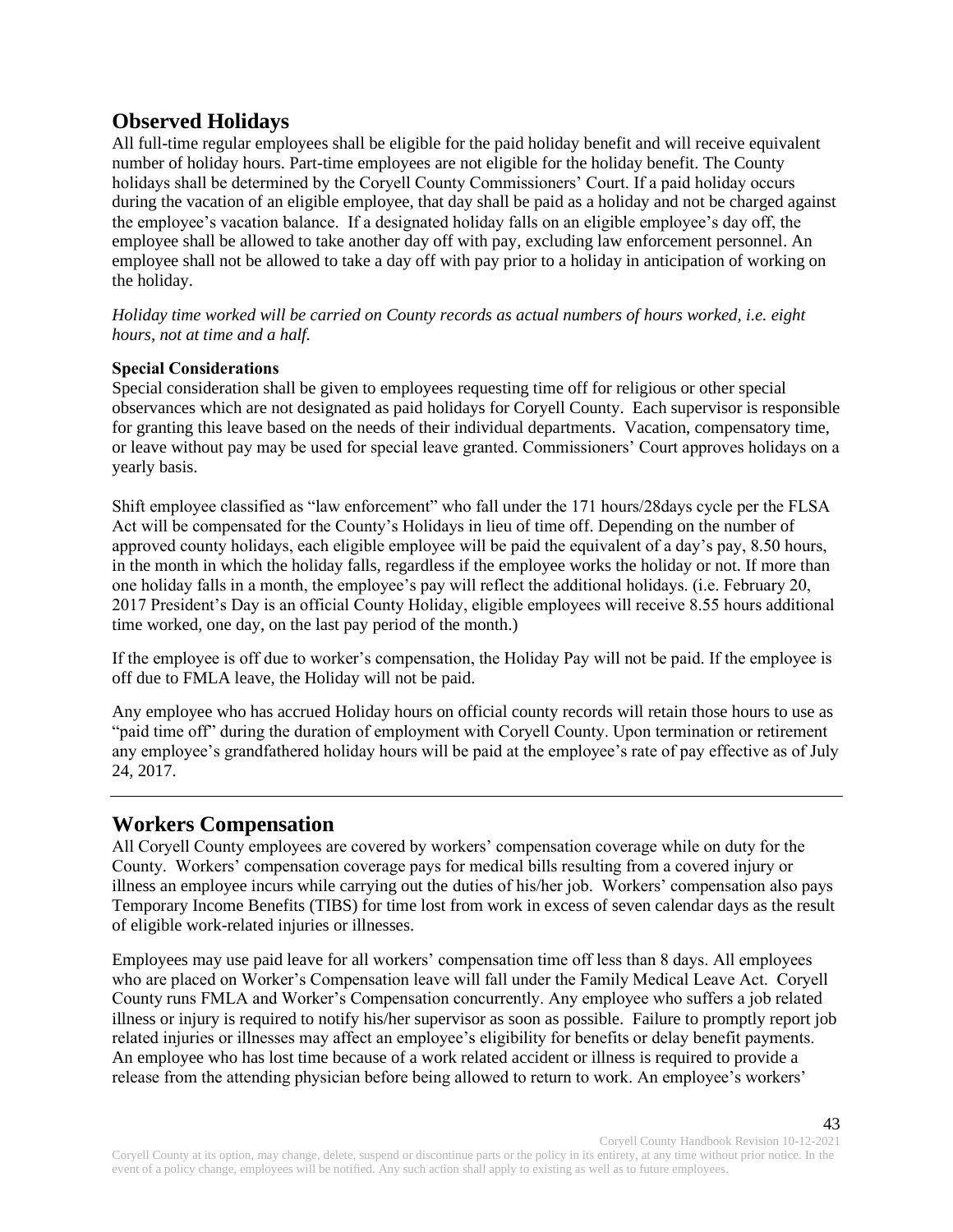compensation benefits may be adversely affected if the employee is injured while under the influence of alcohol or drugs or while the employee is engaging in horseplay.

Employees' right to workers' compensation is protected by requirements established by the Texas Workers' Compensation Act. As outlined by Texas Labor Code § 451.001, the County shall not discriminate against employees exercising their rights to worker's compensation.

Any work-related injury or illness must be immediately reported both verbally and in writing to the employee's supervisor. The supervisor will then immediately refer the employee to the emergency room or Human Resources. The workers' compensation insurer will investigate all late reported claims. When facts cannot be verified, the claim will be denied. Any claim for an injury or illness caused by an employee's willful misconduct, alcohol or drug usage that occur during the employee's voluntary participation in any off-duty recreational, social, or athletic activity sponsored by Coryell County will not be compensable. Workers' Compensation fraud is a felony, punishable by fines and/or jail time. The County will prosecute any individual found to be claiming a work-related illness or injury fraudulently.

An approved physician must treat the injured employee. The workers' compensation insurance carrier in certain cases will assign specialists. Any treatment other than that approved by the workers' compensation insurance carrier will not be compensable in certain cases.

#### *There are two types of workers' compensation benefits paid to an employee with a work-related injury or illness: medical and wage replacement benefits.*

There is currently an 8 day waiting period, and then wage replacement benefits are paid during the time employees are temporarily disabled from work-related injury or illness. Employees receive a percentage of their salary as set by the Texas state law. In order to offset the remainder of the difference in pay, employees may use any available sick leave, vacation or comp time. If the injured worker elects to use accrued leave it is considered post injury earning and any temporary income benefits will be adjusted accordingly.

Employees will be covered for the period of disability to the limit allowed under state workers' compensation law. The workers' compensation insurer will pay the employee. The check will be mailed to the employee's home address.

#### **Fit for Duty / Return to Duty**

A return to duty physical will be required on a case by case basis before returning to work from a workrelated injury. Human Resources will coordinate between Select Physical Therapy and the employee before regular work duties resume.

| before regular work duties resume.    |  |
|---------------------------------------|--|
| <b>Additional Provisions to Note:</b> |  |

- If an employee is off work due to Workers' Compensation, holiday leave will not be accrued.
- FMLA benefits shall run concurrently with all Workers' Compensation leave.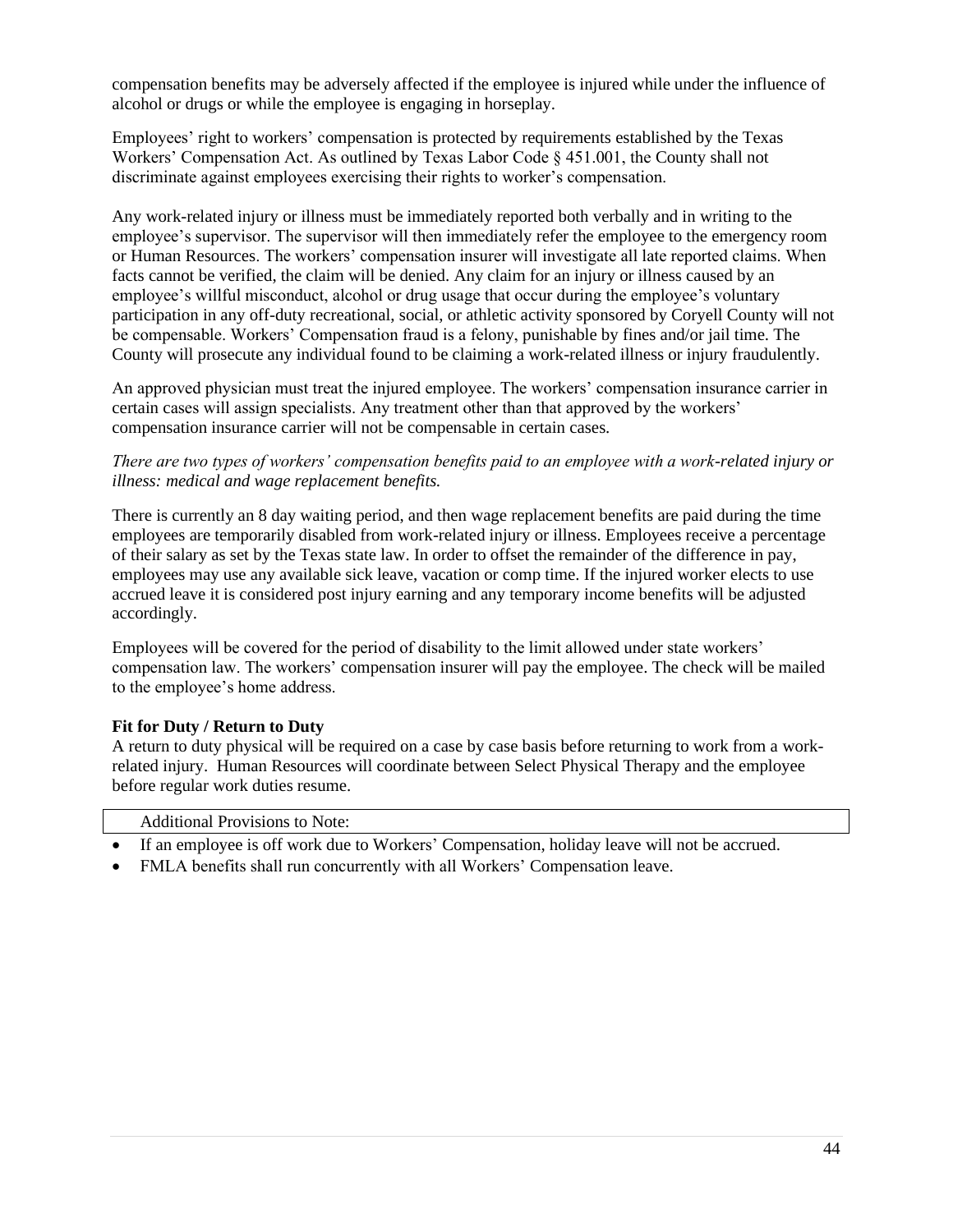# <span id="page-44-0"></span>**Vacation Policy**

#### **Eligibility**

Full-time employees are eligible for the vacation benefit. Part-time employees are not eligible for vacation benefits. Contract employees are not eligible for the vacation benefit.

#### **Entitlement**

No vacation leave benefits vest with a new County employee during the initial six months of employment.

Full-time employees will be awarded vacation time on January 1<sup>st</sup> of each year, after completion of their initial six months. An employee's tenure of service on January 1<sup>st</sup> will determine the number of hours he/she will receive.

#### *Shift Employee Vacation "Law Enforcement Classification 24/7 171 Reporting Cycle"*

6 months  $-1$  year  $=$  42.75 hours  $2-5$  years = 85.50 hours 6-10 years =  $102.60$  hours 11-15 years =  $119.70$  hours  $16 + \text{years} = 136.80 \text{ hours}$ 

*Non-Shift Employee*  6 months - 1 year  $=$  40 hours  $2-5$  years = 80 hours  $6-10$  years = 96 hours 11-15 years  $= 112$  hours  $16 + \text{years} = 128 \text{ hours}$ 

**Example Shift Employee Vacation:** Employee A hired on November 1, 2016 is eligible for 42.75 hours of vacation after six months – Employee would have to take 42.75 hours of vacation time between May 1, 2017 and December 31, 2017. Vacation time cannot be carried over to the next year. Employees must use the benefit within the same calendar year or lose the time. On January 1, 2018 Employee A would be awarded 85.50 hours of vacation time to be taken between January1, 2018 and December 31, 2018.

Vacation leave must be taken within the same calendar year in which it was earned. Vacation is designed to be used in the same calendar year as awarded, there will be no carry over of vacation hours from one year to another. If vacation time is still on the books at the end of the calendar year the vacation time will be terminated from the books, when the new vacation time is awarded.

#### **Part-time to Full-time Status**

When an employee transitions from part-time to full-time (40 hours per week), the full-time effective date becomes the benefit accrued date and their anniversary date. Any break in service with Coryell County will restart the vacation accrual with no bridge in service for previous years of employment.

#### **Scheduling**

The minimum amount of vacation that may be taken at one time shall be in increments of 30 minutes.

#### **Holiday/Vacation**

If a holiday falls during an employee's vacation, the holiday shall be charged in accordance with policy on holidays and shall not be charged against the employee's vacation balance.

#### **Termination**

If the employee has eligible time on the books and terminates their employment, the county will pay the employee the difference between awarded times for that calendar year and actual used vacation time.

#### **Approval of Vacation**

Vacation leave shall be taken only after approval by elected official/department head. (CONTINUED ON NEXT PAGE)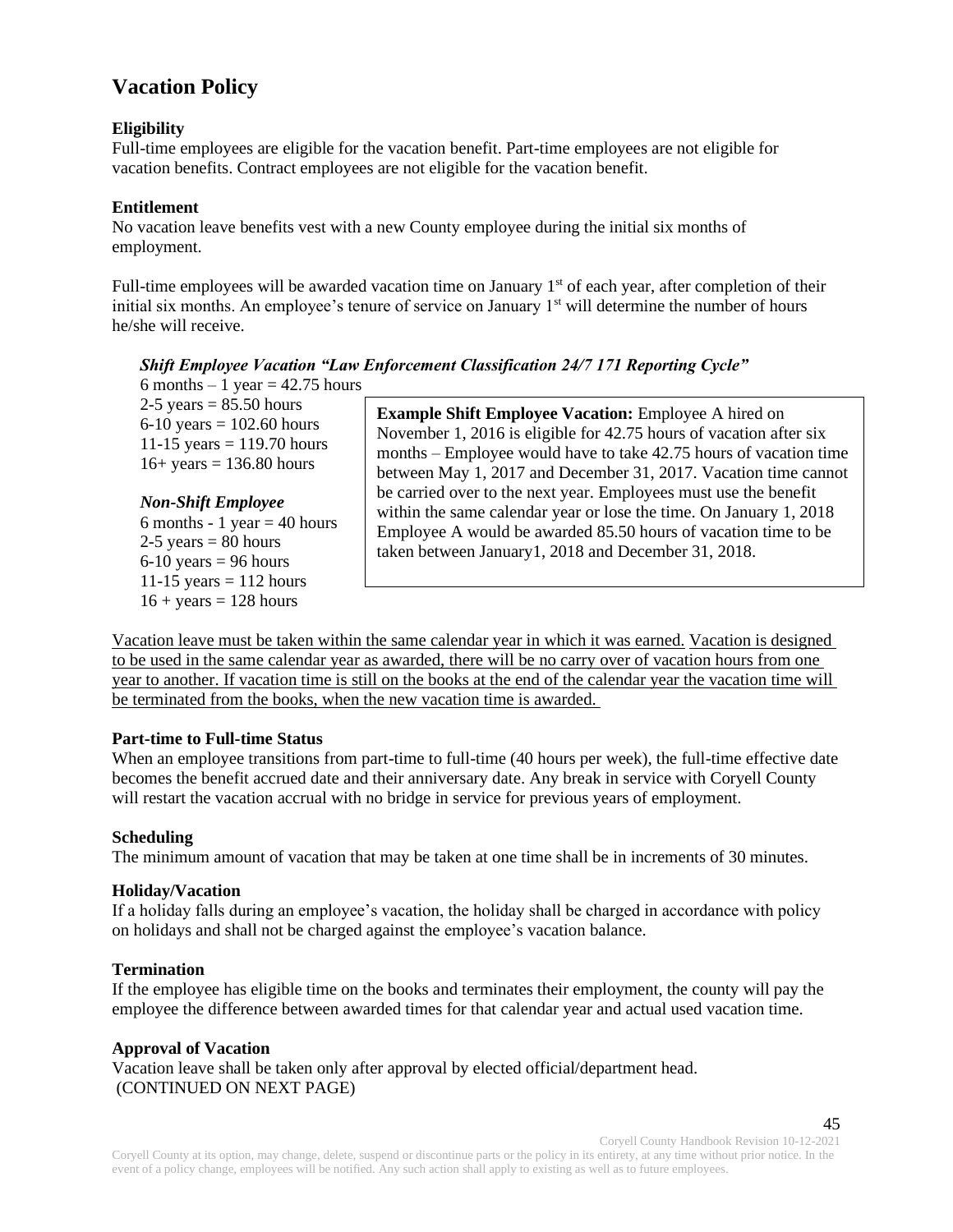Vacation schedules shall be carefully planned to ensure the continued efficiency of the Department. Employees should be advised that vacations may be canceled in emergency situations.

# <span id="page-45-0"></span>**Sick Leave**

Full-time employees are eligible for sick leave benefits. Part-time positions are not eligible for sick leave benefits. Eligible employees shall accrue sick leave at a rate of 3.33 hours per pay period (80 hours per year). Accrual of sick leave shall start at the time an individual begins work for the County in a position eligible for sick leave benefits, however, no sick leave benefits may be used by a new County employee during the initial six months of employment. Upon completion of the initial six month employment period, sick leave benefits are credited to the employee.

Sick leave not used during the year in which it accrues is available for use in succeeding years up to a maximum amount allowed of 480 hours. Sick leave may be used for the following purposes: 1) illness or injury of the employee; 2) appointments with physicians, optometrists, dentists and other qualified medical professionals; or 3) to attend to the illness or injury of a member of the employee's immediate family. For purposes of this policy, immediate family shall be defined as spouse, child, parent, or other relative living in the employee's home and is dependent on the employee for care.

Where sick leave is to be used for medical appointments, an employee shall be required to notify his/her supervisor of the intent to use sick leave as soon as the employee knows of the appointment. Where use of sick leave is not known in advance, an employee shall notify his/her supervisor of the intent to use sick leave within 15 minutes of the normal time to begin work, when practicable.

Where it is not practical to notify the supervisor within 15 minutes of the normal starting time, the employee should notify his/her supervisor as soon as is reasonably practicable. If the employee feels that the situation will cause the employee to miss more than one day of work, the employee should notify his/her supervisor of the anticipated length of absence. The employee will be placed on FMLA, if event and employee is eligible. If an employee uses three (3) or more consecutive days of sick leave, the supervisor shall have the right to require a physician's statement or some other acceptable documentation of injury or illness, for either the employee's own illness or the illness of an immediate family member. Employees who have a pattern of abusing sick leave may be required to provide a physician's statement for those absences as required by their supervisor.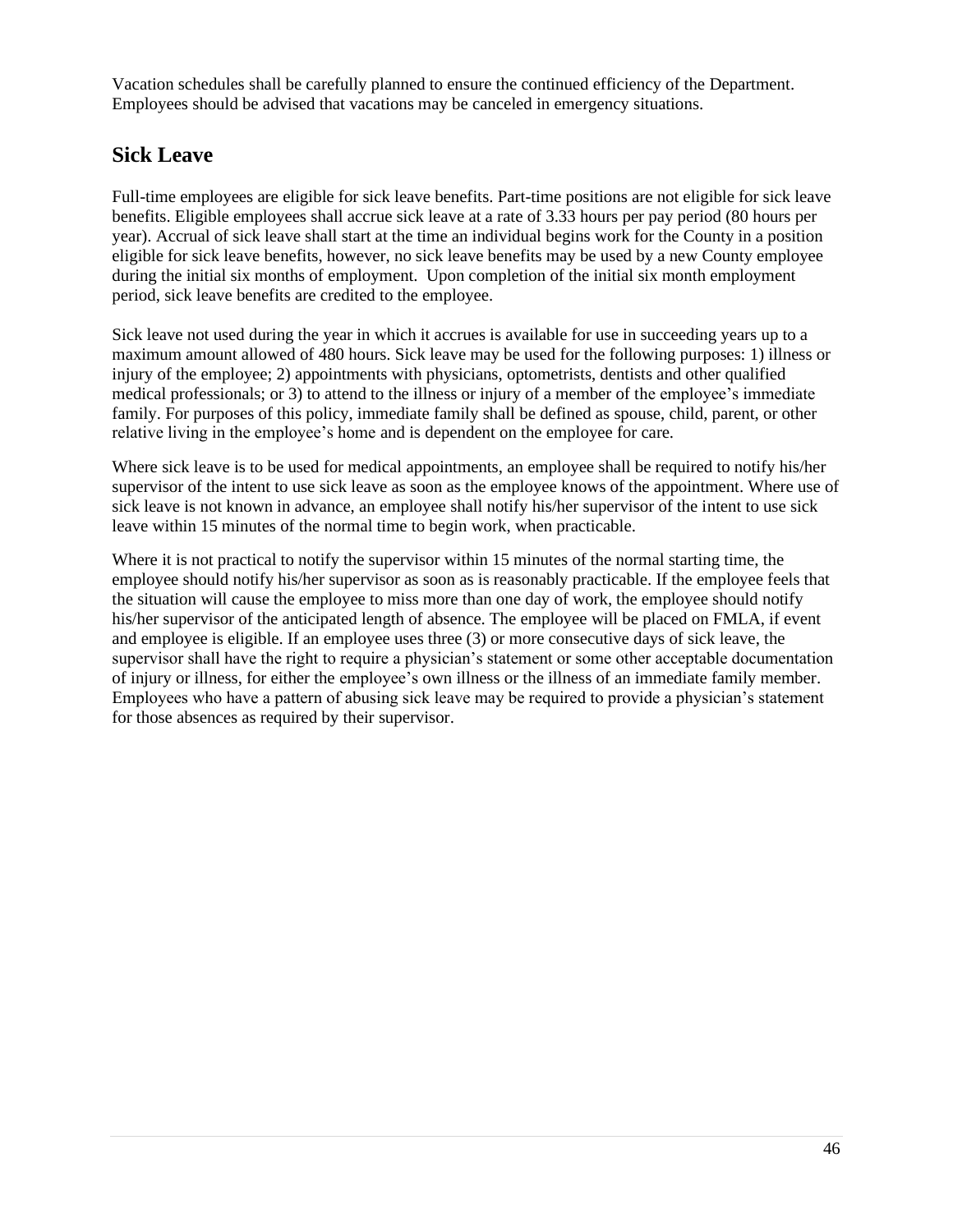#### <span id="page-46-0"></span>**Bereavement Leave**

All full-time permanent employees shall be allowed up to 40 hours leave with pay for a death in the immediate family. For purposes of this policy, immediate family shall include:

Spouse of the employee Parent of employee or spouse Grandparent or Grandchild of employee or spouse Child of employee or spouse Brother or sister of the employee or spouse

All full-time permanent employees shall be allowed up to 16 hours leave with pay for a death to include: Uncles, Aunts, In-Laws, Spouses of your child or spouse's child

If leave is needed beyond the limits set in this policy, it may be charged to available vacation or compensatory time or to leave without pay. Part-time and temporary employees may be granted leaves of absence without pay in such cases. All bereavement leave must be approved by the department supervisor.

### <span id="page-46-1"></span>**Consolidated Omnibus Budget Reconciliation Act**

The Consolidated Omnibus Budget Reconciliation Act (COBRA) is a health benefit program enacted by the federal government in 1986. COBRA allows an employee to continue to receive employer-provided health benefits at the expense of the employee after the employee becomes ineligible for coverage under the employer's personnel policies. Eligible health coverage includes group health plans that are medical care and may include: hospital care, physician care, surgery, prescription drugs, and dental and vision care.

COBRA is offered when coverage must be offered to "qualified beneficiaries." A qualified beneficiary is an individual who was covered by the county's group health plan the day before a "qualifying event" occurred and who is an employee, a spouse of an employee, a former spouse of an employee, or an employee's dependent child.

A "qualifying event" is an event that causes an individual to lose group health coverage. A qualifying event could include the death of a covered employee, termination of an employee for any reason other than "gross misconduct," reduction in the hours of a covered employee's employment with the county, divorce or legal separation of a covered employee and spouse, or a child's loss of dependent status. See Human Resources to apply for COBRA benefits.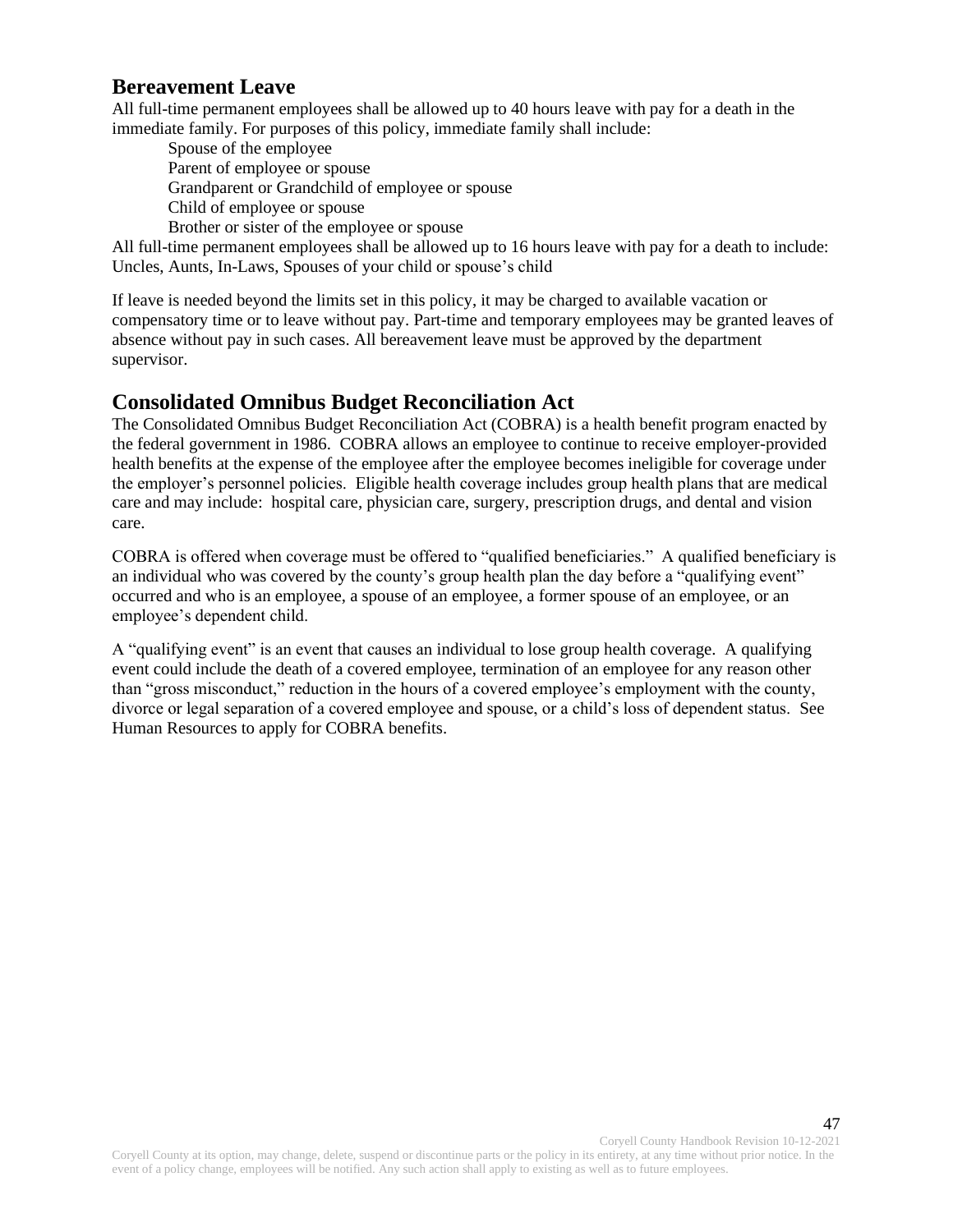# **Coryell County Full Time Benefit Program**

#### **Vacation**

(Available upon completion of the initial six month employment period)

#### *Shift Employee Vacation "Law Enforcement Classification 24/7 171 Reporting Cycle"*

| $42.75$ hours  |
|----------------|
| 85.50 hours    |
| $102.60$ hours |
| 119.70 hours   |
| 136.80 hours   |
|                |

| 40 hours  |
|-----------|
| 80 hours  |
| 96 hours  |
| 112 hours |
| 128 hours |
|           |

#### **Sick**

| (Available upon completion of the initial six month employment period) |                                                     |
|------------------------------------------------------------------------|-----------------------------------------------------|
|                                                                        | 3.33 hours per pay period: total of 80 hrs per year |
|                                                                        |                                                     |
| <b>Holidays</b>                                                        | As established by Commissioners' Court              |

| <b>County and District</b><br><b>Retirement System</b> | Mandatory pre-taxed deduction of 7 percent                                                                                                                                                            |
|--------------------------------------------------------|-------------------------------------------------------------------------------------------------------------------------------------------------------------------------------------------------------|
| <b>Health Insurance</b>                                | Employee coverage begins on the $60th$ day<br>(Dependent coverage available at employee's expense)<br>*Exception: Adult probation health insurance begins the<br>first of the month following 60 days |
| <b>Dental Insurance</b>                                | Employee coverage begins on the $60th$ day<br>(Dependent coverage available at employee's expense)                                                                                                    |
| <b>Vision Insurance</b>                                | Employee coverage begins on $60th$ day.<br>(Employee and dependent coverage available at<br>employee's expense)                                                                                       |
| <b>Bereavement Leave</b>                               | Up to 40 Hours for qualifying family members                                                                                                                                                          |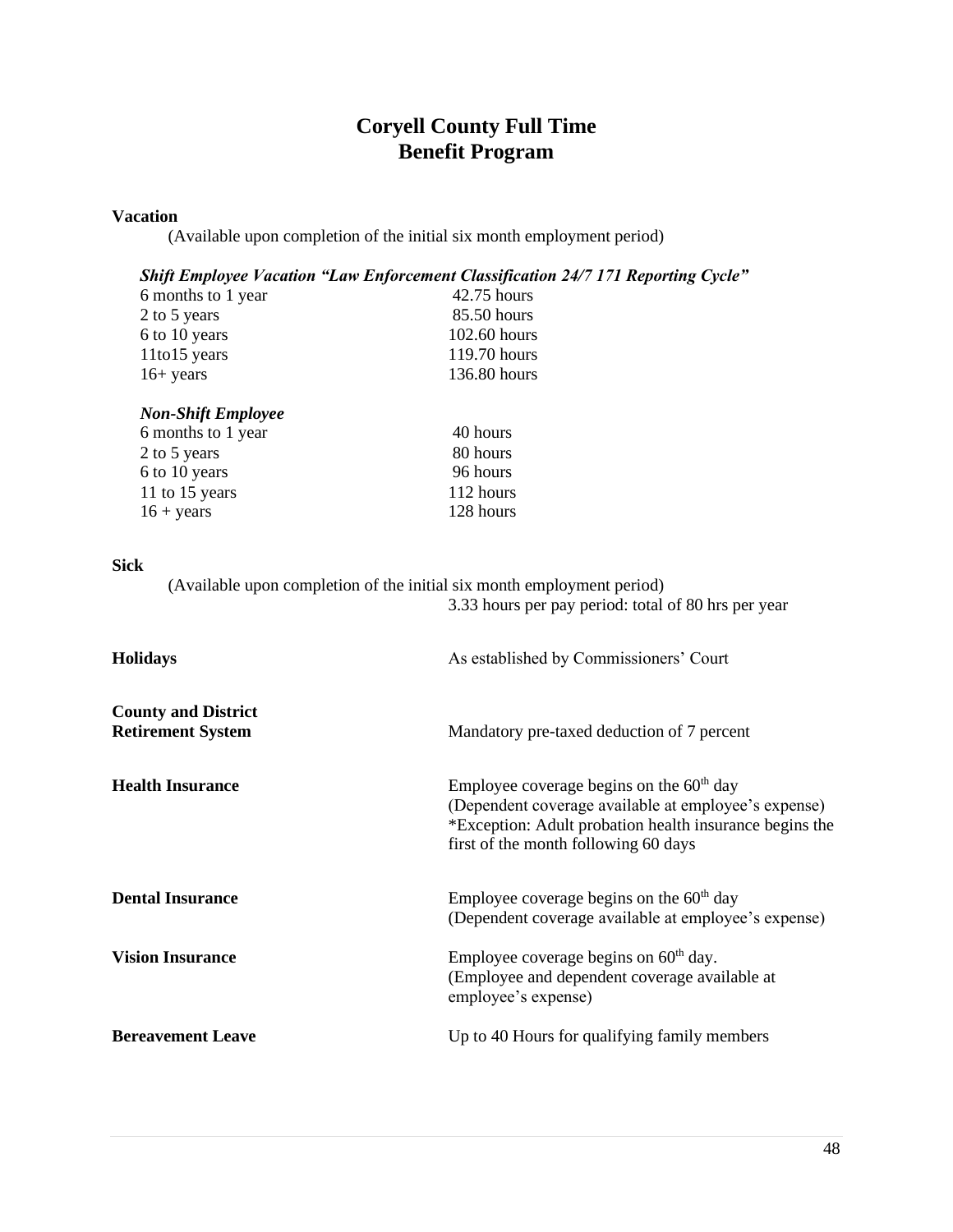No policy in this handbook should be interpreted to interfere with, restrain or otherwise inhibit you in the exercise of your rights guaranteed in Section 7 of the National Labor Relations Act.

### **Employee Handbook Acknowledgement**

I acknowledge a copy of the Coryell County Employee Handbook, which outlines my benefits and obligations as a County employee, is located on the County website which can be found at [www.CoryellCounty.org,](http://www.coryellcounty.org/) and in my department and with Human Resources.

I further understand that the Coryell County Employee Handbook is not a contract of employment. I understand that I am an "at will" employee and that my employment may be terminated by either myself or the County, at any time, with or without cause, and with or without notice.

I understand that this Employee Handbook is intended to provide guidance in understanding Coryell County's policies, practices and benefits. I understand that Coryell County retains the right to change this handbook at any time, and to modify or cancel any of its employee benefits when the need for change is recognized.

I further understand that as a Coryell County employee, I am expected to provide quality service to the public; to work towards the highest degree of safety possible for my fellow workers', to continually make suggestions for improvements, and to display a spirit of team work and cooperation.

I understand that I will be granted compensatory time off in lieu of payment of overtime to the extent provided by law and I may be required to take earned compensatory time off at the County's discretion.

I have read these policies and understand these policies and I agree to I abide by and adhere to these policies.

Signature of Employee

\_\_\_\_\_\_\_\_\_\_\_\_\_\_\_\_\_\_\_\_\_\_\_\_

Printed Name of Employee

\_\_\_\_\_\_\_\_\_\_\_\_\_\_\_\_\_\_\_\_\_\_\_\_\_

\_\_\_\_\_\_\_\_\_\_\_\_\_\_\_\_\_\_\_\_\_\_\_\_\_

Date Signed